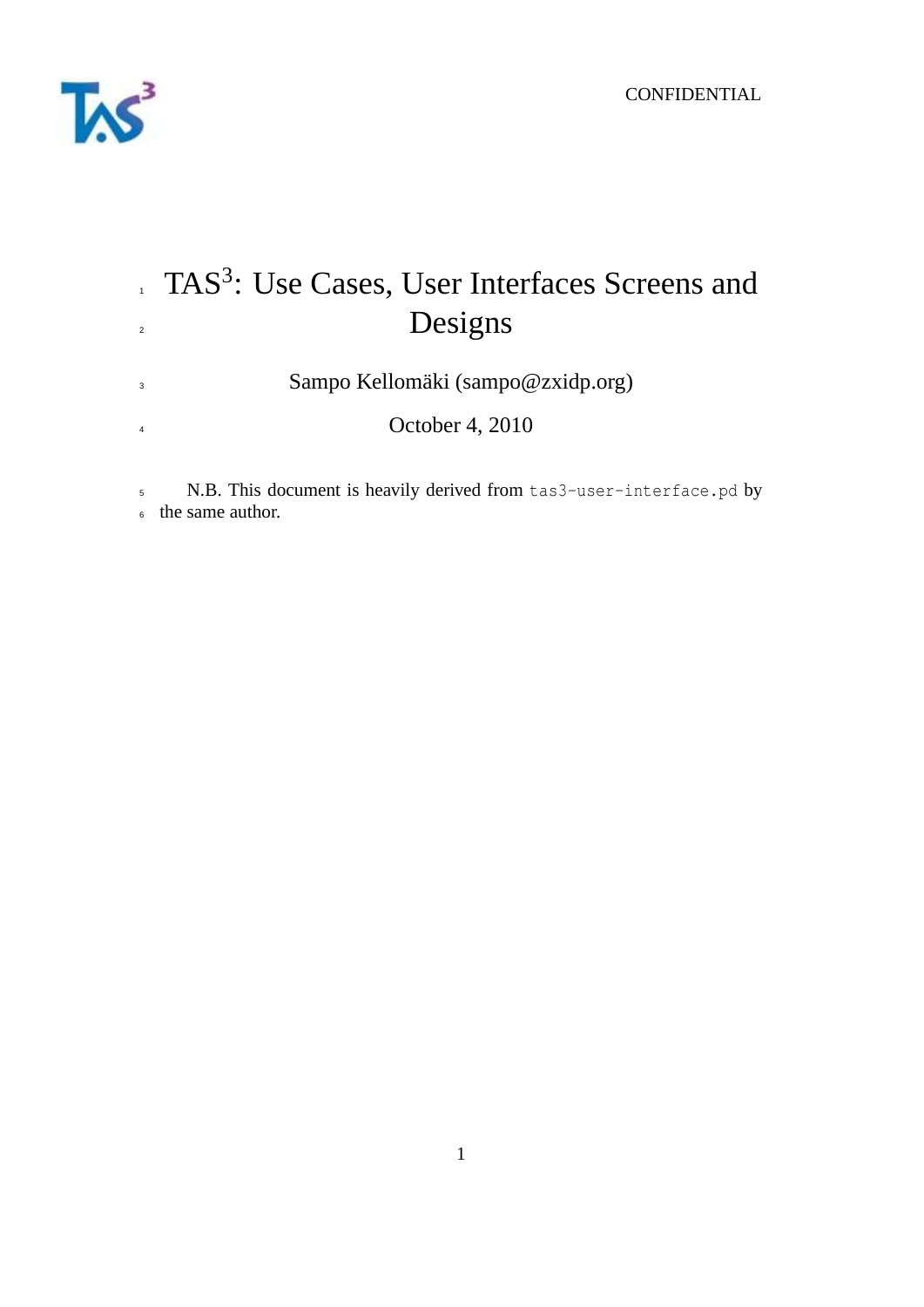# **Contents**

| $\overline{8}$ | $\mathbf{1}$ | Intro |        |                                                                      | $\mathbf{3}$   |
|----------------|--------------|-------|--------|----------------------------------------------------------------------|----------------|
| 9              |              | 1.1   |        |                                                                      | 5              |
| 10             |              |       | 1.1.1  | Identification of Actors and User's Understanding of the             |                |
| 11             |              |       |        | Process                                                              | 5              |
| 12             |              |       | 1.1.2  | Service Discovery and Credentials and Privacy Negotiation            | 6              |
| 13             |              |       | 1.1.3  | Policy Editing and User Consent                                      | 6              |
| 14             |              |       | 1.1.4  |                                                                      | $\overline{7}$ |
| 15             |              |       | 1.1.5  |                                                                      | 8              |
| 16             | 2            |       |        | <b>Generalized Use Cases</b>                                         | 8              |
| 17             |              | 2.1   |        | User Uses Service (First Time in the Session)                        | 10             |
| 18             |              | 2.2   |        | Already-Logged-in Optimization (SSO)                                 | 17             |
| 19             |              | 2.3   |        |                                                                      | 17             |
| 20             |              |       | 2.3.1  | Analysis of Google Dashboard (not apples-to-apples)                  | 22             |
| 21             |              | 2.4   |        | IdP Detected-Optimization (SSO)                                      | 23             |
| 22             |              | 2.5   |        | User Uses Service, Identity Selector Case (e.g. CardSpace, Info-     |                |
| 23             |              |       | Card)  |                                                                      | 23             |
| 24             |              | 2.6   |        | User Uses Service, Local Login Case (not recommended)                | 25             |
| 25             |              | 2.7   |        | User Uses Service, Proxy IdP Case                                    | 26             |
| 26             |              | 2.8   |        | Consenting to PII Release or Manipulation                            | 26             |
| 27             |              |       | 2.8.1  | Interaction on Front Channel                                         | 27             |
| 28             |              |       | 2.8.2  | Interaction on side channel                                          | 27             |
| 29             |              |       | 2.8.3  | Interaction via Dashboard                                            | 30             |
| 30             |              |       | 2.8.4  | Interaction, such as Consent or Supply of Additional                 |                |
| 31             |              |       |        | Data, Inserted into FE User Experience                               | 30             |
| 32             |              | 2.9   |        |                                                                      | 31             |
| 33             |              |       |        | 2.10 Choosing amongst Multiple Service Providers                     | 32             |
| 34             |              |       | 2.10.1 | Simple Choice of Provider                                            | 32             |
| 35             |              |       |        | 2.10.2 Credentials and Privacy Negotiation Assisted by User In-      |                |
| 36             |              |       |        |                                                                      | 34             |
| 37             |              |       |        |                                                                      | 35             |
| 38             |              |       |        | 2.12 User Present Delegation                                         | 36             |
| 39             |              |       |        |                                                                      | 36             |
| 40             |              |       |        | 2.14 Right of Access, Rectification, and Deletion in FE GUI          | 38             |
| 41             |              |       |        | 2.15 Policy Editing Inserted into FE User Experience                 | 38             |
| 42             |              |       |        | 2.16 Credentials and Privacy Negotiation Inserted into FE User Expe- |                |
| 43             |              |       | rience |                                                                      | 38             |
| 44             |              |       |        | 2.17 Unified TAS <sup>3</sup> User Interaction Widget                | 39             |
| 45             |              |       |        | 2.18 New SP Intake                                                   | 40             |
|                |              |       |        |                                                                      |                |

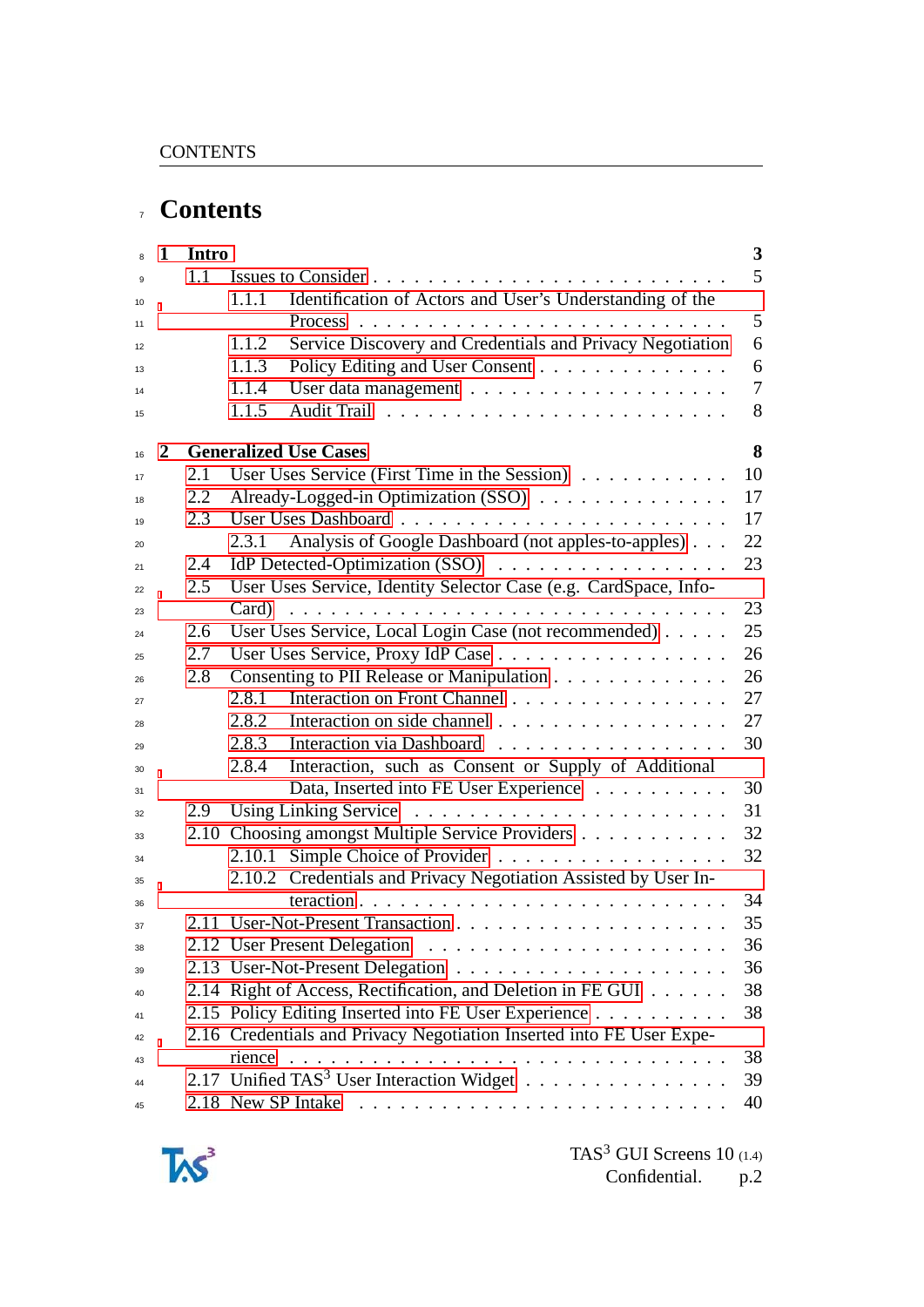| 46              | 2.18.1 idp.tas3.eu (Jeroen's design) $\ldots \ldots \ldots \ldots$ 40 |
|-----------------|-----------------------------------------------------------------------|
| 47              |                                                                       |
| $\overline{48}$ |                                                                       |
| 49              |                                                                       |
| 50              |                                                                       |
| 51              |                                                                       |
| 52              |                                                                       |
| 53              |                                                                       |

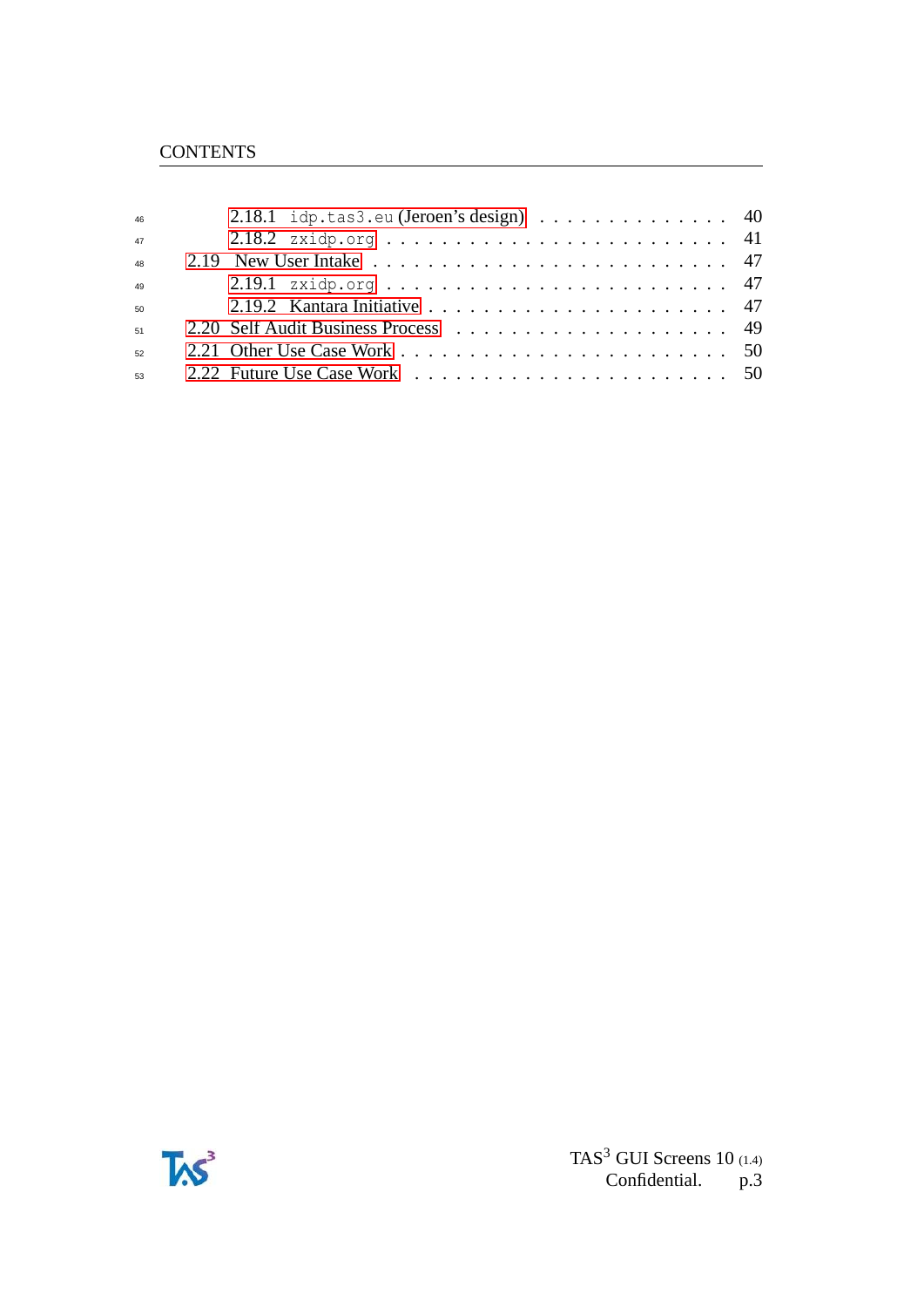# <span id="page-3-0"></span>**1 Intro**

This document specifies some of the user interfaces that need to be developed for

- TAS<sup>3</sup>. It attempts to consider the CC<sup>[1](#page-3-1)</sup> view point and feasibility for implementing
- <sub>57</sub> the user interfaces.
- The inventory is as follows
- 1. SSO flow including
- a. IdP selection at SP
- b. Login at IdP
- c. Optional: selection of attributes to send from IdP to SP
- d. Optional: user consent to federation and/or sending attributes
- <sup>64</sup> e. Visualization of the successful login at SP
- <sup>65</sup> f. Local and Single Logout flows
- Most of the SSO flow is in-built to IdP and SP products. Only case of CC <sup>67</sup> relevance would be if CC is used to build the SP. In essence CC provides a "fat client" approach to building a Web GUI and in that case CC would have to supply the IdP selection screen as well as visualization of successful login and the buttons for logout.
- The IdP selection problem is nontrivial as in Least Common Denominator browser assumption there is very little that can be taken for granted. Some de- signs assume Cookies will persist and use Common Domain Cookie approach (redirect browser to common domain where it can read a cookie indicating which IdP to use), but often users clear the cookies so more often than not this does not really work.
- If there was some persistent setting in the browser to indicate which IdP to use,  $\tau_8$  this problem could be solved. Perhaps CC could somehow have such feature?
- $T<sub>79</sub>$  When users choice of IdP can not be remembered (or choice has not been made yet), we are faced with presenting user with list of IdPs to choose from. 81 In some early and trivial deployments there might only be one so the choice <sup>82</sup> is easy. Or it may be possible to use some context, such as users source IP matching corporate or university network to suggest most probable IdP. But <sup>84</sup> in general case, all IdPs that the SP is willing to work with may need to be <sup>85</sup> presented. This can be quite a long list.

<span id="page-3-1"></span><sup>&</sup>lt;sup>1</sup>Capitain Casa, a Java software toolkit and framework for building user interfaces.

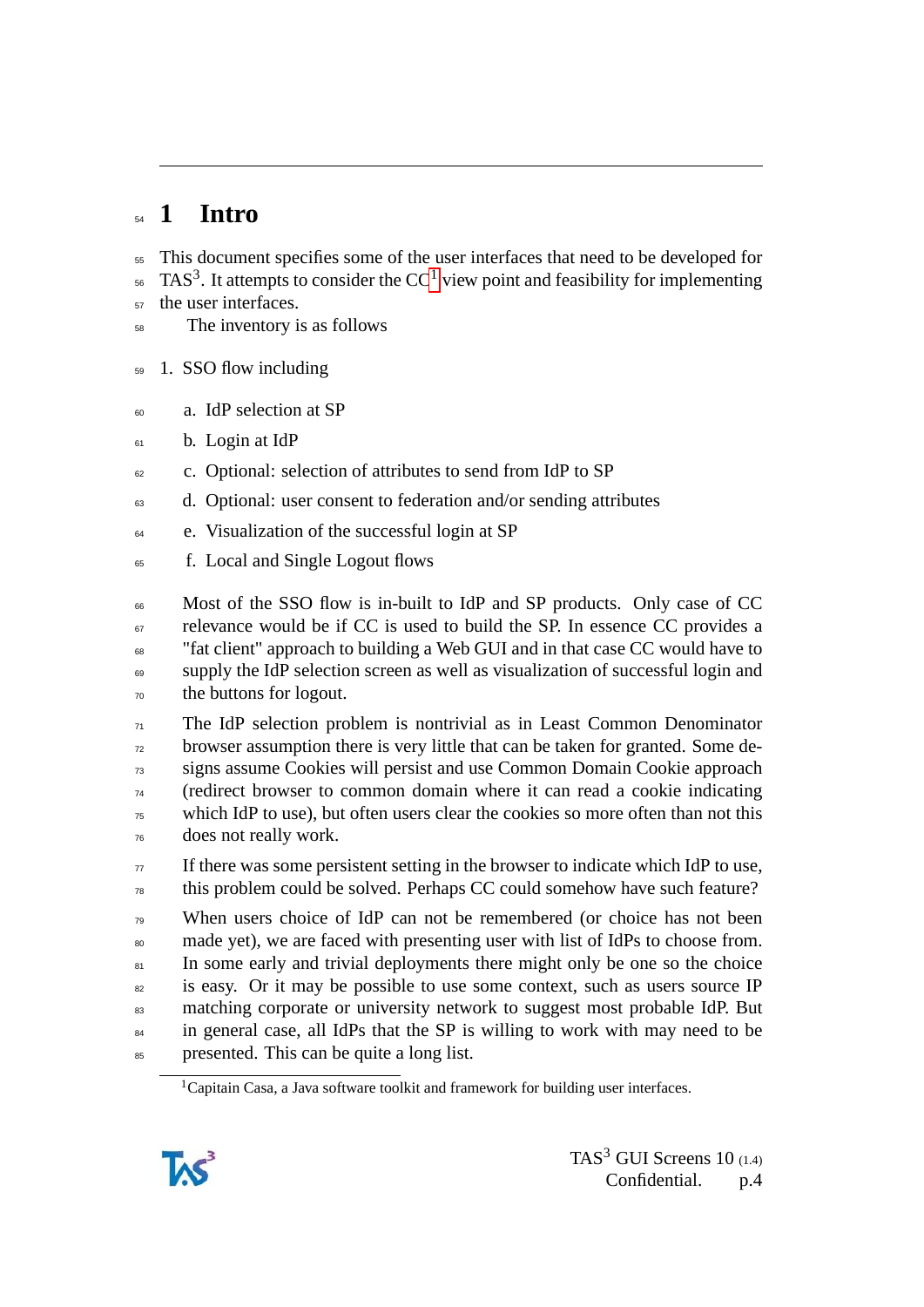Sometimes the IdP selection is factored out of SP into a special Where Are <sup>87</sup> You From (WAYF) service. Such service may use CDC or other approaches already discussed, but ultimately it is not a magic bullet - same restrictions as 89 in SP case apply.

 Another attempt at solving this is the Card Space approach, where the browser 91 is significantly enhanced to help user in choosing the IdP - the notion being that each IdP is repsented by a "card" and only the IdPs that user has relation ship with are shown, significantly reducing the number of choices that need to <sup>94</sup> be presented to the user.

 2. New SP intake. This is a business process implemented by either IdP or more generally the Trust Network operator (aka Trust Convener).

<sup>97</sup> There may be substantial CC scope in providing partner self registration and management GUIs as well as Trust Operator's back office for managing the partners. While certain technical fields must be collected (see screenshots), ul-timately this is a business function where aspects like customer care (customer

101 being the partner) and supporting workflows of call center staff are relevant.

3. New User intake. This is a business process typically implemented by IdP.

 There is substantial CC scope in providing the user self registration and man- agement GUIs as well as IdP's back office for managing the users. While certain technical fields must be collected (see screenshots), ultimately this is a business function where aspects like customer care (customer being the user) and supporting workflows of call center staff are relevant.

 A particlar flow not currently depicted in this document is the password recover or reset flow.

 New user intake may also take the form of enterprise bulk provisioning of their entire employee base. There should be CC GUI for this, the audience being the <sup>112</sup> HR department of the enterprise.

- 4. Privacy Manager. Privacy manager should be full fledged (Web) GUI allowing user to control every aspect of this public image.
- Designing the Privacy Manager Web GUI needs to take in account the multiple dimensions of the access control, such as
- i. Data group or data set
- ii. Data model or schema
- iii. Who asks. Which SP, which user, role
- iv. Time

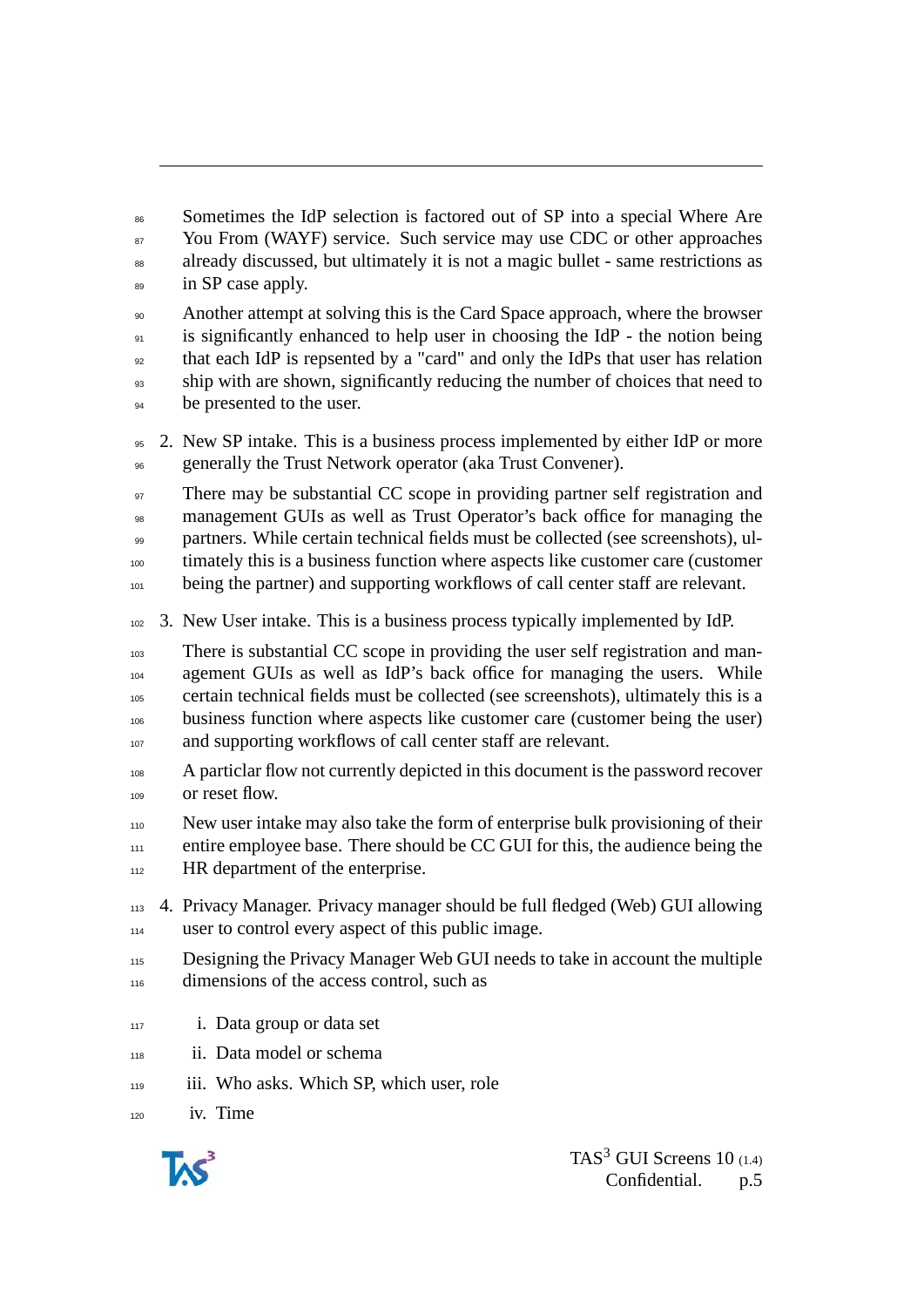v. Purpose, business process, business process model

vi. (Illegible)

- Lex Pohlman of Kenteq has additional material on UI aspects of multidimen-sional policies.
- 5. Interaction for consent and simple permission. This is very limited Web GUI, typically realized as iFrame or Div tag.
- 6. Interaction for policy editing. More fully reatured cousin of the consent gath- ering. CC can provide significant improvement in interactivity of the policy <sup>129</sup> editing. This may be part of the Privacy Manager (4).
- 7. Interaction for credentials and privacy negotiation
- 8. Interaction for Right of Access, Rectification, and Deletion

### <span id="page-5-0"></span>**1.1 Issues to Consider**

133 Sometopics I consider worthy of usability or user interface research.

#### <span id="page-5-1"></span>**1.1.1 Identification of Actors and User's Understanding of the Process**

- 1. When accessing an application, will user understand that there are multiple actors at play?
- 137 2. When redirected from SP to IdP will user properly recognize that the IdP is an independent trusted party?
- 3. What can be done to improve user's understanding of party responsible for each step? We feel it is important from legal, responsibility, and good governance 141 perspective that the users realistically understand who they are dealing with. Are standardized / regulated approaches needed? Or should this just be up to brand of the actor?
- 4. When we embed a link or user interface element (iFrame), will users correctly understand the provenance of such element? What can be done to improve this 146 understanding? Will the measures be acceptable from convenience, commer-<sup>147</sup> cial, and branding perspective?
- 5. What can be done to reduce phishing attacks?

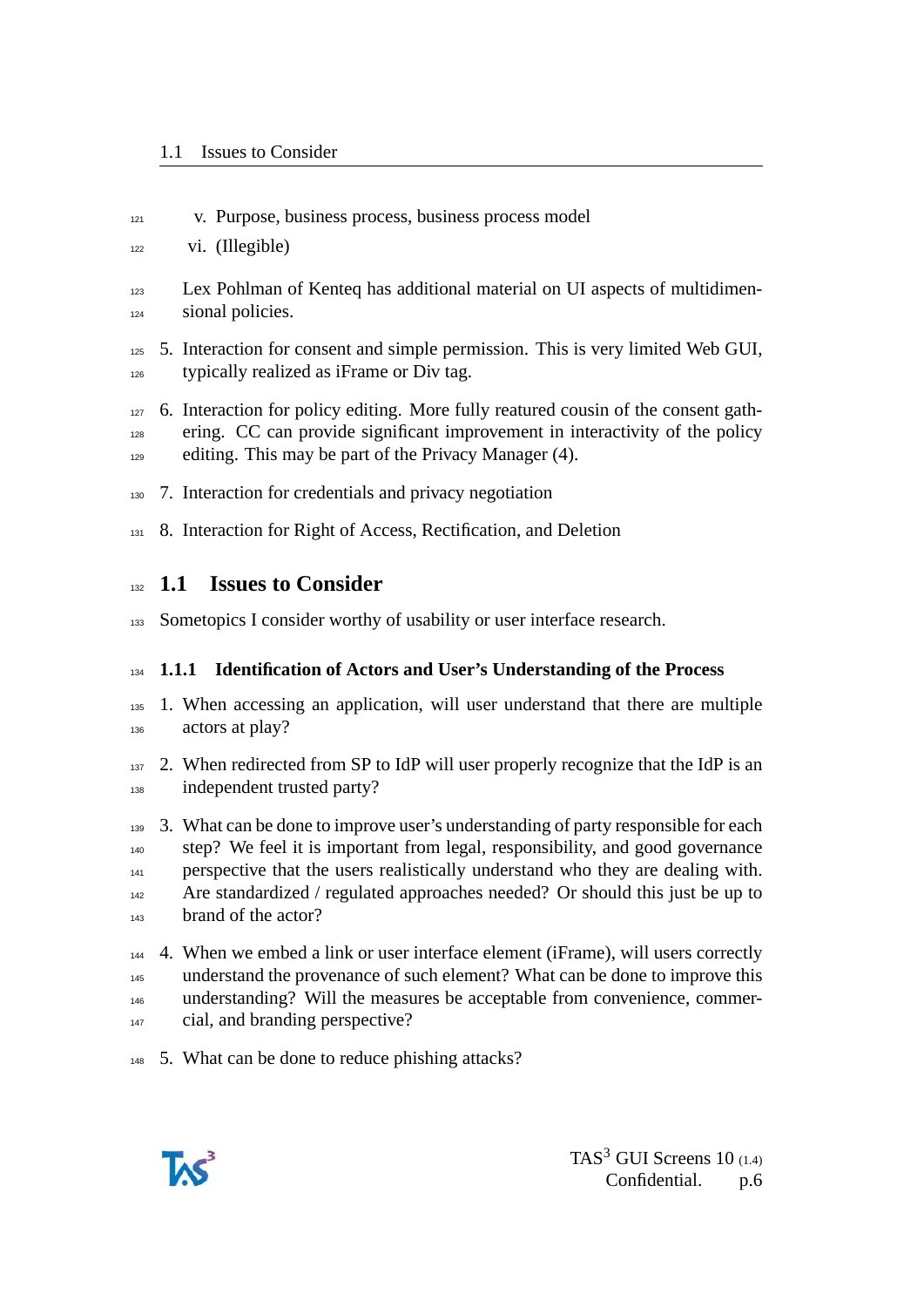6. Do we need business process overview or progress bar so the user realizes how many steps are still ahead? Should it be possible to go backwards in the 151 process?

 7. How to convey atomicity or final commitment to transaction? For example, after you already supplied credit card number (which gives SP the technical ca- pability charge you), will an additional confirmation screen just confuse users? E.g. user supplies credit card and thinks that completed the transaction, but when he arrives to airport there is no ticket because he did not understand that a separate confirmation was needed.

 8. Multistep wizards vs. single big screen that asks everything and gets the job done in ne step?

### <span id="page-6-0"></span>**1.1.2 Service Discovery and Credentials and Privacy Negotiation**

- 1. How to insert service selection into the user interface of the service requesting site?
- 2. How to repesent the ranking criteria? Do we allow user to sort or is this too complex?
- N.B. The default ranking is of great commercial interest (c.f. Google) and should be left for market or business model to deter- mine. However, we are interested whether users really need to have ability to navigate other rankings if they so choose?

 3. How complex should remembering choice of default service provider be for given type of service? Is it sufficient to have only one unambiguous default? 171 Or should the default depend on who asks? Or persona? Should choice of default be automatic? If automatic, how to handle exceptional situations where <sub>173</sub> the user does not want it to be automatic?

### <span id="page-6-1"></span>**1.1.3 Policy Editing and User Consent**

- 1. In contextualized incremental policy editing (i.e. asking the consent for spe-cific data as the need arises), what ramifications need to be supported?
- 177 a. Ability to see or edit the global policy?
- <sup>178</sup> b. Ability to see or edit the actual data rather than just the policy?
- c. Ability to see past usage patterns and policy decisions?

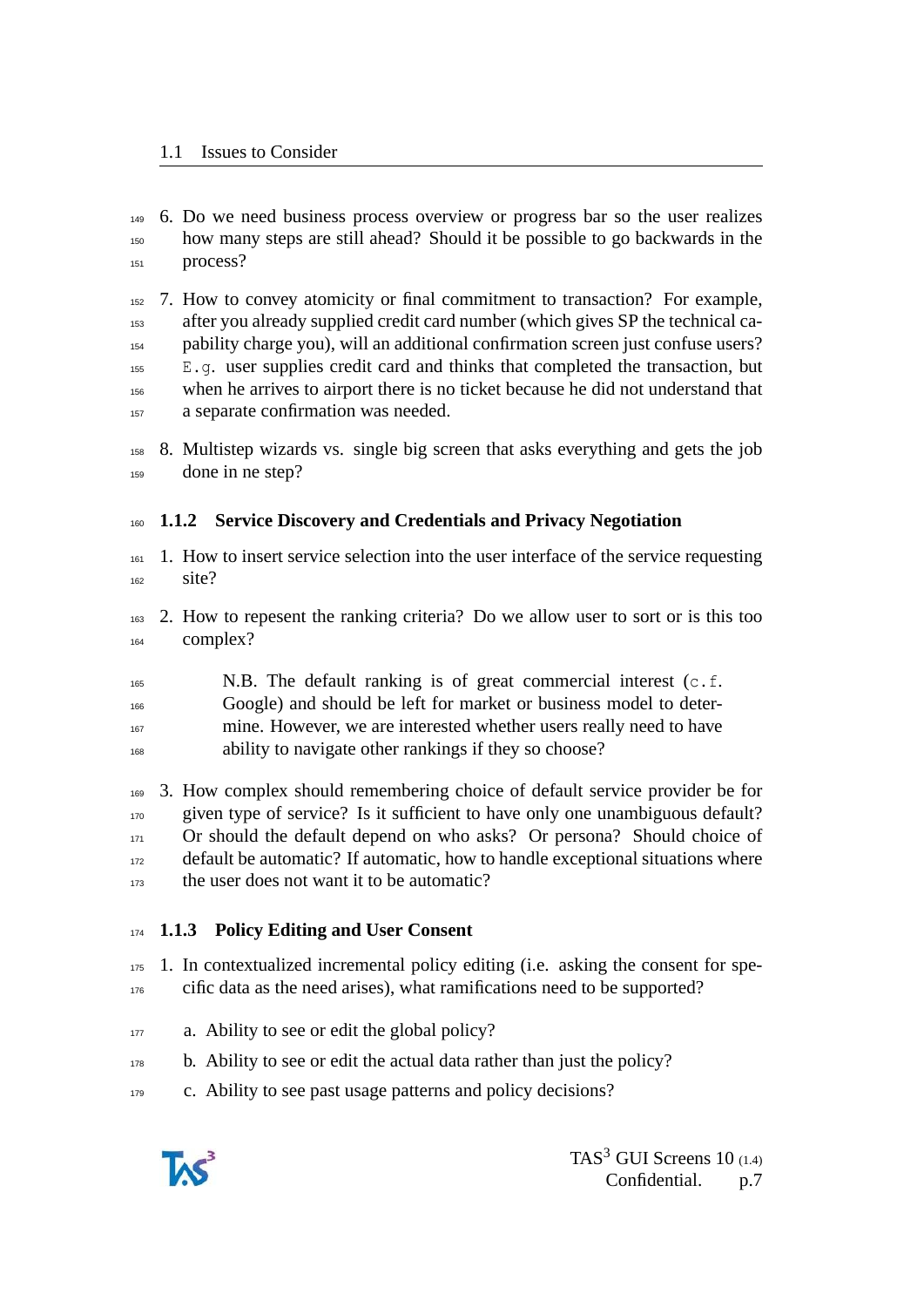- 2. How can all this be crammed in one user interface without making it cumber-some?
- 3. How to represent in the user interface the extreme multidimensionality of the general / global policy editing?
- 184 Dimensions (each dimension can have hierarchy to represent scale):
- a. Resource, resource group (data item, data group)
- b. Who (human) asks, group the requester belongs to
- c. Who (server) asks, group the requester belongs to
- d. What is the role of requester? Groups of roles?
- e. What for? Categories of purpose? Specific business processes, business process models?
- f. Tempral dimension? Will the policy expire? Will it be valid only on work 192 days?
- Some of the dimensions can morph into being just permission within some node definedon the grid. For example if the dimensions are Resource and Who, the Purpose dimension could simply be a bunch of itemized permissions that happen to be keyed on specific purposes, without the purpose being visualized as a dimension on its own right.

#### <span id="page-7-0"></span>**1.1.4 User data management**

- 1. Dimensionality problem: How to enable user to visualize and edit personas and partial identities?
- 2. Are personas defined apriori or as the need arises? Are they keyed on "who asks"?
- 3. Ad-hoc persona formulation at the point of data request. What is right granu-<sup>204</sup> larity? How to move from one-off persona to a reusable persona?
- 4. Will personas just confuse users? Do we need fixed categories like Work, Friends, and Family?

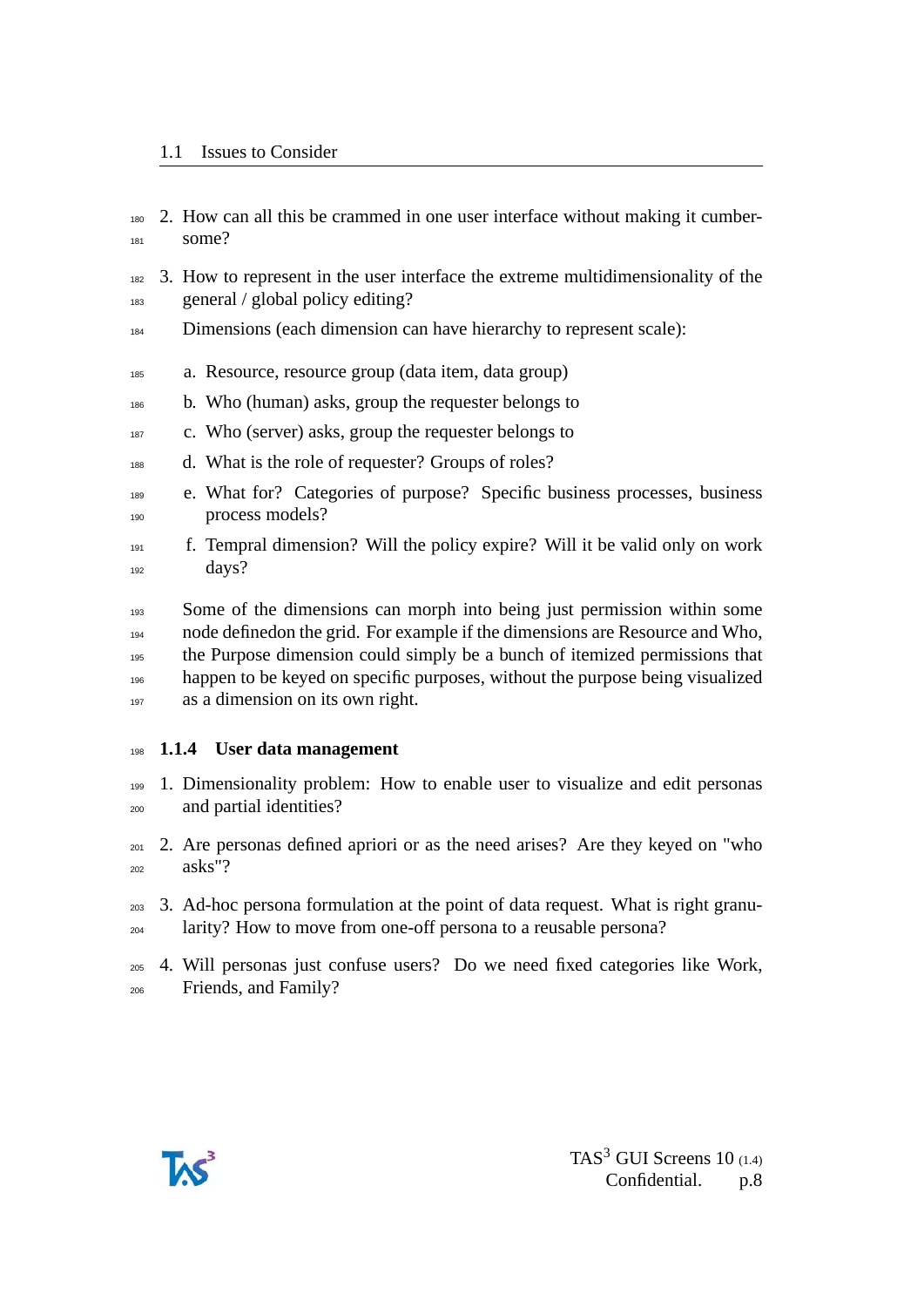### <span id="page-8-0"></span>**1.1.5 Audit Trail**

 1. How scared are users really about system showing them the internal reference IDs?

<sup>210</sup> For legal rigour, the reference IDs are essential. There has to be a details screen <sup>211</sup> where they are available. However the theory I want to test is whether users would find a service more credible if it presented this detal up front, or whether <sup>213</sup> the users would be scared away by the technical detail?

 2. What is the appropriate "human readable" explanation of the audit trail records? Would such "human readable" interpretation detract from legal ac-curacy? Could this cause liability?

 3. How will users react to the fact that the dasboard only shows summary records and not the actual data? N.B. We will not collect in Dashboard the actual data, because that would make the Dashboard an avenue of attack to get the data. <sup>220</sup> We want the data authorities and data users to keep the data as long as they emit to the audit bus / dashboard comprehensive summary records.

 4. What constitutes a relevant overview? Recent events? High value events? Events keyed on particularly sensitive information? How much filtering and discreation should user have?

 5. Can user be considered notified by availability of audit trail? Or by having consulted the audit trail, even if the user has not actually read the record that was available to him?

# <span id="page-8-1"></span>**2 Generalized Use Cases**

 **Non-normative**. The simulated user interface screenshots in this sec- tion are NOT normative. They serve merely to illustrate one feasible <sup>231</sup> way of designing the user interface. The user interface flows are also non-normative, for example the IdP detection or already-logged-in detection may follow different paths. Every step of the way, confir- mation questions, wizards, and other user interface devices may be inserted. Depending on business model and branding choises of the Trust Network, there may be some graphical guidelines and restric- tions, see [\[TAS3BIZ\]](#page-51-0) and Governing Agreement of the Trust Net-work.

This section addresses *Req. D1.2-2.13-Easy*, among others.

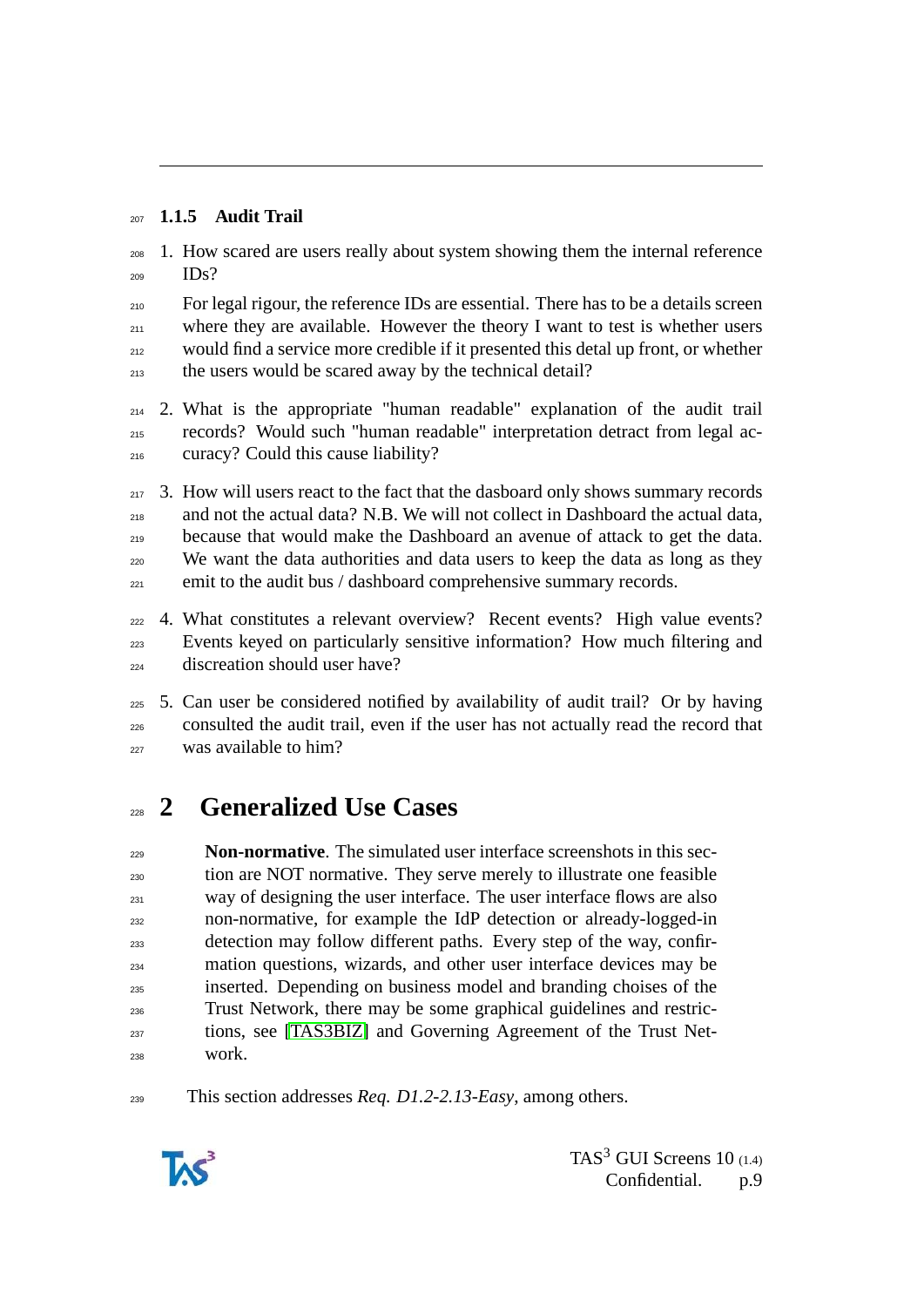<sup>240</sup> These Use Cases deal with User Interaction, therefore they do not illustrate <sup>241</sup> the rather large Web Services proportion that  $TAS<sup>3</sup>$  architecture mainly aims to <sup>242</sup> address. Never-the-less, in a User Centric system, we must start with the user - <sup>243</sup> without his impulse (direct or indirect) the back-end Web Services should never <sup>244</sup> happen.

 A general assumption has been that Single Sign-On (SSO) will be used, though some other approaches are foreseen as well. Long tail services should  $_{247}$  especially use SSO as it is unreasonable to ask for user registration for one-off service request.



Figure 1: User accesses Front Ends using Single Sign-On.

**Methodology.** In the Story Boards that follow, the sequence de- scribes user's preception. It does NOT describe protocol flow, which can at times be quite different from User's preception. For example, many SSO protocols call for HTTP redirects, so technically speak- ing any transfer between screens should pass via User Agent. A big circle in diagram means a protocol step that usually is optimized so that no page is shown to the user (but astute users may notice some flicker). When the optimization for some reason does not work out, <sup>257</sup> the regular user interface screen will be shown. We apply Cognitive Walkthrough method [\[Wharton94\]](#page-51-1) to elaborate the story boards.

 Further technical use cases are presented in the next chapter. While use cases in this section aim at illustrating a possible user experience, the use cases in the  $_{261}$  next chapter mainly aim at scenarios that allow all TAS<sup>3</sup> functionality to be exer-cised and tested systematically.

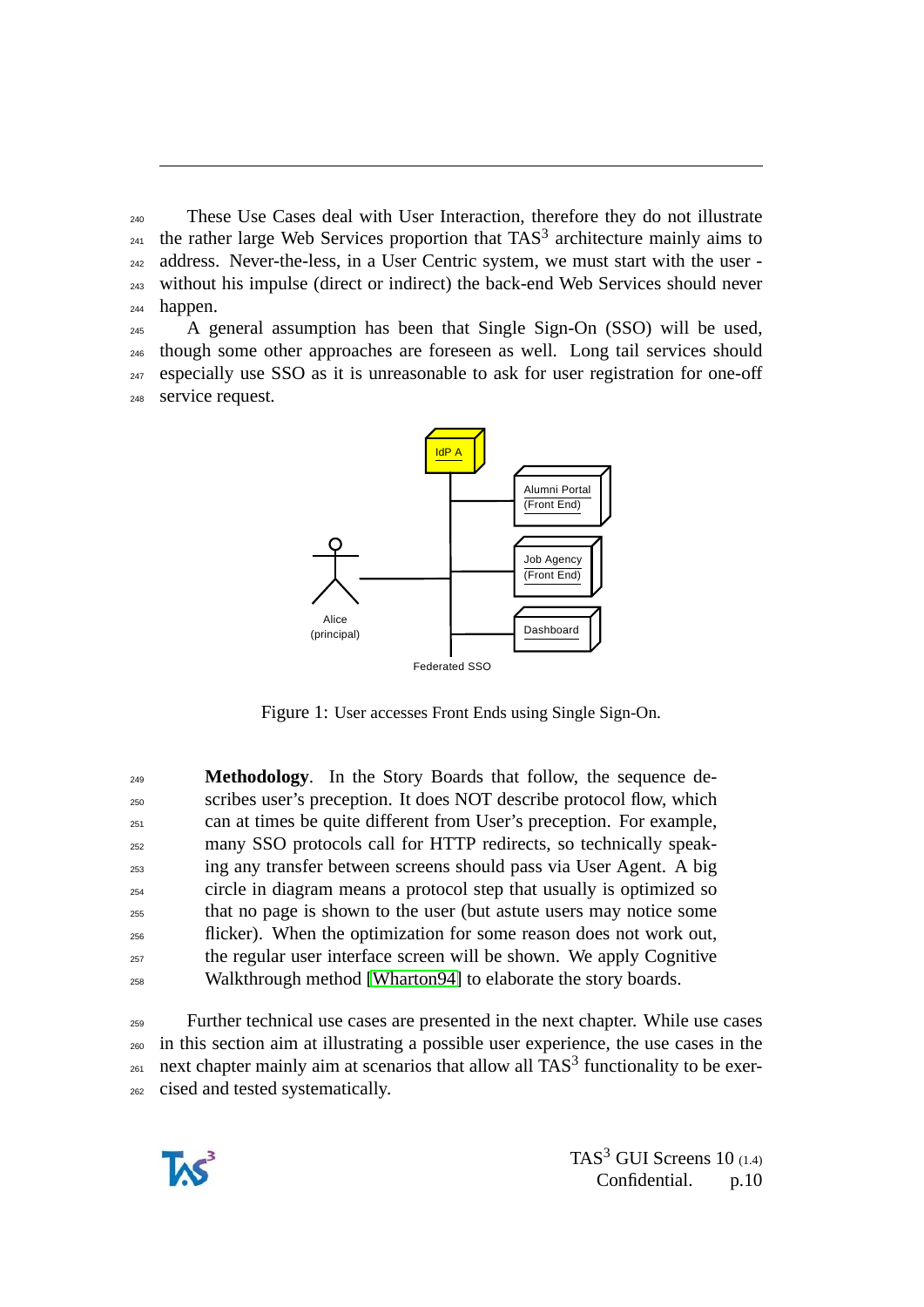# <span id="page-10-0"></span><sup>263</sup> **2.1 User Uses Service (First Time in the Session)**

<sup>264</sup> The first time use of a service in a session consists of

- <sup>265</sup> First the User interacts with the Front End (FE)
- <sup>266</sup> The User is redirected to IdP (cf. Req 3.1 Existing Accounts)
- <sup>267</sup> The User logs in at IdP
- <sup>268</sup> The User is redirected back to the protected content

<sup>269</sup> This means minimum three steps, but there could be more if there are confir-<sup>270</sup> mation questions.

**Trust Seals.** As can be seen, the user interface is expected to dis- $_{272}$  play trust seal of the Trust Network and may display TAS<sup>3</sup> seal as <sup>273</sup> well. These are intended as visible indicators that public associates <sup>274</sup> with trust. Their exact design and realization, including the possibil-<sup>275</sup> ity of not displaying them at all, will depend on the particular Trust <sup>276</sup> Network.



<span id="page-10-1"></span>Figure 2: Story board: Using service for 1st time in a session.

### <sup>277</sup> **Cognitive Walkthrough**

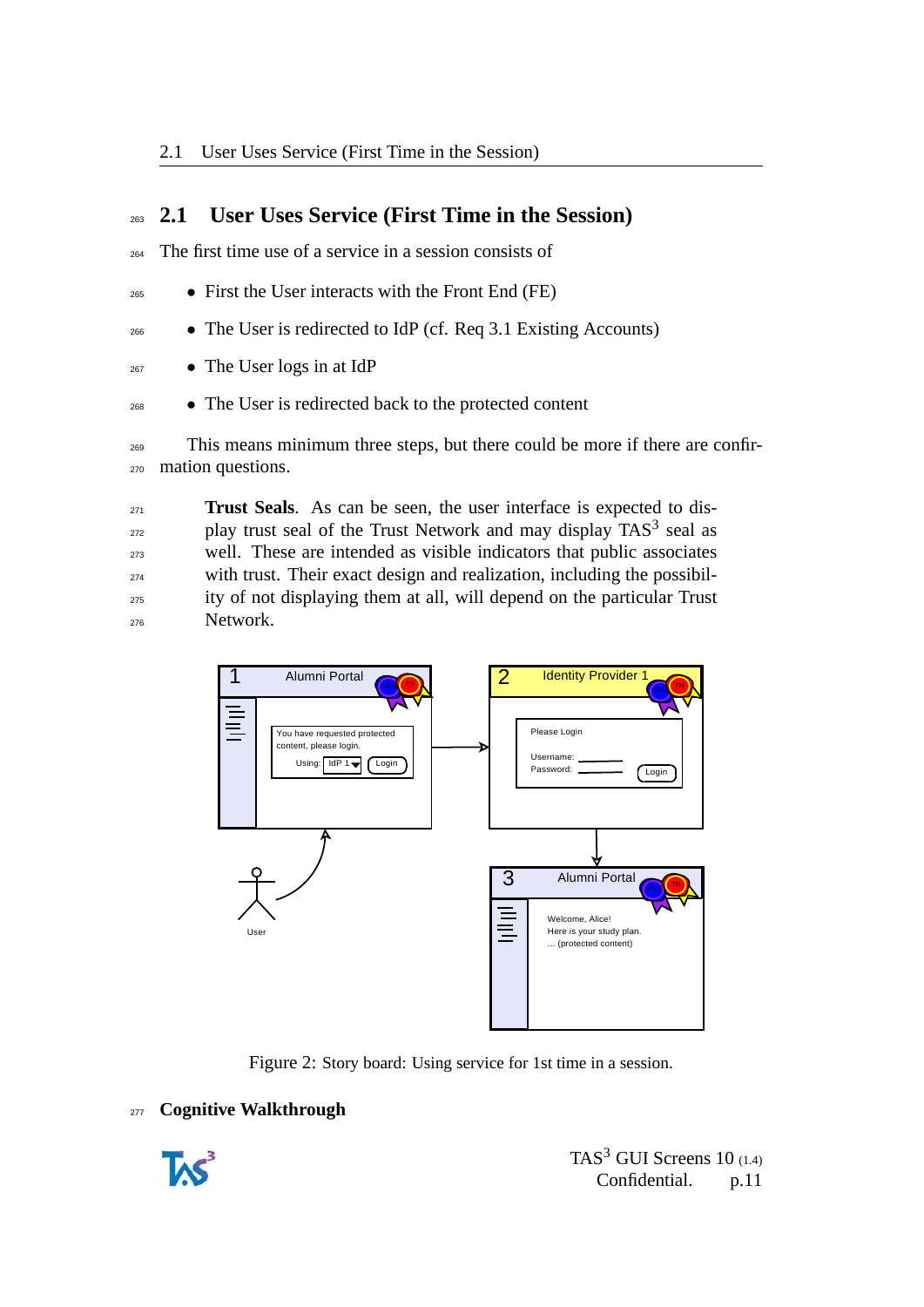#### 1. **Choice of IdP**

 **Motivation** User has taken initiative to perform a task he thinks can be accom- plished using a web site. He realizes that some form of authentication or authorization will be required. When the User navigates to the task, a dialog is presented asking for authentication so that authorization can be granted. User will consider engaging in this dialog because he feels the sytem is trustworthy, based on the Trust Seals and based on past success-ful experiences.

 **Available and understandable** User will be guided by modality of the inter- action to a situation where he will either have to proceed with selection of an IdP or will have to abandon the task. Choosing another task that does not require authentication is also an option. The interaction should be structured such that the requirement for authentication will become evident early on, so that User avoids performing work only to find out that he is unable to proceed.

 **Feedback** The available IdP choices that are presented should be as narrow and relevant as possible. Federated SSO research recognizes the IdP selection as a major problem. A profileration of case specific solutions have been proposed, but no generic and universally accepted approach has emerged as of 2010. Once IdP is chosen and button is pressed, clear feedback is provided that User has landed on the IdP web site. The IdP screen should provide contextual information about the task which moti-vated the authentication (such feedback is lacking in step 2 of Fig[-2\)](#page-10-1).

### 2. **Login**

 **Motivation** User is in the mind set of completing a task and will perform this step if he reasonably can. This mind set is reinforced by IdP providing feedback as to what task requires the authentication.

 Biggest challenge and incovenience for the User will be the necessity to present authentication credentials. This inconvenience can be mitigated by use of Single Sign-On.

- **Available and understandable** Availability of the logon and the acceptable forms of credentials should be self-evident from the first screen of the IdP. First screen should lay visible all options and avoid any hierarchical **navigation to arrive to the desired option.**
- **Feedback** Successful authentication will lead to User being returned to the Front End web site. This in itself is a form of feedback, but it should

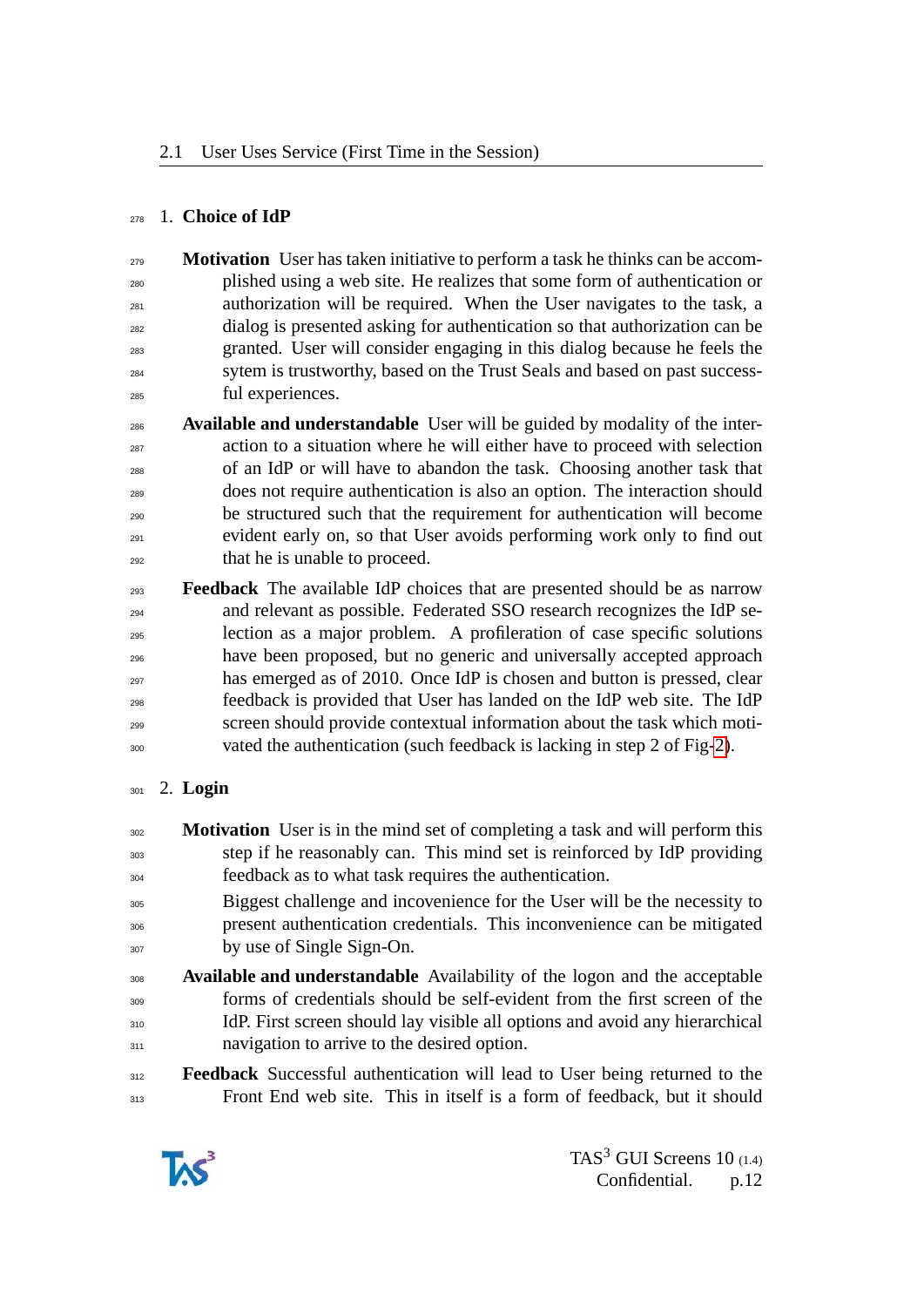<sup>314</sup> be reinforced by the web site providing a clear welcome greeting, stating <sup>315</sup> that the User has been authenticated (and possibly authorized as well).

<sup>316</sup> 3. **Login complete**. This use case ends here, but an application specific use case 317 will start here.

| ZXID SP Federated SSO (user NOT logged in, no session)                                                                                                                                                                                                     |                                                                                                          |                                                          |            |            |  |  |
|------------------------------------------------------------------------------------------------------------------------------------------------------------------------------------------------------------------------------------------------------------|----------------------------------------------------------------------------------------------------------|----------------------------------------------------------|------------|------------|--|--|
| Login Using New IdP                                                                                                                                                                                                                                        |                                                                                                          |                                                          |            |            |  |  |
| A new IdP is one whose metadata we do not have yet. We need to know the IdP URL (aka Entity ID) in order to fetch the metadata using the well known<br>location method. You will need to ask the adminstrator of the IdP to tell you what the EntityID is. |                                                                                                          |                                                          |            |            |  |  |
| ldP URL http://r90s.germany.sun.com:8080/amserver-fep-sym-saml-idp                                                                                                                                                                                         |                                                                                                          |                                                          | Login (A2) | Login (P2) |  |  |
| Entity ID of this SP (click on the link to fetch the SP metadata): https://sp1.zxidsp.org:8443/zxidhlo?o=B                                                                                                                                                 |                                                                                                          |                                                          |            |            |  |  |
| Login Using Known IdP                                                                                                                                                                                                                                      |                                                                                                          |                                                          |            |            |  |  |
| Login to https://lolo:8681/idp.xml (A2) Login to https://lolo:8681/idp.xml (P2)                                                                                                                                                                            |                                                                                                          |                                                          |            |            |  |  |
| Login to https://a-idp.liberty-iop.org:8881/idp.xml (A2)                                                                                                                                                                                                   |                                                                                                          | Login to https://a-idp.liberty-iop.org:8881/idp.xml (P2) |            |            |  |  |
|                                                                                                                                                                                                                                                            | Login to https://idp.symdemo.com:8880/idp.xml (A2)<br>Login to https://idp.symdemo.com:8880/idp.xml (P2) |                                                          |            |            |  |  |
| <b>Technical options</b>                                                                                                                                                                                                                                   |                                                                                                          |                                                          |            |            |  |  |
| Create federation, NID Format: Persistent<br>И                                                                                                                                                                                                             |                                                                                                          |                                                          |            |            |  |  |
| zxid.org, 0.18 1178728139 libzxid (zxid.org)                                                                                                                                                                                                               |                                                                                                          |                                                          |            |            |  |  |

Figure 3: An early version of ZXID SP's IdP selection, illustrating IdP URL entry by user (allowing any IdP to be used) and presentation of preconfigured choices as buttons (they could also be IdP logo images to provide branding). The button approach has the advantage of showing all options at once and only requiring single click to move on from the screen. It has difficulty in presenting large number of IdPs (more than about 10).

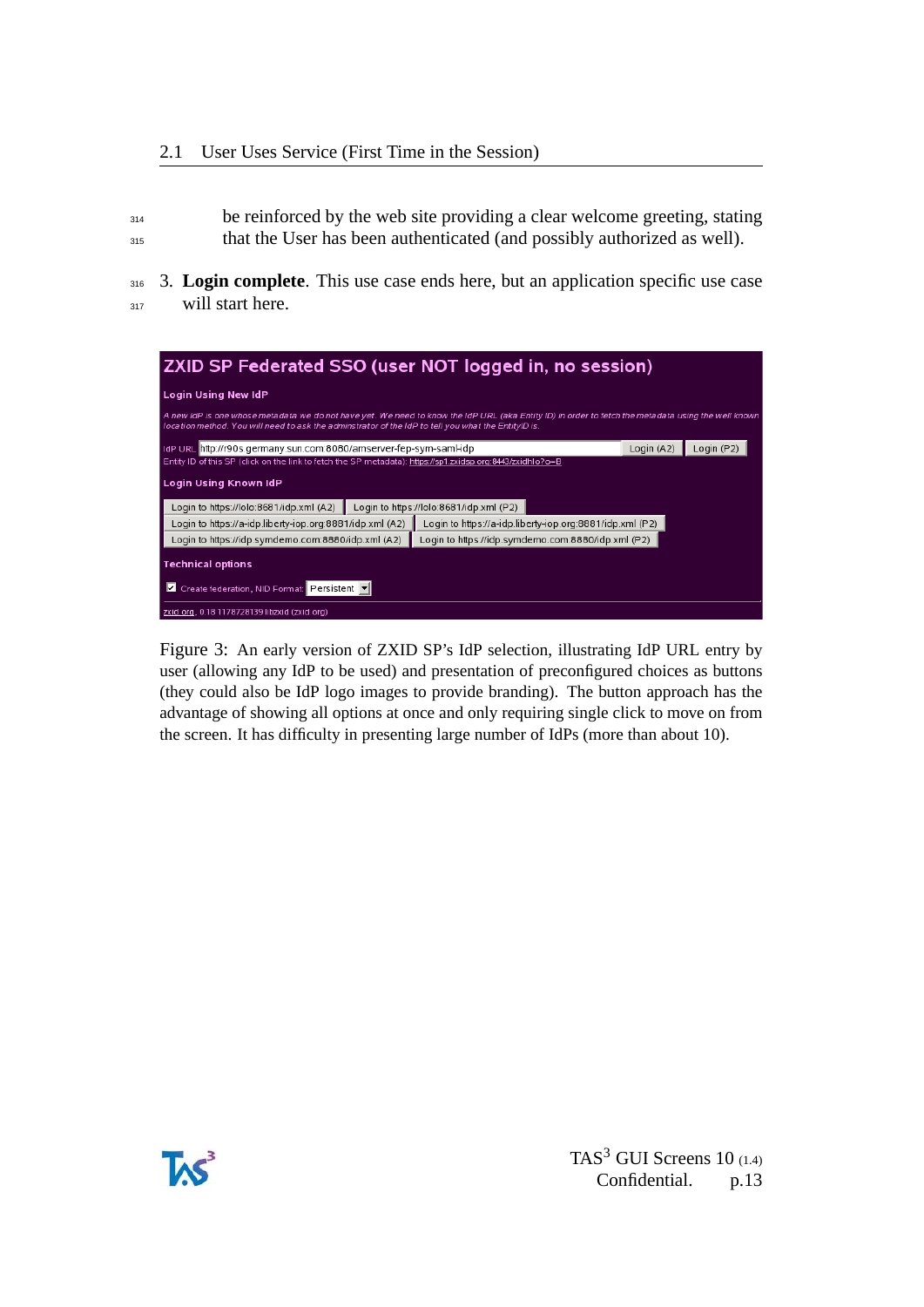

Figure 4: IdP Selection screen of Kantara Initiative WAYF service. This illustrates the popup menu approach with some styling and hierarchical structure in the menu to help user quickly locate the IdP. The popup approach can comforably handle about 30-40 IdPs and starts to be untractable after about 200 IdPs.

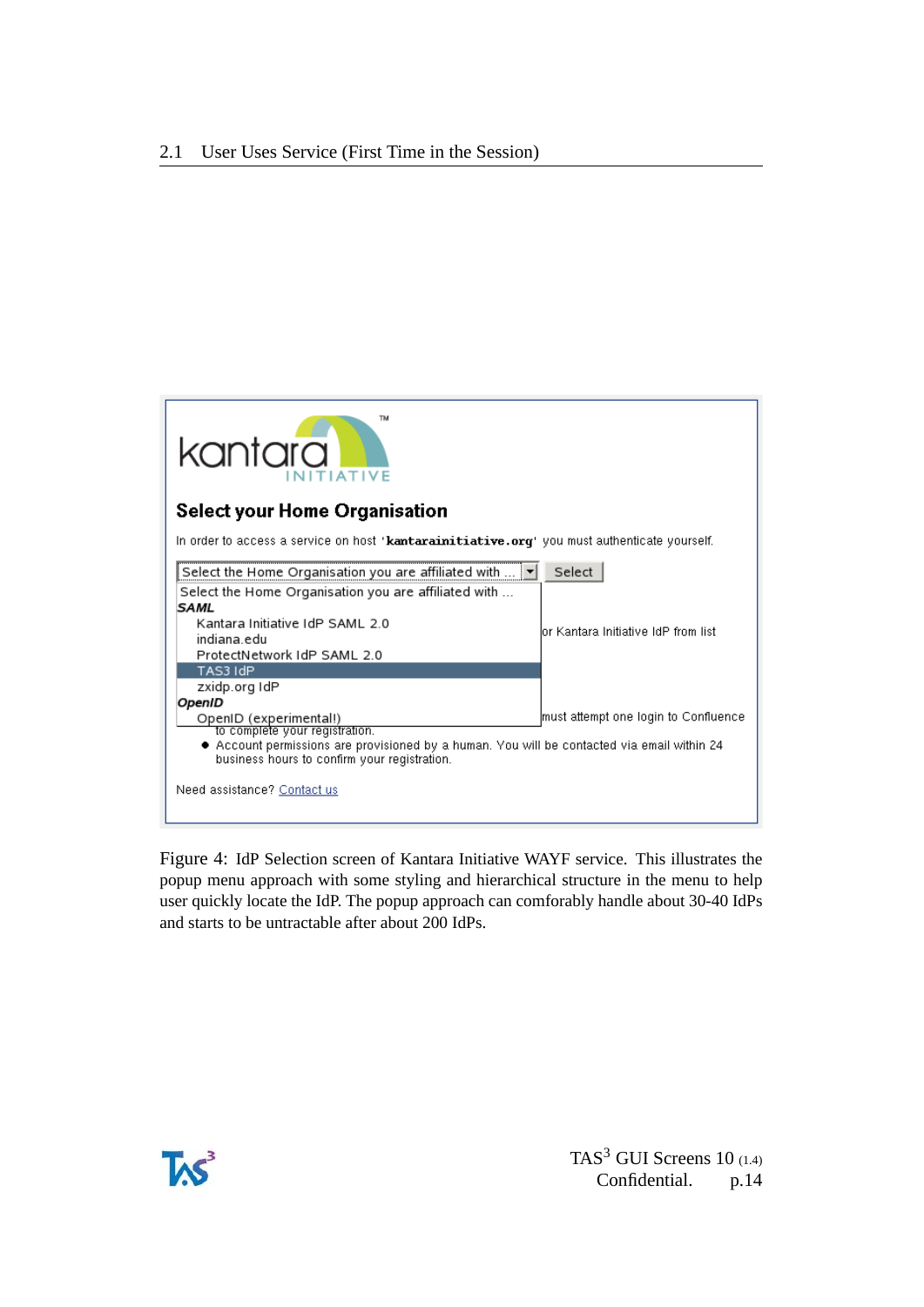# **ZXID IdP Authentication for Federated SSO**

Entity ID of this IdP (click for the IdP metadata): https://idp.tas3.eu/zxididp?o=B

Login requested by (https://kantarainitiative.org/shibboleth-sp)

User NOT logged in, no session.

#### Please authenticate using one of the following methods:

- 1. Yubikey lituctedsdsdde435sdfdsd Login
- 2. User:  $\vert$ Password: Login
- 3. Create New User

#### **Technical options**

 $\boxed{\blacksquare}$  Create federation, NID Format: Persistent  $\boxed{\blacktriangledown}$ 

zxid.org, 0.63 1279230299 libzxid (zxid.org) (builtin)

Figure 5: Login screen of TAS3 IdP. Note identification of the IdP itself and the SP requesting the SSO (the SP identification could be more user friendly, e.g. showing SP's common name or logo). Users (lack of) session status is made very clear. The two supported authentication methods are offered. A link to new user intake process is offered. The "Technical options" can have fixed values and need not appear in production user interface.



Figure 6: A Web Mail application (pdmail.pl, using Net::SAML perl module) showing user logged in on the status line. As can be seen, user's Common Name (or nickname) is displayed to greet the user in a friendly way. Appearance of this attribute from SSO reassures the user that SSO was successful and meaningful. Also displayed is the common name or nickname of the IdP that authenticated the user. Finally, we see the Local Logout and Single Logout options. It is important to offer the user at all points an easy way to logout from all places (think leaving internet cafe).

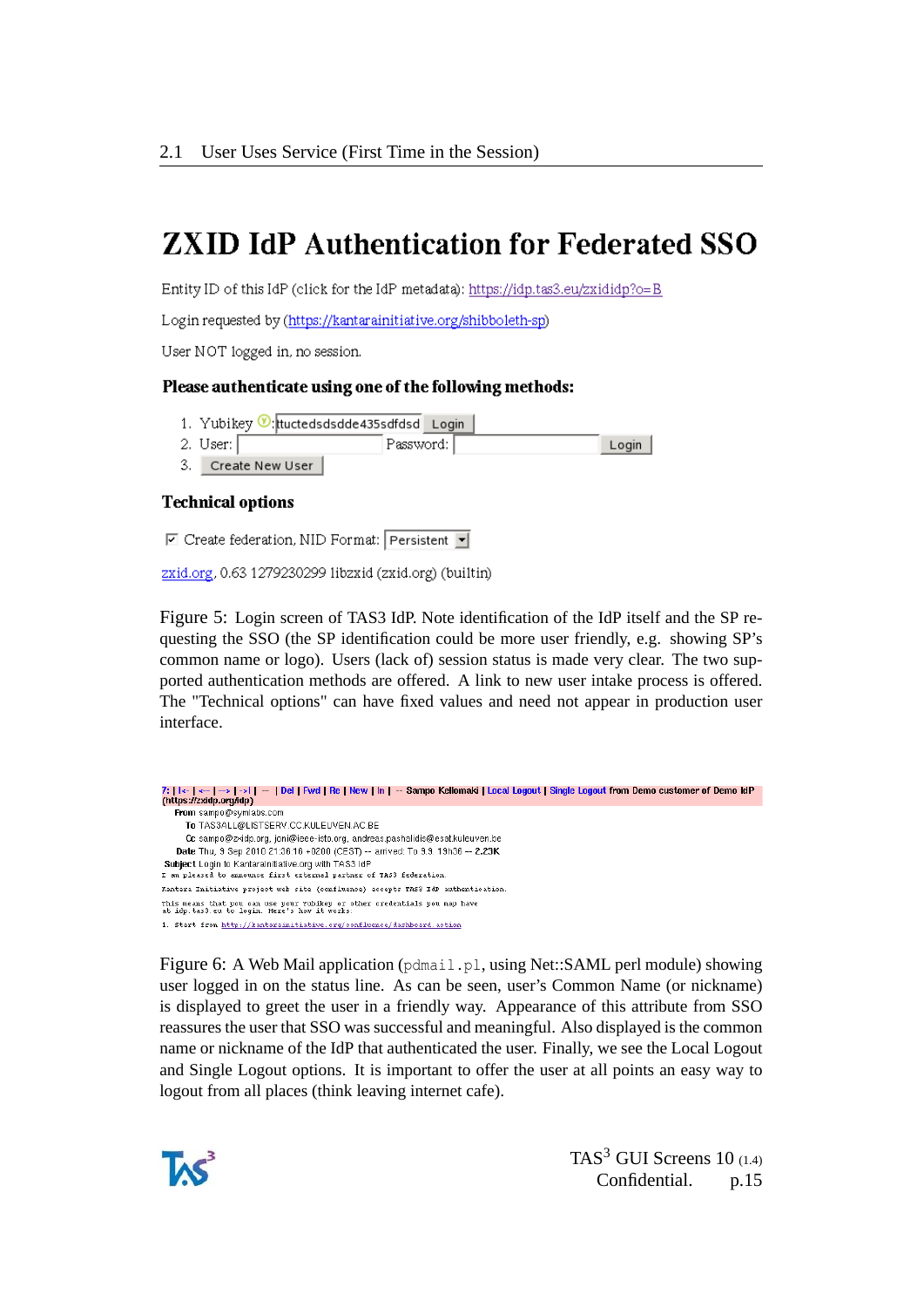# **ZXID IdP Authentication for Federated SSO**

Entity ID of this IdP (click for the IdP metadata): http://idp.tas3.pt:8081/zxididp

Login requested by TAS3 App Demo SP and WSC (http://sp.tas3.pt:8080/zxidservlet/sso?o=B)

User NOT logged in, no session.

#### Please authenticate using one of the following methods:

D Adjust attribute sharing after authentication

- 1. Yubikey <sup>1</sup> [ Login
- 2. User: [ Password:  $Login$
- 3. Create New User | Of Recover Password |

#### **Technical options**

□ Create federation, NID Format: Persistent J

g, 0.63 1279230299 libzxid (zxid.org)

Figure 7: Login screen can offer user to select attributes that are passed (pushed) upon login. If user checks "Adjust attribute sharing", he will pass through a screen allowing fine grained tweaking of what attributes should pass.

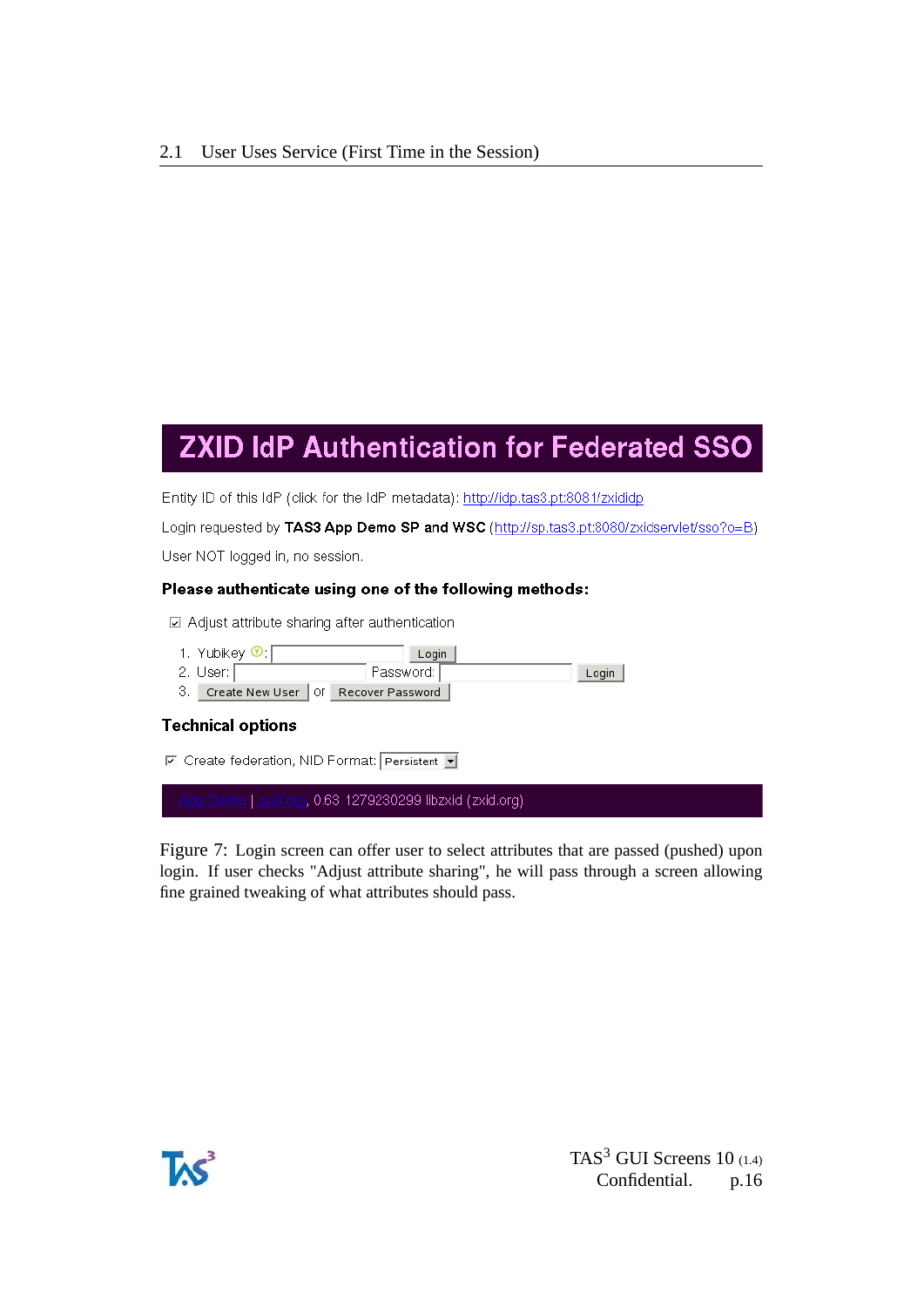*characters*)

**IIval** 

Proceed with Login | Terms and Conditions for Users Save Settings | Terms and Conditions for Users Delete User |□ Really (no further confirmation)

ZXID.org | TAS3.eu | User Dashboard - \$/d\$

# **ZXID Attribute Selection / Privacy Manager**

About to login/SSO to !!SP\_DPY\_NAME (ISP\_EID). Please select which attributes to release (you consent to release of these attributes). Log of your IINLOG last transactions at IdP: When SP ID What Ilwhen IIsp IIid Ilwhat **IIERR IIMSG** Currently active Service Provider View: Common attributes v switch Service Provider Currently active persona: Primary  $\boxed{\bullet}$  Switch Persona Authority Requested Your internal memo **Attribute** Value Username llau (can not change) Internal Not sent n.a.  $min.5$ Change Password Internal Not sent n.a.

**Hauth** 

asserted

Self

 $\Gamma$  Send

 $\nabla$  Send

 $\sqrt{I/memo}$ 

Figure 8: After login screen, user gets to choose which attributes to pass. The choice can be saved as permanent policy or setting. Note the visualization of the recent transactions involving user's attributes. This serves to raise user awareness so that he may detect any inapproriate use sooner. N.B. This screen shot is from GUI template and not from actually functional GUI. In general the login time attribute selection is similar to the original user intake process where default sharing status of the attributes was set. Editing the attribute valuse in this screen does not change them globally, but rather takes effect only for this transaction (should these be remembered per SP?).



**Hat** 

**New**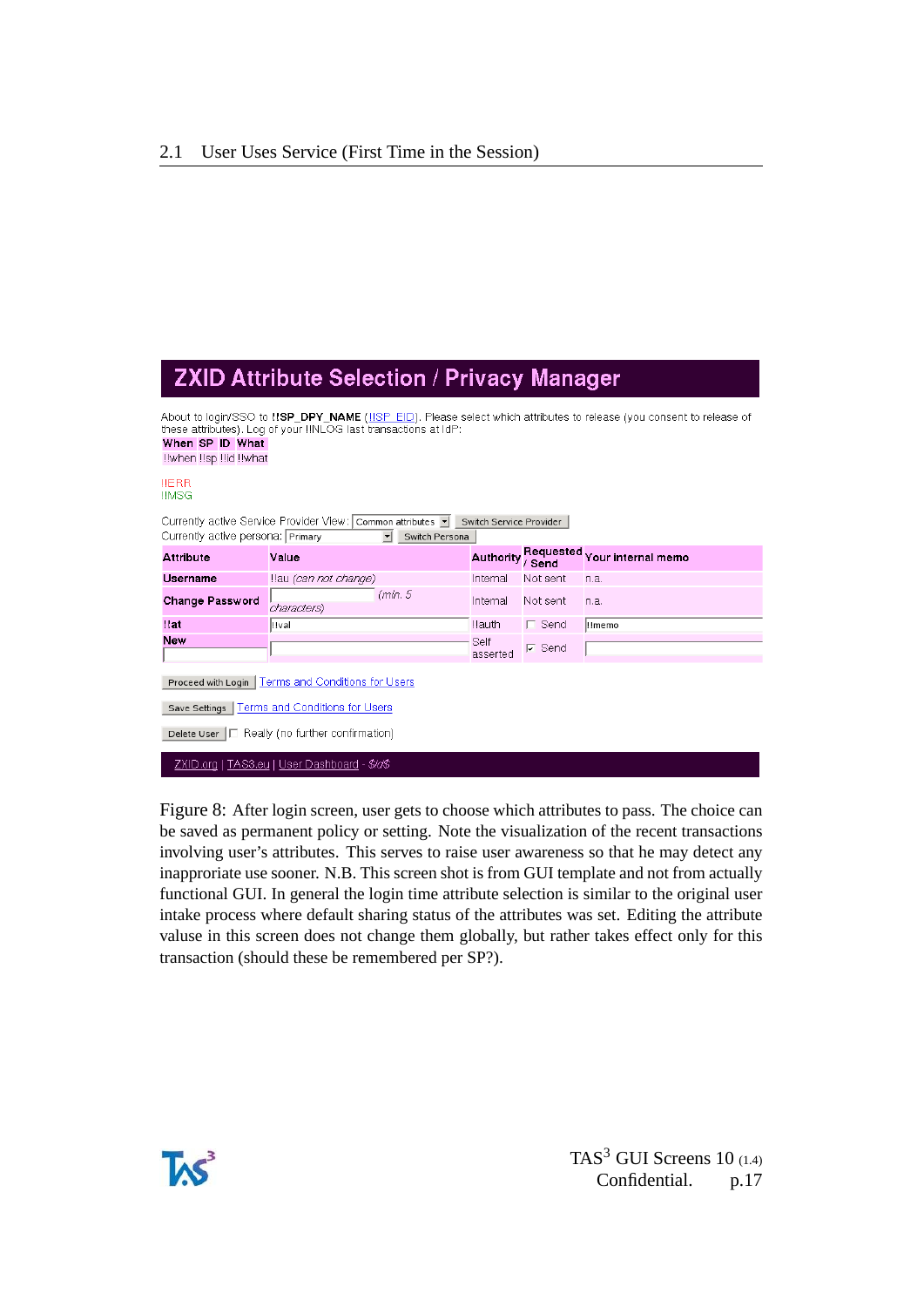# <span id="page-17-0"></span><sup>318</sup> **2.2 Already-Logged-in Optimization (SSO)**

319 Same as above, but without IdP authenticating the user again. The flow does not <sup>320</sup> need to stop at IdP at all. Optimized SSO use case, showing the full convenience 321 of SSO, leading to 2 step process.

322



Figure 9: Story board: Using further services after logging in at IdP - Single Sign-On (SSO).

### <sup>323</sup> **Cognitive Walkthrough**

<sup>324</sup> 1. **Choice of IdP**: Same cognitive walkthrough as in previous section.

<sup>325</sup> 2. **Login**: No cognitive walkthrough needed as no user interface will be presented.

<sup>327</sup> 3. **Login complete**. This use case ends here, but an application specific use case <sup>328</sup> will start here.

# <span id="page-17-1"></span><sup>329</sup> **2.3 User Uses Dashboard**

<sup>330</sup> This use case addresses Reqs. *D1.2-2.11-Transp* and *D1.2-3.3-Dash*.

<sup>331</sup> In this use case the user interacts with the TAS3 Dashboard in order to deter-<sup>332</sup> mine the status of a business process he is engaged in. It consists of the following 333 steps:

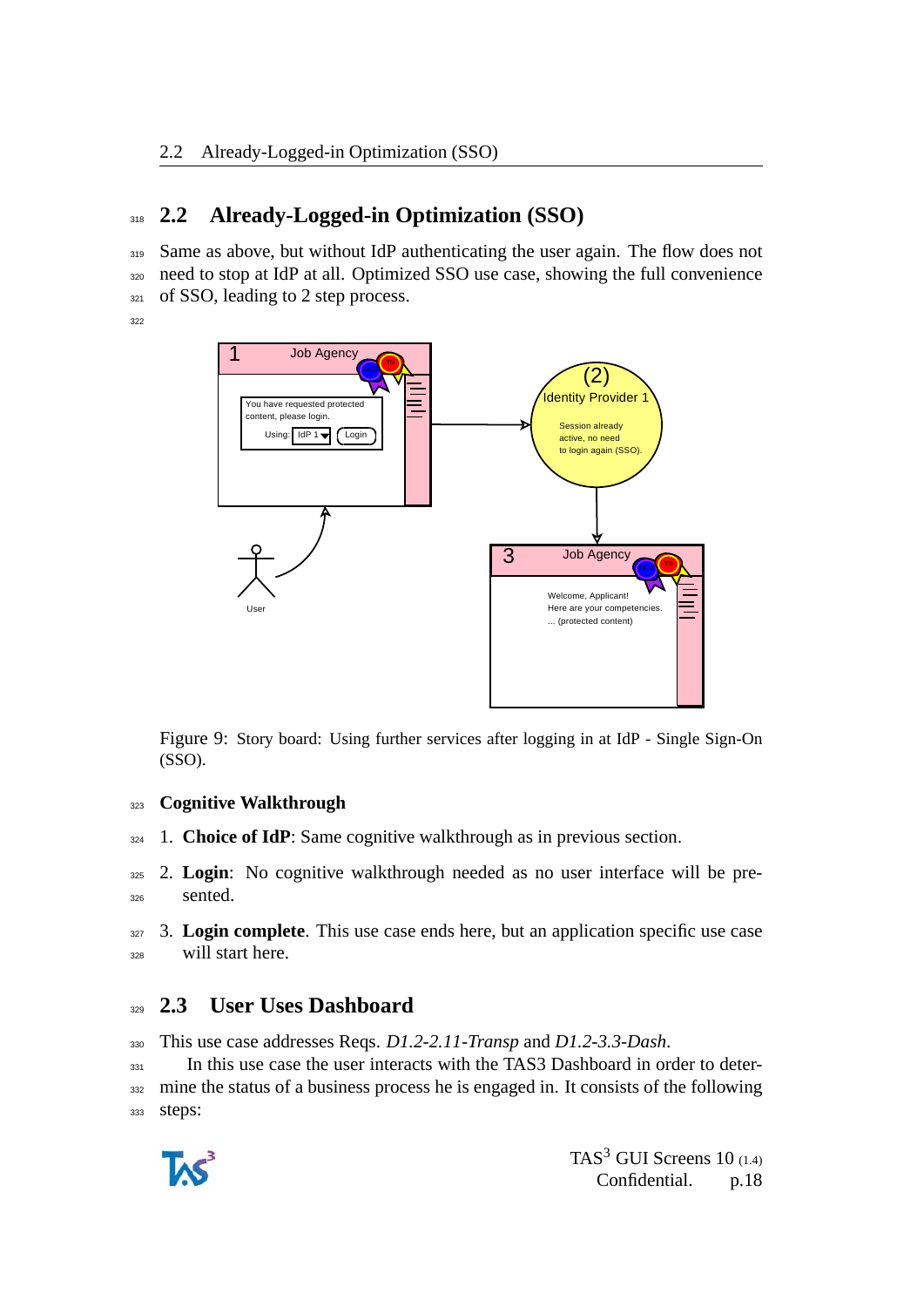• The user logs into the Dashboard (possibly using SSO) <sup>335</sup> • The user sees a page with an overview of the transactions <sup>336</sup> • The user drills down to visualise a particular business process. <sup>337</sup> • The user views a particular audit trail and discovers a suspect item. **•** The user requests a legally binding audit statement about the transaction. <sup>339</sup> • Competent authority requests further information about the transaction from <sup>340</sup> the Service Provider that holds the detailed audit trail. **Cognitive Walkthrough** 1. **Engaging Dashboard and Choice of IdP Motivation** User has taken initiative to find out about the state of some busi- ness process or the handing of his PII. User understands, due to training or awareness campaigns, or because a noice was given in the beginning of <sup>346</sup> the business process, that this is possible. User may have found out about <sup>347</sup> the possibility by surfing the web or through a search engine. The mere possibility may spark the User's interest and get him to try the Dashboard out. User may also have noticed an irregularity or complained to some instance and been told to consult his Dashboard. **Available and understandable** Since User is assumed to take initiative, a ma- jor hurdle will be how the user finds out about the Dashboard and how to contact it. Some possibilities a. A link to the Dashboard is provided as part of the user interface of each business process. b. A link to Dashboard is provided in every web site that participates in the Trust Network. c. Trust Network operates some sort of a portal and the link can be found there. d. Dashboard engages in Search Engine Optimization (SEO) so that User is sure to find the Dashboard through a popular search engine. Once the user has found out about the Dashboard, the problem shifts to the IdP selection and authentication. In Fig[-10](#page-21-0) we have assumed that IdP can be detected and User is already logged in, as the case typically would be immediately after engaging some Front End (e.g. the Job Agency).

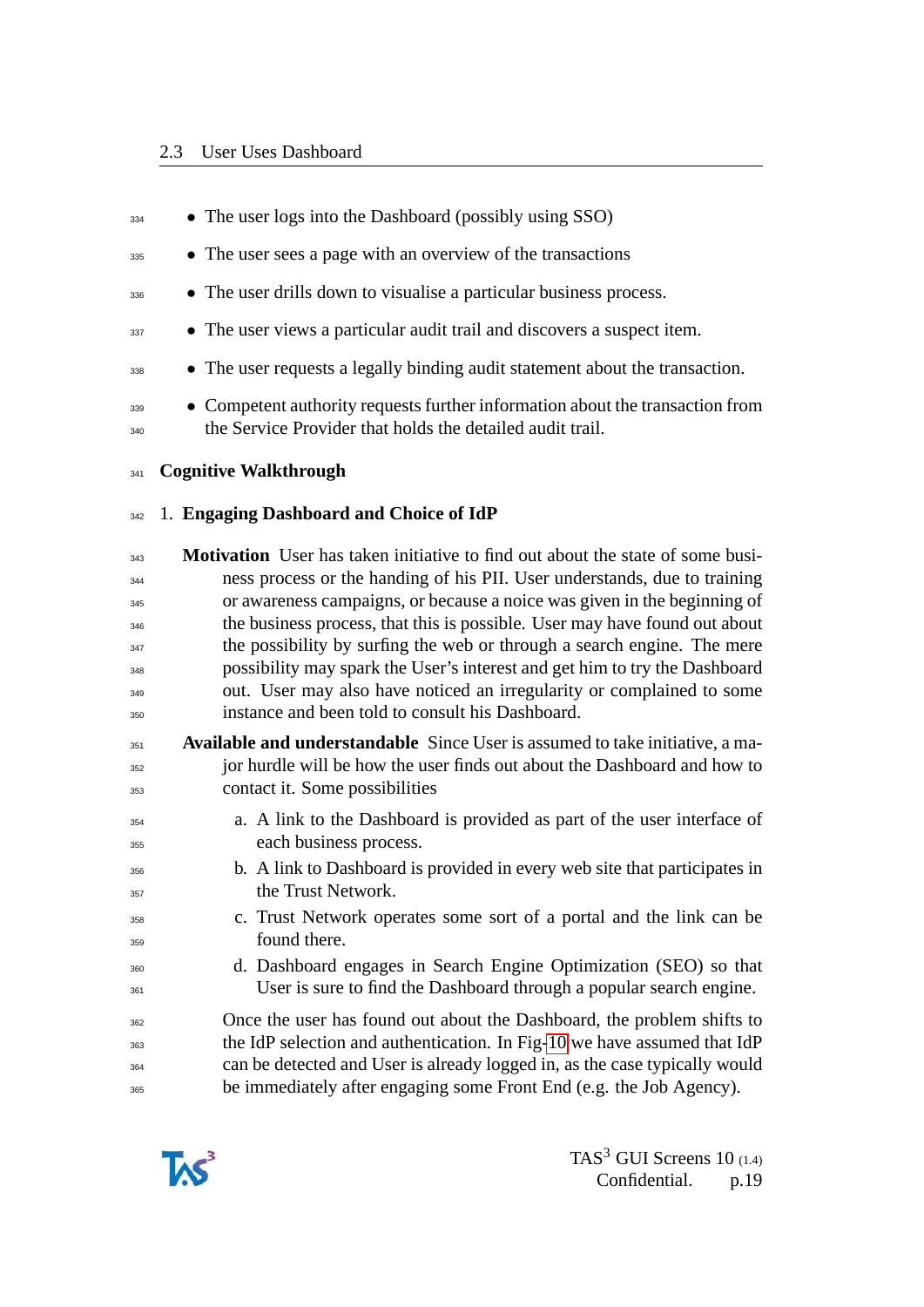However, if time has passed, user may need to choose explicitly an IdP and explicitly authenticate, as in Section "User Uses Service (First Time in the Session)". A confusing situation can arise where user has tried to access the Dashboard, but the first screen he sees is the IdP authentica- tion screen (because IdP detection worked, but user was not logged in 371 yet). This situation should be mitigated either by IdP providing enough context about the operation that is motivating the authentication, or by the Dashboard imposing a splash screen even when IdP choice is already known.

- <sup>375</sup> **Feedback** If IdP was detected and user was already logged in, the first feed- back will be Dashboard logged in welcome screen. If authentication is needed, then the IdP context message or the splash screen solutions should be adopted, as described in the previous paragraph.
- 2. **Login**: no specific cognitive walkthrough requirements. See discussion in in the First Time use case.
- 3. **Choose Business Process to Audit**
- **Motivation** User set out on his quest to perform this task.
- **Available and understandable** The list of the business process instances should be structured so that all business process instances are reachable while at the same time the processes user is most likely to be interested in are presented first or more prominently. Due to potentially large number of processes, we may need to resort to hierarchy or search functions. An ontology of business processes will help in setting up the hierachy and search.
- The business processes should be titled and described in language that the User can relate to. In particular, while codes can be provided for accu- racy and reference, every business process should have a human readable name. The resultant translation issues will have to be recognized and addressed.
- **Feedback** Choice of a business process instance will lead to its visualization where User can clearly identify What, Who, When, and similar informa- tion so that user can confirm he has made the right choice. If choice was wrong, User should easily be able to choose another instance.

#### 4. **Choose Detail of Business Process Instance to Audit**

 **Motivation** Once user sees visualization of the business process instance, he will need to drill down to relevant detail. This may be driven by User's curiosity or perceived notion of culpable part.

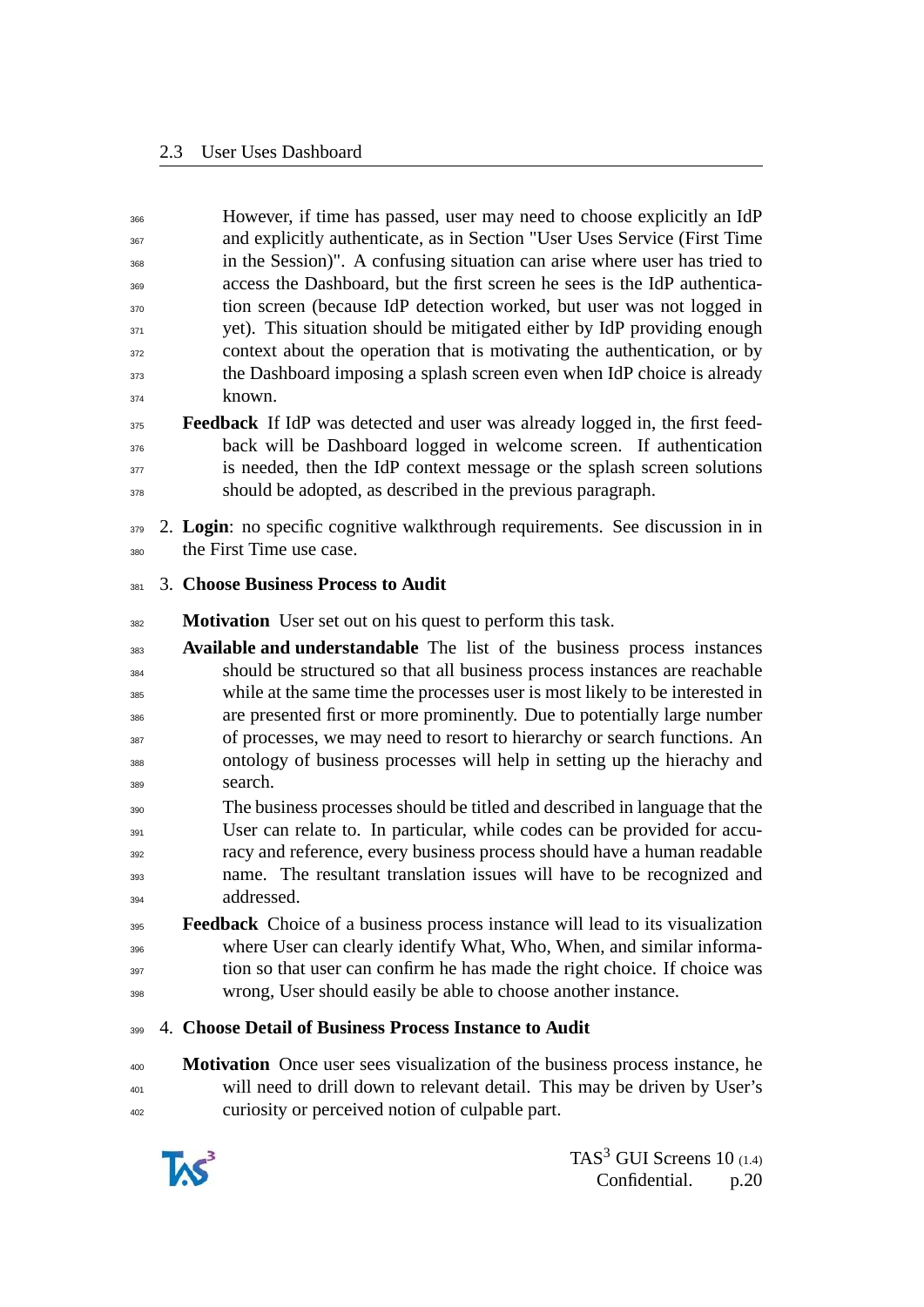- **Available and understandable** The visualization has to be structured so that it honestly depicts the essence of the business process without cluttering the view with details that can be reached later. Every step that User is expected to perform (or has already performed) should be visible as well as major processing steps that are not in User's control, especially those that involve transfer or manipulation of PII.
- All descriptions of the steps should be succinct and in human language, with translation issues addressed. Codes and references for the instance <sup>411</sup> and steps can be provided for accuracy, but these should never supplant the human description.
- To assist User in drilling into detail, the user interface should make it patently evident where this possibility exists, e.g. by using high-lighting techniques.
- **Feedback** User is assisted in contemplating the choice of drill-in by high- lighting of available options. Once a step is chosen for scrutiny, user will see visualization of that step in great detail. The visualization will be titled in such a way that it is evident to the User that it pertains to the step he chose in the business process instance overview.
- 5. **View detailed description** This screen shows on human understandable terms what the substance of the transaction is. However, the detailed evidence only appears in the next screen. The idea is that this screen is approachable to an <sup>424</sup> avarage user, without scaring them with the reference IDs.
- 6. **View evidence and request audit item from Front End**
- **Motivation** To request corrective action, user needs to get evidence and refer- ence pointers. Knowing a transaction id is often a requirement for making a request for disclosure of specific items of audit trail. It is also easier to get a court order compelling a release of an audit record when request is specific and well itemized.
- 7. **View audit item** By clicking on a piece of evidence, user is transferred to Self Administration system of the site where the transaction originally happened (the transfer will require user to perform SSO to the SP, but this is transparent as the user is already logged in the IdP).
- 8. **Escalate** (not depicted in the figure) (Req. *D1.2-6.9-Complaint*)
- If the SP refuses to collaborate with the user in self audit, the user can always pursue the matter in courts, using the evidence he holds in the dashboard.

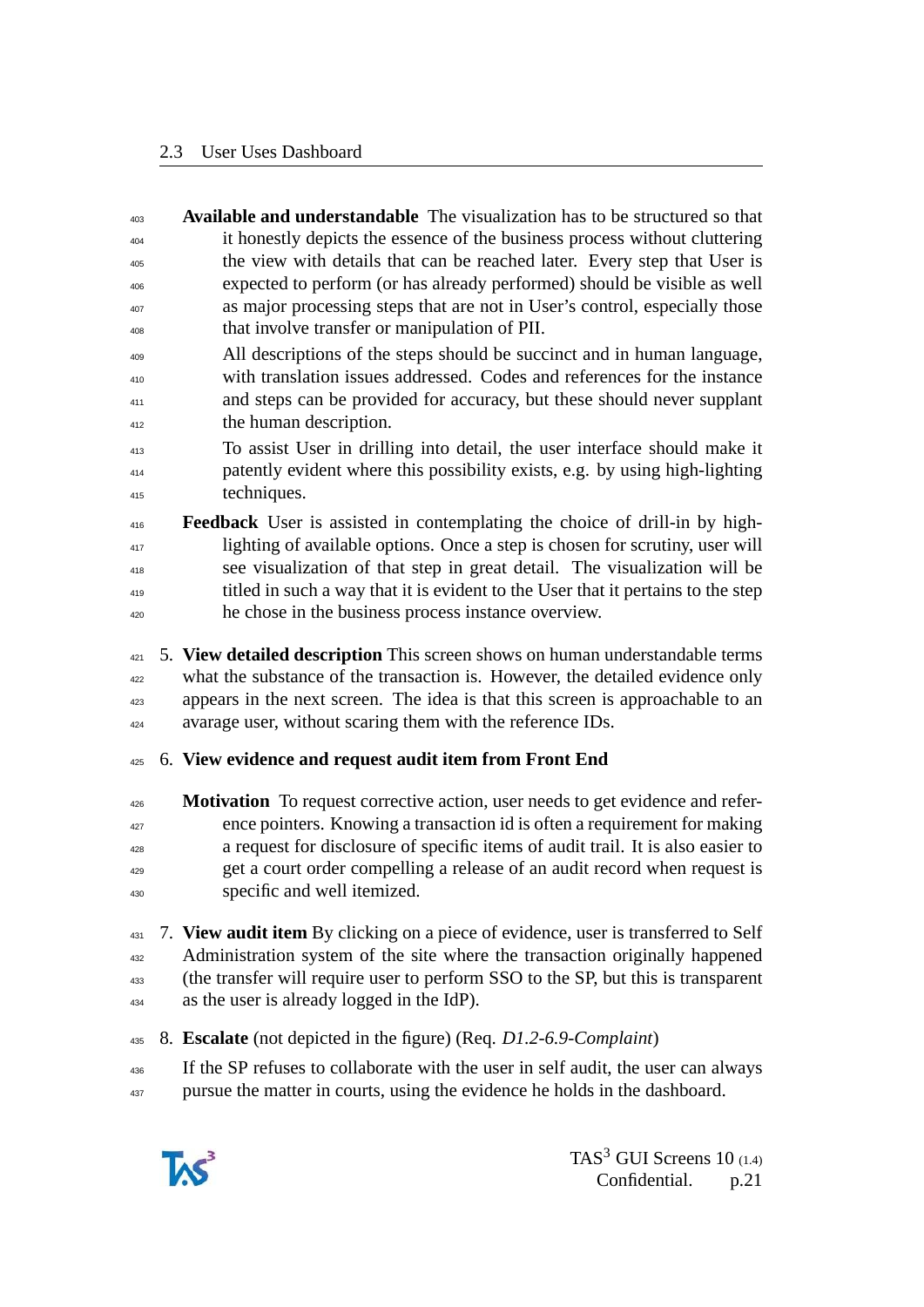

<span id="page-21-0"></span>Figure 10: Story board: Using Dashboard to audit **a hysiness process** 10 (1.4) Confidential. p.22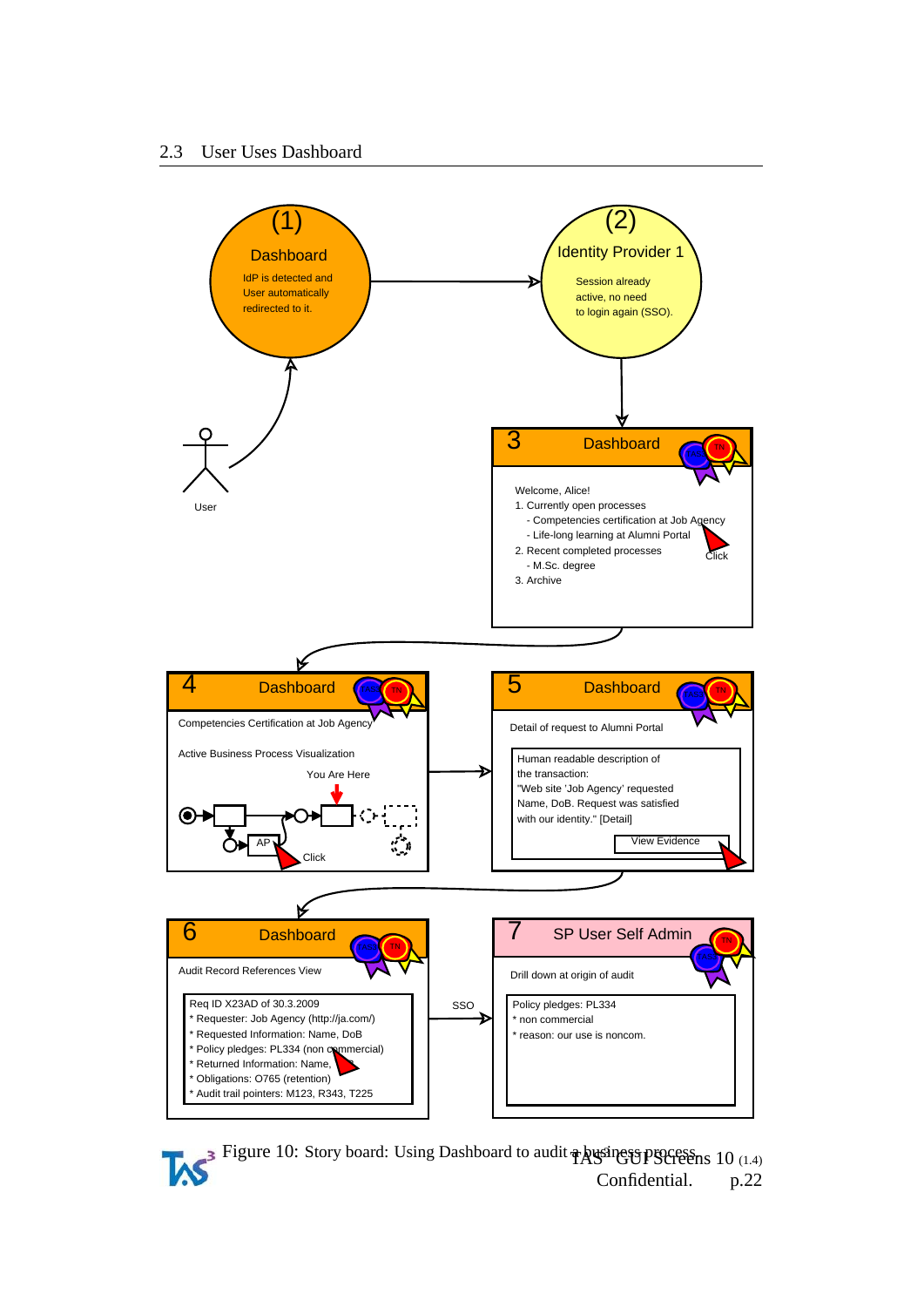#### <span id="page-22-0"></span>**2.3.1 Analysis of Google Dashboard (not apples-to-apples)**

 Dashboard is becoming an overused and loaded word. Different authors mean different things by it. Dashboards are common in business intelligence world where a dasboard usually represents some configured combination of interesting queries against data warehouse.

 $TAS<sup>3</sup>$  dashboard has special focus on data usage visibility and user's indepen- dent ability to audit what happens to their data. TAS<sup>3</sup> dashboard tries to provide a legal basis for corrective action by the user in case a SP does not collaborate. Other dashboards usually start from the perspective of user not questioning the validity of use of data and instead try to add value by making useful business intelligence available to the user. Google dashboard is a typical example. It is not independent in that it is the holder of the data, Google, that also provides the dashboard. Thus it can be seen that the aims of Google dashboard are dissimilar to TAS<sup>3</sup> dashboard. Never-the-less, it is educative to analyze the Google Dashboard.

GRAPHIC (../google/google-dash-top)

Figure 11: Some of the top level options of Google dashboard.

 Fig-**??**, we see some of the items shown on the top level of Google dashboard. The main problem with this information is that user is not provided with prior- itized summary, cf. screen 3 of Fig[-10](#page-21-0) where most recent is taken to be most relevant. Instead Google chooses to fragment the data across many services, mak-ing it difficult to have a quick summary glance.

 The Google Dashboard figures presented here have some personal informa- tion blanked out with black boxes. It is instructive to observe the amount of PII (Personally Identifiable Information) that had to be blanked out.

Lets now examine some of the drill-ins available on Google Dashboard.

GRAPHIC (../google/google-dash-docs)

Figure 12: Google dashboard: information about shared documents.

 Fig-**??** illustrates how shared documents are visualized to the user. The fact that sharing has happened is mostly visible, but specifics are rather scarce. In particular, there are no audit record or policy references that would allow a user to intitiate a due diligence process to understand why the sharing was authorized. Another interesting feature is the use of email address to identify the collab- orators in sharing. Basically this constitutes a golbally unique identifier. It may seem natural in the context of sharing via email, but that does not make it any less perilous. A pairwise pseudonymous identifier architecture would protect the

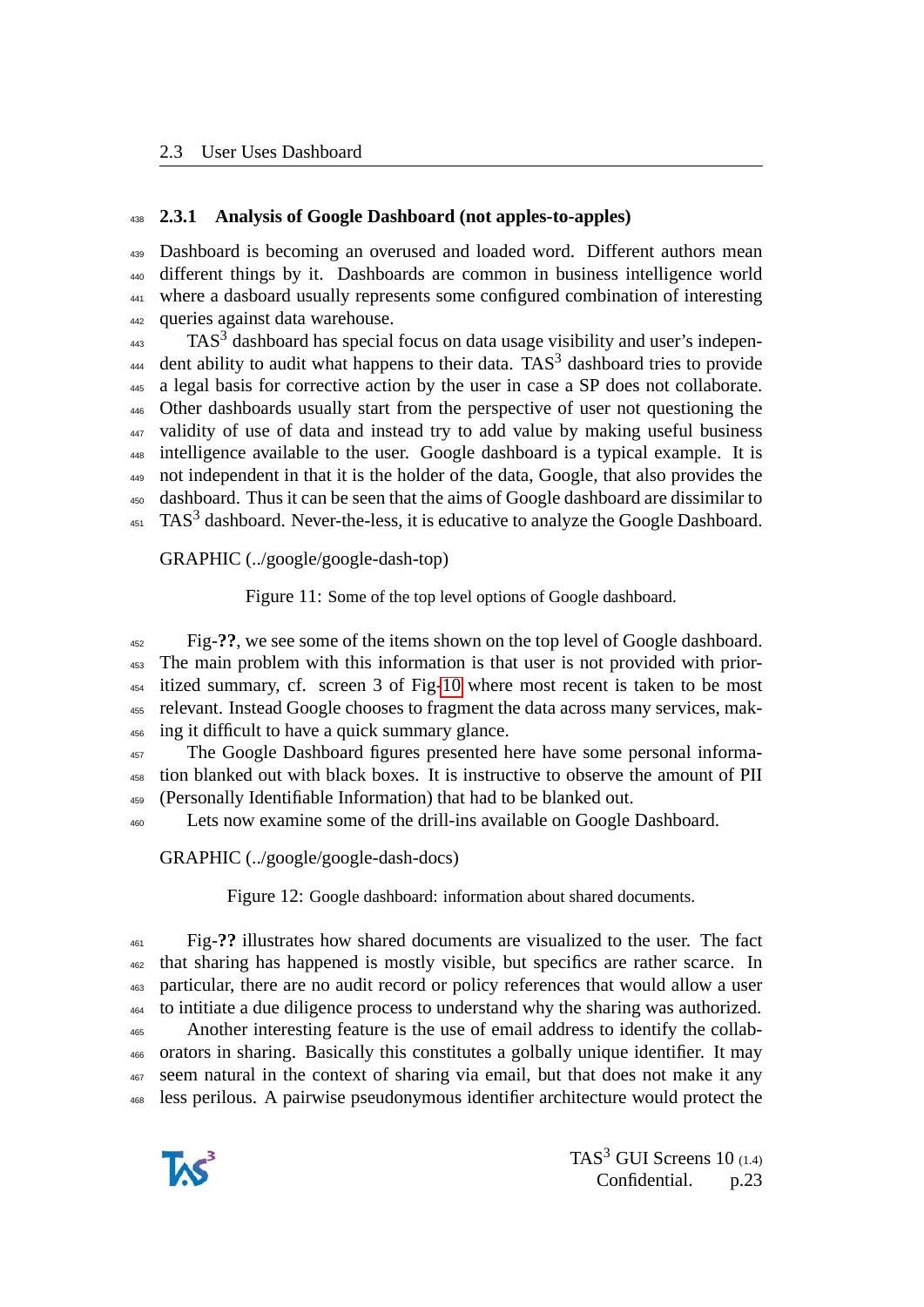privacy of the collaborators better (but potentially make the listing more cum- bersome for the user, unless some nicknames were displayed). On the positive 471 side, the collaborators are not directly shown - instead just the aggregate count is shown.

GRAPHIC (../google/google-dash-webhist)

Figure 13: Google dashboard: Information about web history.

 Fig-**??** shows how the history of user initiated searches is visualized. Again 474 we can see total lack of references to any audit records.

 What is more, Google Dashboard does not appear to offer any functionality to determine who searched me! All accesses to my data, that are not in form of <sup>477</sup> narrow category of document access, are simply omitted from the Dashboard. It is possible that Google would like to sell this interesting information to its users in form of "analytics" service. As we were unwilling to become Google's customers on this level, we were not able to explore what was avalaible (or not) on that level. Conclusion is that Google Dashboard is a good example of customer self ad- ministration interface that every responsible data holder should provide, but it fails to address legitimate custmer needs for accountability of a service. Thus

TAS<sup>3</sup> dashboard can complement the Google Dashboard.

# <span id="page-23-0"></span>**2.4 IdP Detected-Optimization (SSO)**

 This flow, see Fig[-14,](#page-24-1) can further optimize the already logged in case by allowing the Job Agency to detect that the user has already chosen IdP and therefore use the IdP to log the User in automatically. Essentially the ceremony becomes a one step process.

# <span id="page-23-1"></span> **2.5 User Uses Service, Identity Selector Case (e.g. CardSpace, InfoCard)**

 In the Identity Selector flow, see Fig[-15,](#page-24-2) the User never interacts with the IdP directly. Instead, the Identity Selector provides a user interface (step 3) for the IdP to query authentication credentials. User experience is entirely managed by the "ceremony" that the Identity Selector presents.

N.B. As of Sept 2010, our thinking has shifted and we now see the

 selection of *personas* as a viable alternative to the Identity Selector paradigm.

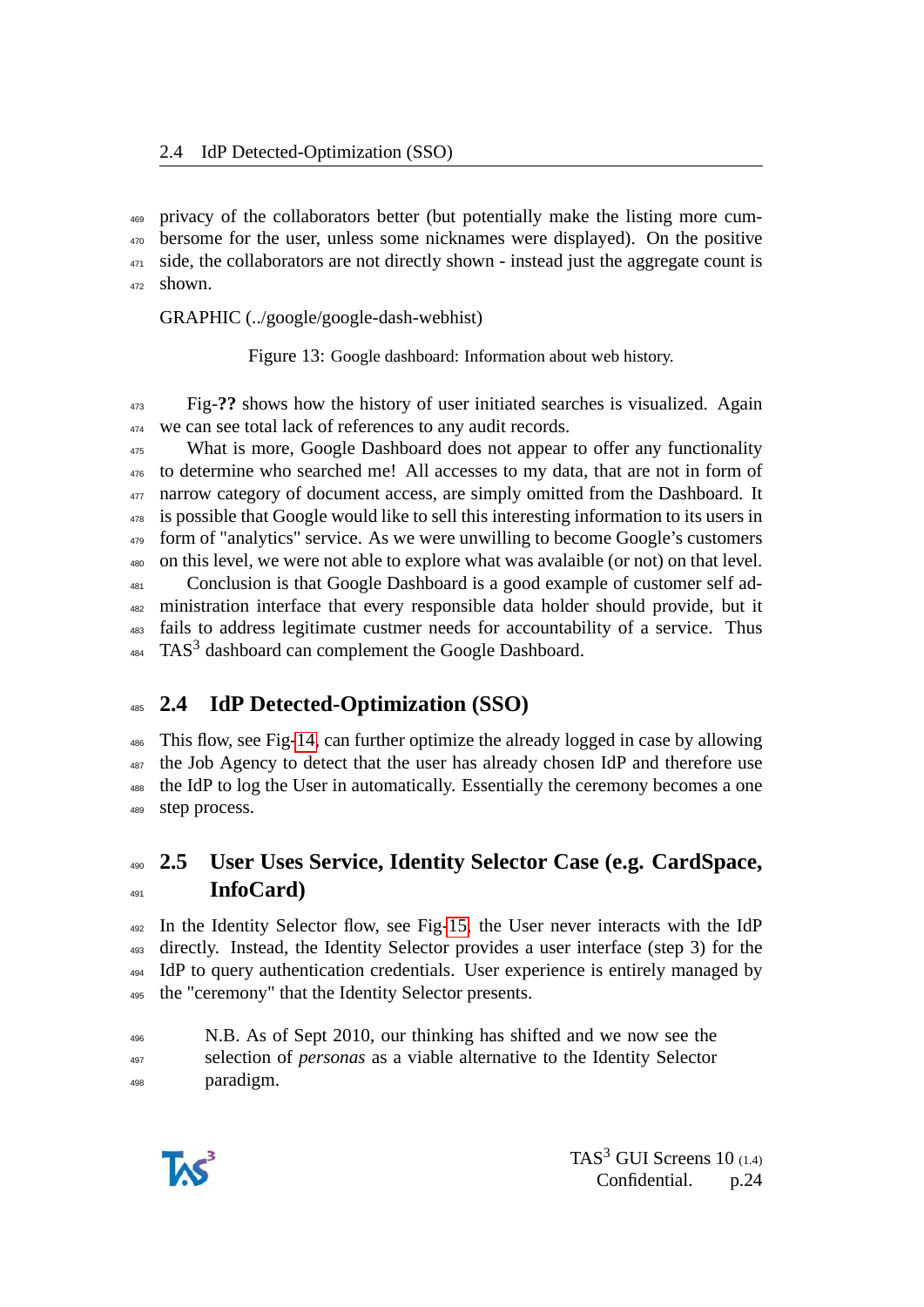

Figure 14: Story board: Fully automatic login - Single Sign-On (SSO) - when IdP can be detected.

<span id="page-24-1"></span>

<span id="page-24-2"></span>Figure 15: Story board: Identity Selector provides IdP User Interface.

<span id="page-24-0"></span>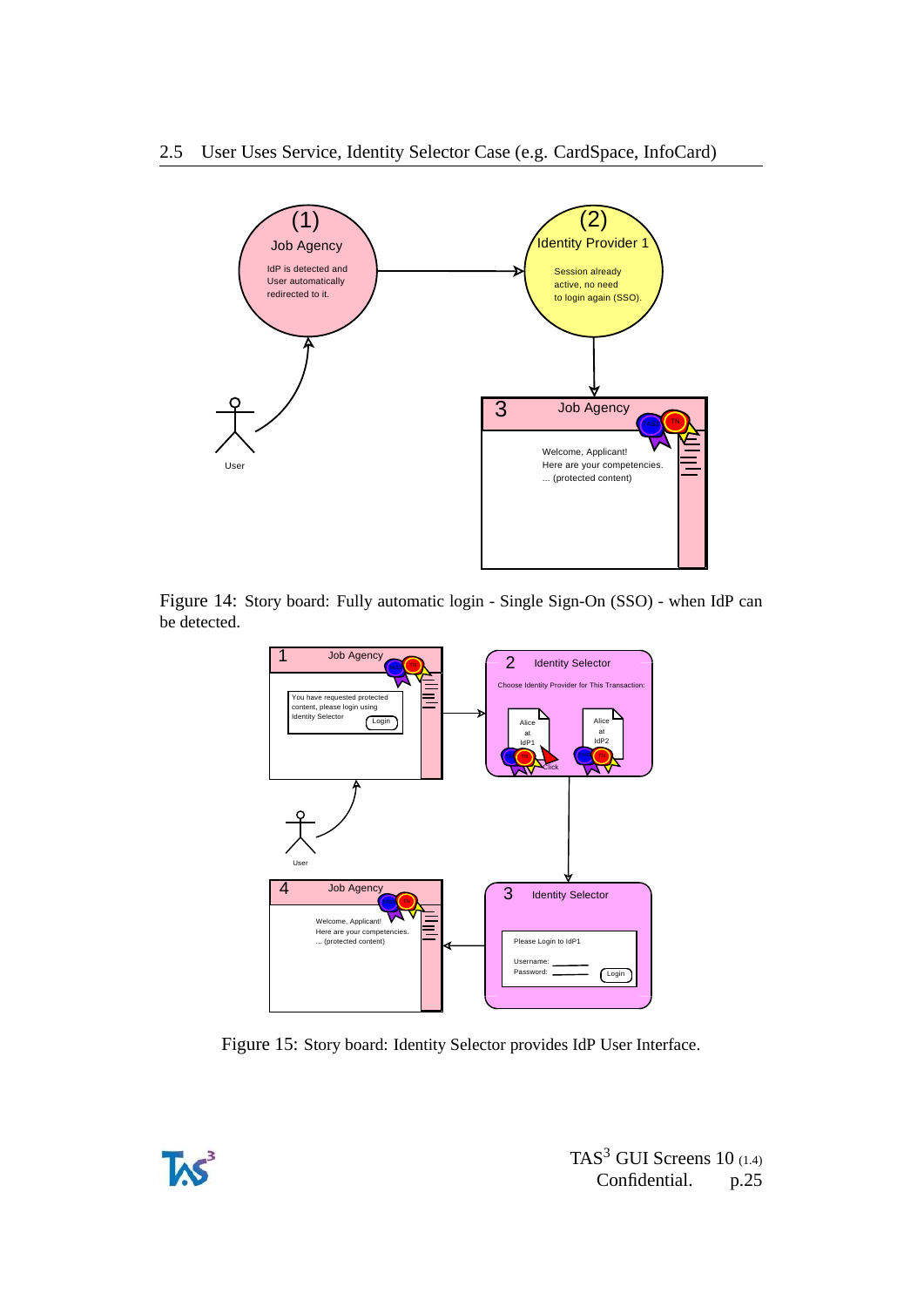

Figure 16: Story board: Using services with local login (not recommended).

# <sup>499</sup> **2.6 User Uses Service, Local Login Case (not recommended)**

<sup>500</sup> N.B. This use case is **not recommended**. You should use SSO based <sup>501</sup> approaches instead. We document it here only to illustrate the prob-<sup>502</sup> lems associated with multiple logins.

 The assumption is that the user will use more than one service. This highlights the inconvenience of user having to authenticate separately to each service. There are further complications under the hood, not least of which are privacy threats. This scenario could be called explicit account linking. While we consider sup- porting this scenario to be in scope, we do not recommend it unless there is no alternative, or as temporary solution.

<sup>509</sup> **Cons** Avoid local logins because

- <sup>510</sup> User management overhead due to lost passwords
- <sup>511</sup> Users will use same password on many web sites. This means the web <sup>512</sup> sites can impersonate the user towards each other. Not secure. Not ac-<sup>513</sup> countable: user can repudiate by claiming that someone impersonated <sup>514</sup> him.

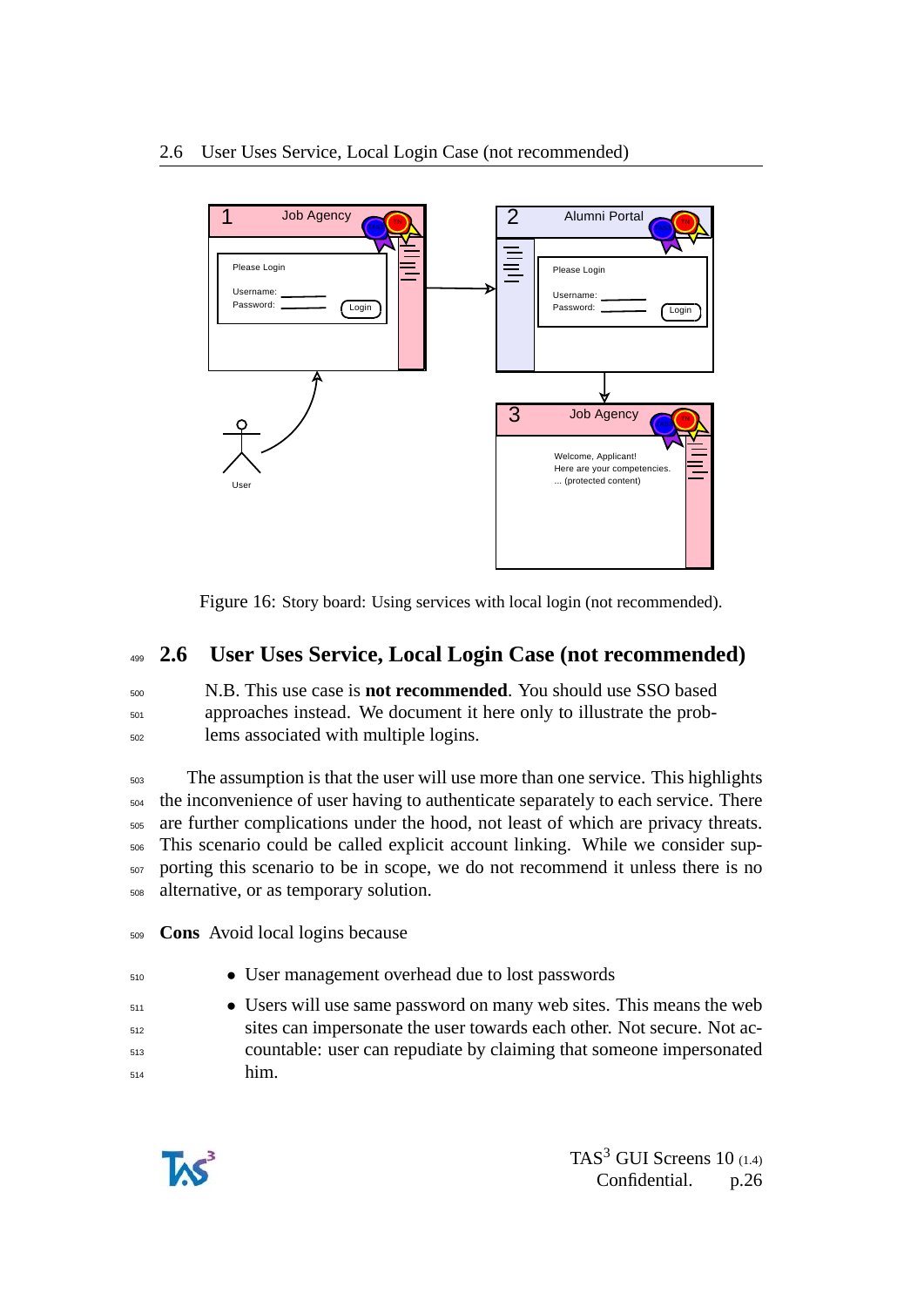| 515 | • If you do not let user's pick the password, then they will just write it |
|-----|----------------------------------------------------------------------------|
| 516 | down. Not secure. Even the very registration mail where you tell what      |
| 517 | the user's password is, is a security threat.                              |
| 518 | • Managing strong auth locally is more costly than managing it centrally   |
| 519 | via IdP.                                                                   |

## <span id="page-26-0"></span><sup>520</sup> **2.7 User Uses Service, Proxy IdP Case**

 $521$  This sequence, see Fig[-17,](#page-26-2) illustrates the experience of a user logging in to SP that <sup>522</sup> does not directly trust his IdP. The trust is mediated by the "middle" IdP that SP <sup>523</sup> trusts.



<span id="page-26-2"></span>Figure 17: Story board: Login using IdP not trusted by Job Agency.

 This sequence can be further optimized if the middle IdP can somehow au- tomatically detect which IdP is the home IdP (similar to Section IdP Detected Optimization SSO) and, of course, if the User is already logged in the SSO opti-mization of Section Already Logged-in Optimization SSO.

# <span id="page-26-1"></span><sup>528</sup> **2.8 Consenting to PII Release or Manipulation**

<sup>529</sup> This section addresses Reqs. *D1.2-6.3-WhatHowWhyWho*, *D1.2-6.6-Consent*, <sup>530</sup> *D1.2-6.7-Reconsent*, *D1.2-4.1-EnfUCPol*.

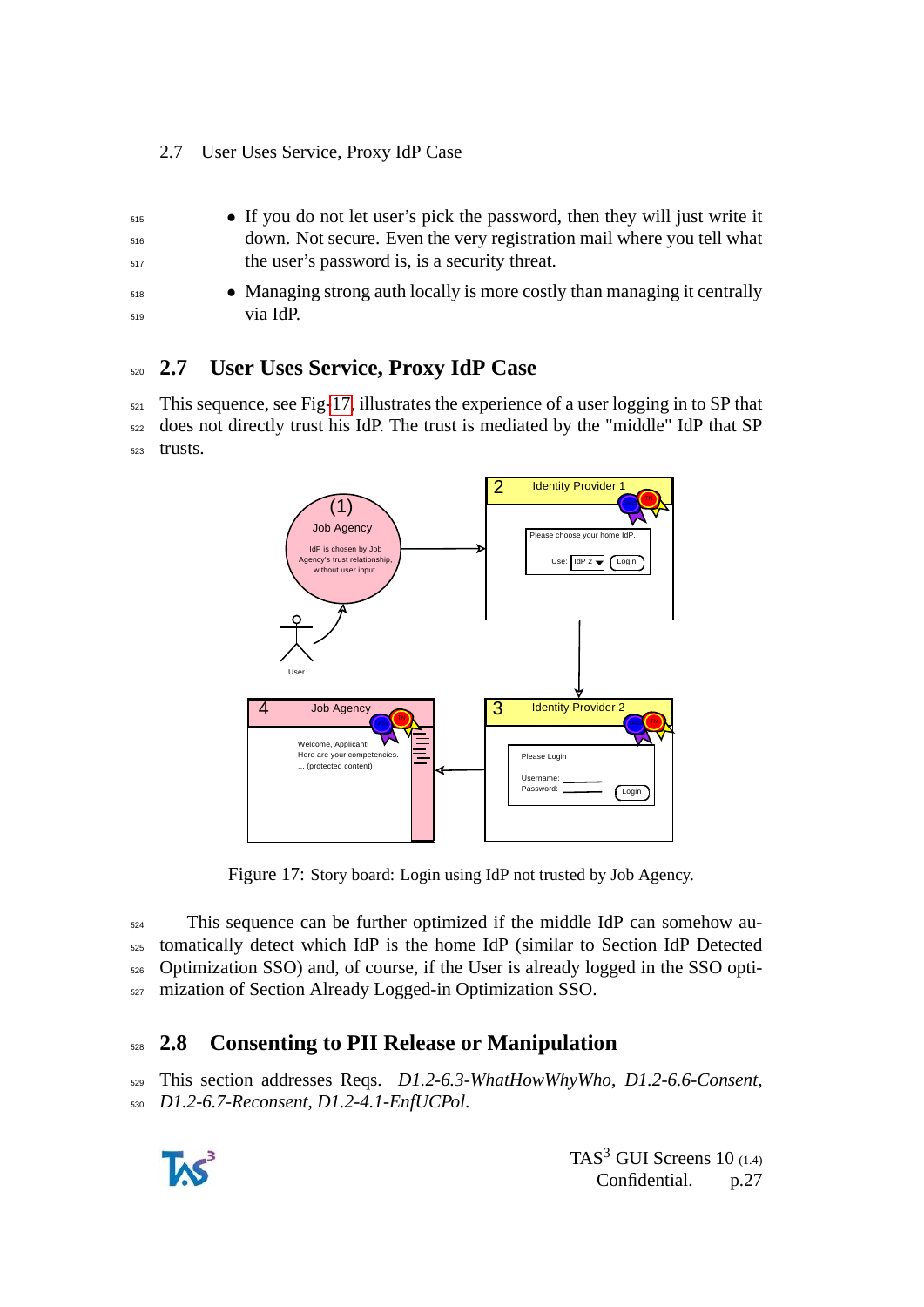#### <span id="page-27-0"></span>**2.8.1 Interaction on Front Channel**

 The obvious choice of having the requesting SP collect User's consent has an obvious conflict of interest issue. In some legal contexts this may be acceptable, but in general we need a way for either the releasing party or some Trusted Third Party to collect the consent.

 Alternatively, not shown here, the user may explicitly provide his consent by authenticating to the releasing party and authorising it to release the PII to the SP. Further user cases for accessing releasing parties who are repositories and autho-rising third party access to repository contents are provided in [\[TAS3D42Repo\]](#page-51-2).

- **Cognitive Walkthrough**
- 1. **IdP choice as usual**
- 2. **Authentication as usual**
- 3. **User triggers action, as usual**

### 4. **Consent to release of PII**

- **Motivation** User will be motivated to take action because it is imposed to him by the modal flow of the interaction. User will be pleased to take action because asking consent is in his protection, but Users do get annoyed if you ask too often - to solve this we would need Privacy Agent, whose Use Cases are to be elaborated later (M30 D2.1?).
- **Available and understandable** Presentation of the consent question is a ma- jor challenge. It needs to be succinct, yet comprehensive and legally binding. Some Users will want high degree of detail and control, while others will be confused by too many options. Fig[-18](#page-28-0) depicts a dummied-down interface. This may not be appropriate for some users.
- **Feedback** Once consent is given, User lands on page that uses the consented information. This may be sufficient in its own right, but could be en- hanced by high-lighting the information on the page the user just con-sented to.

### 5. **Business process continues with the PII as usual**

### <span id="page-27-1"></span>**2.8.2 Interaction on side channel**

 This Use Case is similar to the previous one. Only difference is that the consent is asked using a Side Channel, such as mobile phone or instant messaging. The

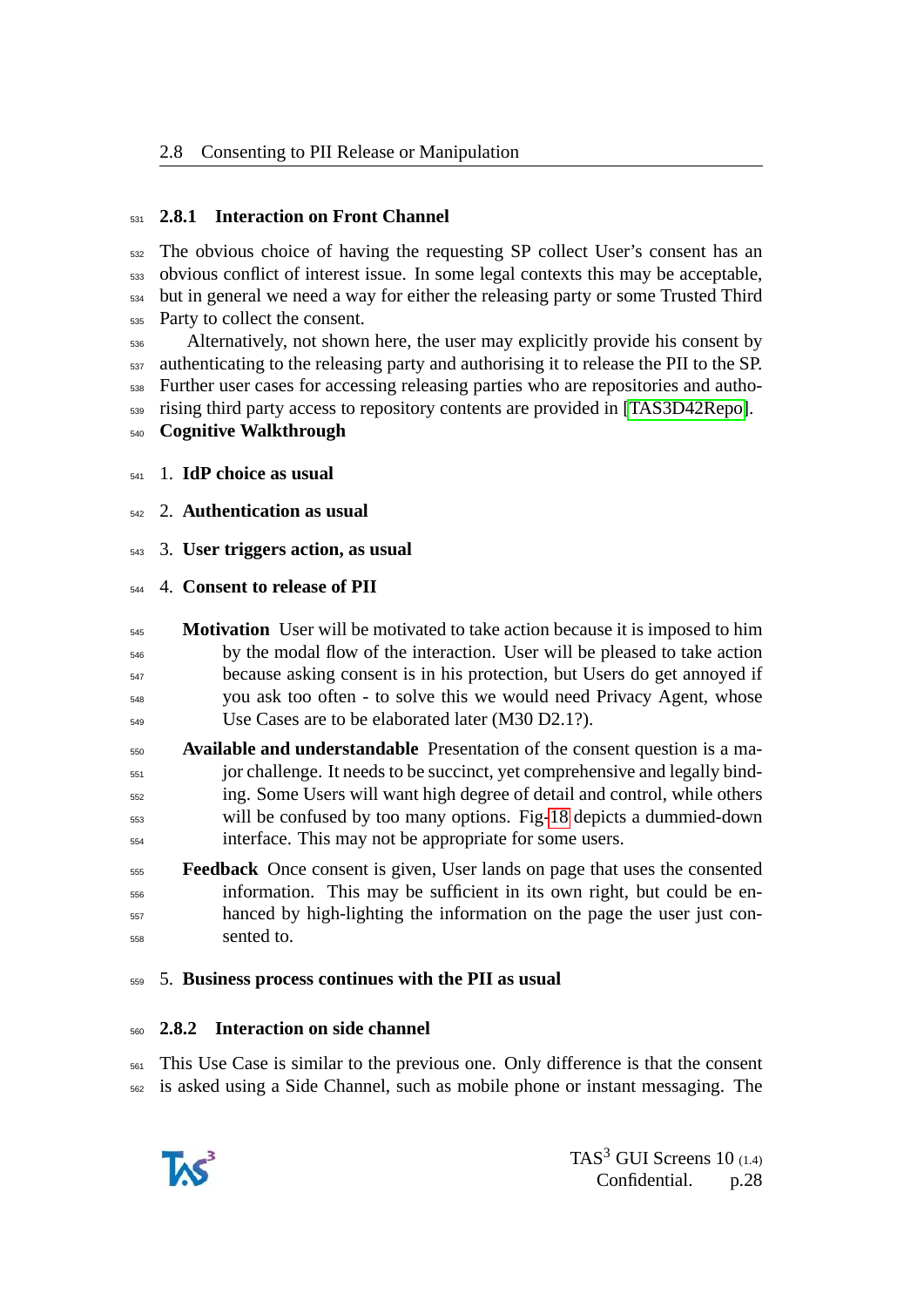

<span id="page-28-0"></span>Figure 18: Story board: Presenting a PII consent question in Front Channel interaction.

<sup>563</sup> side channel provides an independent means of communication, a type of second <sup>564</sup> factor to the consent.

<sup>565</sup> The Side Channel approach can also be convenient when consent needs to be <sup>566</sup> asked deep in SOA Web Services calls where Front Channel is not available.

<sup>567</sup> In User-not-present transaction the Side Channel may be the only option for

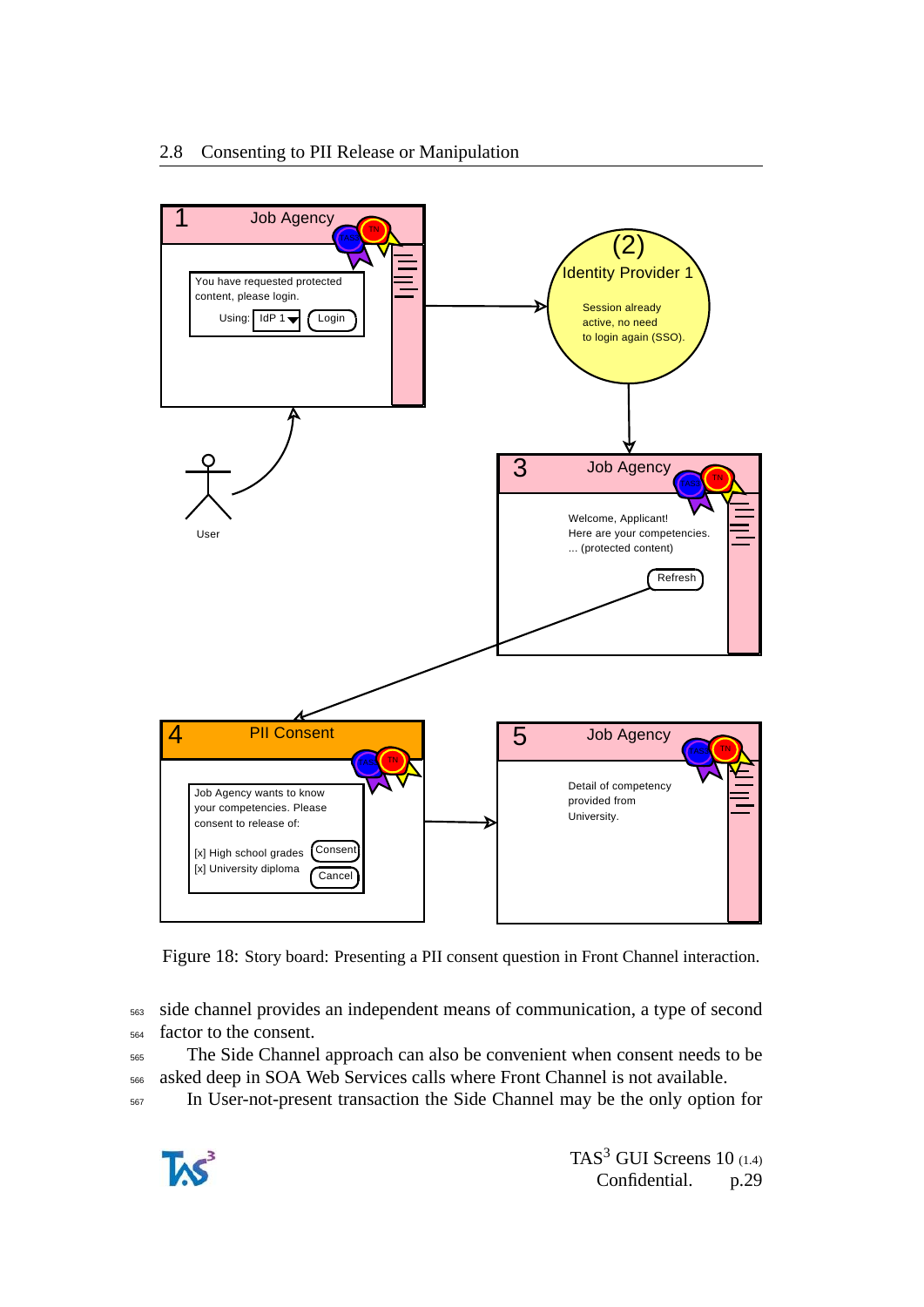

Figure 19: Story board: Presenting a PII consent question using Side Channel interaction.

<sup>568</sup> asking user's consent, or else the business process needs to be stopped until user <sup>569</sup> provides consent via Dashboard.

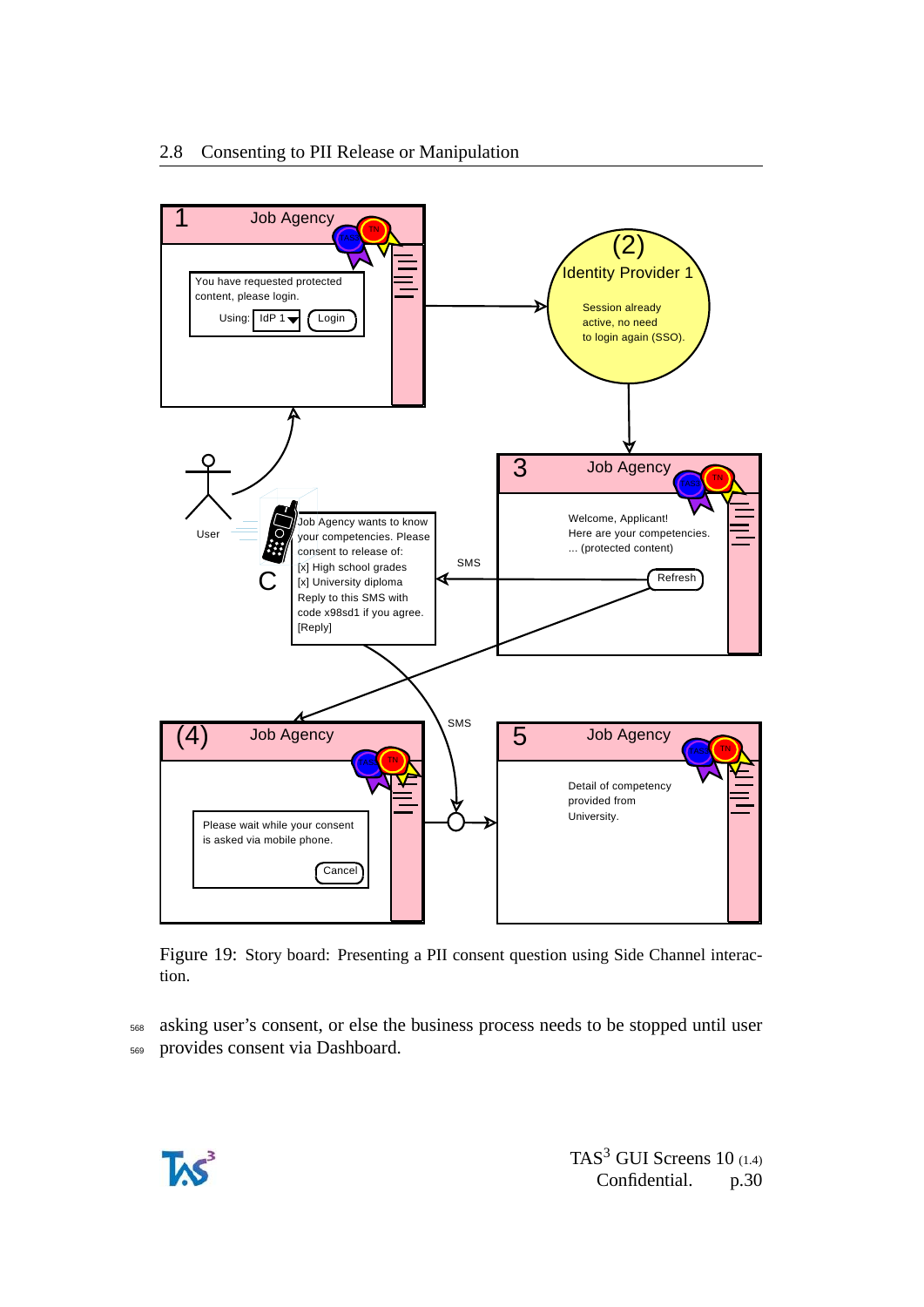#### <span id="page-30-0"></span><sup>570</sup> **2.8.3 Interaction via Dashboard**

 $571$  In User-not-present transaction the business process may stop until user provides <sup>572</sup> input or consent via Dashboard. This alternative will be covered in a future version <sup>573</sup> of this document.

### <span id="page-30-1"></span><sup>574</sup> **2.8.4 Interaction, such as Consent or Supply of Additional Data, Inserted** <sup>575</sup> **into FE User Experience**

 In a deep web services call chain, it is difficult to contact the user for asking consent or soliciting additional data. This can solved with Interaction Service. Ideally such service should appear on the application web page as a user interface element pulled from the user's interaction service (which can be colocated with the Dashboard).

 Other viable alternative could be to use an alternate communications channel, such as instant messaging or SMS message, to contact the user. Even in these cases the SP would contact the user's Interaction Service and the service would make the specific choice of communications channel.



Figure 20: Story board: Presenting a PII consent question using embedded user interface.

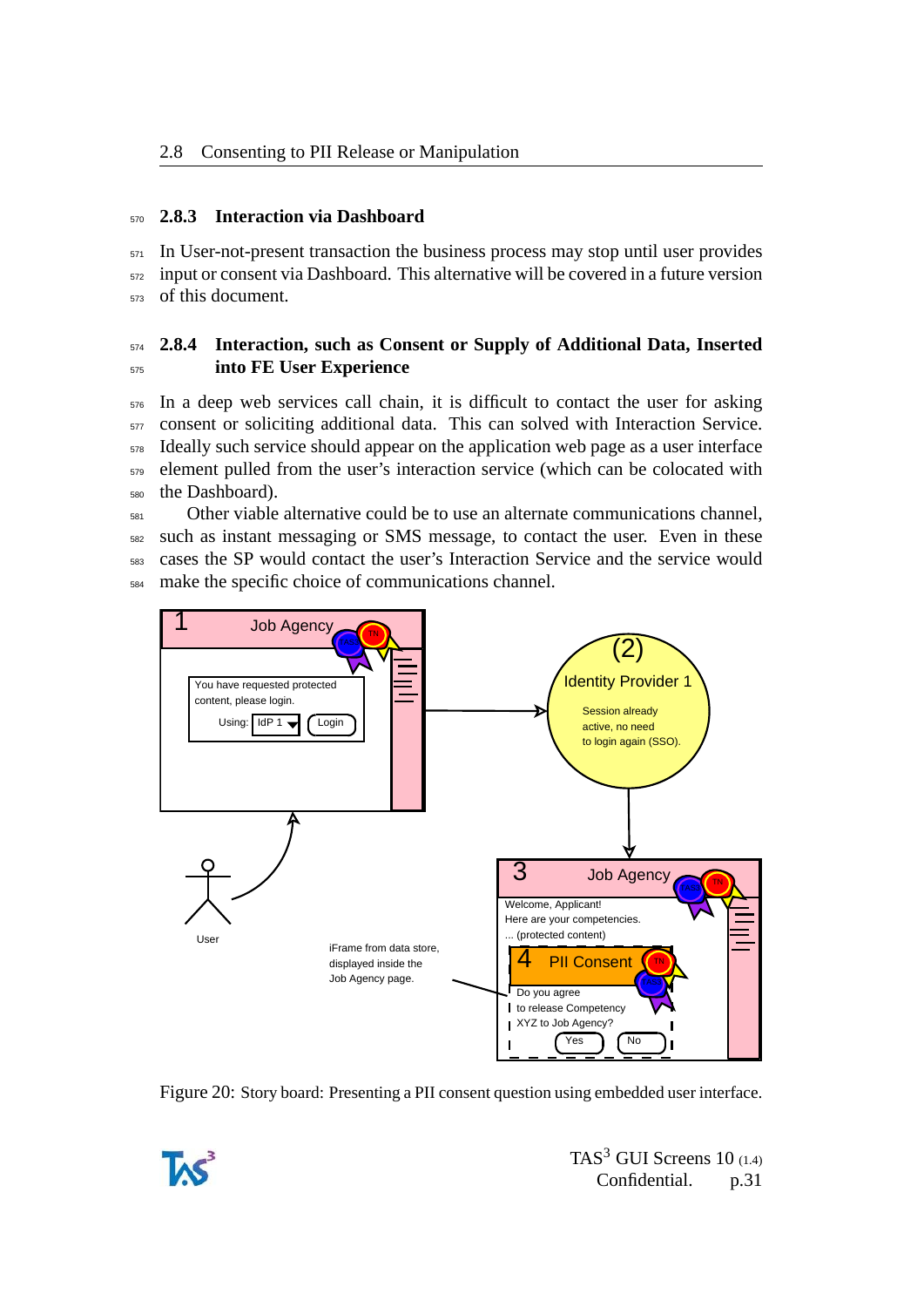## <span id="page-31-0"></span>**2.9 Using Linking Service**

- 1. The Linking Service should be user friendly. It may be the only interface that users see for linking their attributes together (other approaches are possible, see "pull model").
- 2. A welcome screen explains the purpose of the Linking Service and guides the user through the process of attribute linking. It has
- a. Picking list for choosing IdP
- b. "Connect" button
- c. "View linked accounts" button
- d. "Make linked accounts available to services" button
- e. Notice or pledge about respecting User's privacy
- 3. When the user selects the "Connect" button, the linking service will redirect the user to the selected IdP, allowing the user to login. After login, the user will be redirected back to the linking service welcome screen.
- 4. When the user selects "View my linked accounts" he will be presented with the screen with
- a. A table containing two columns, labelled "Organisation" and "Temporary Account Identifier" and at the left hand side by each table entry will be a tick box that the user can tick to remove the linked account. Above the column of tick boxes will be the word Delete.
- b. "Delete" button, which will remove the chosen accounts from the table and return the user to this page
- c. "Home Page" button, which will take the user to Welcome screen
- d. "Make my linked accounts available to services" button, which will take the user to the next screen.
- e. Notice or pledge about respecting User's privacy
- <sup>611</sup> 5. When the user selects the "Make my linked accounts available to services" <sup>612</sup> button he will be presented with a screen containing
- a. An explanation about opt-in in the linking (if you do not make accounts available, the default will be no linking).

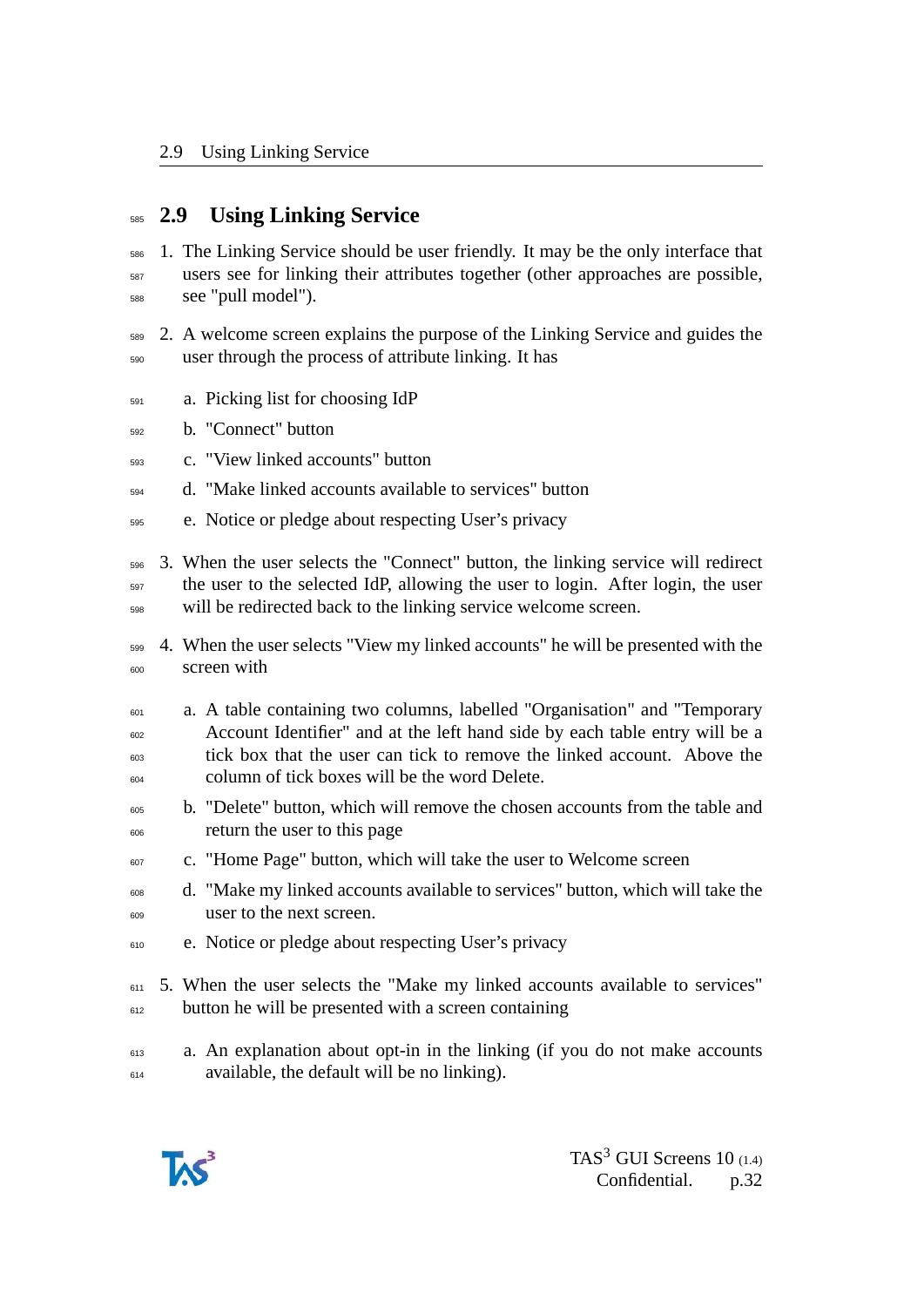$\epsilon_{615}$  b. A table with 3 columns and a delete tick box beside each row of the table. The table columns are "Service", "Organisation" and "Temporary Account Identifier". The table will always be empty for new users when they first <sup>618</sup> approach this screen. c. A picking list of all the services in the federation, obtained from the meta- data of the federation. The first entry in the list will be "All Other Services". d. Once the user selects a service provider or "All Other Services" from the picking list, a picking list of all the IdPs that are currently linked together and that appear in the table of the My Linked Accounts Screen, minus the IdPs that have already been paired with the selected service provider is dis- $_{625}$  played. <sup>626</sup> The first row of this picking list will be "All My Linked Accounts". The user <sup>627</sup> will then pick one of his linked accounts or "All My Linked Accounts". If the user picks "All My Linked Accounts" a wild card will be inserted into the third column. If the user picks one of his accounts then the third column will be automatically completed with the account Persistent ID unless the user has two or more accounts at the same IdP, in which case the third column will contain a picking list of Persistent IDs sent from that IdP, minus any already selected for this service provider. It is important that the table always lists the service providers in alphabetical order so that the user can easily see which links he has set up for which SPs, and for every SP, the linked IdPs are in alphabetical order. <sup>637</sup> e. "Delete" button, which will remove the chosen accounts from the table and return the user to this page f. "Home Page" button, which will take the user to Welcome screen g. "View my linked accounts" button, which will take the user to the screen  $_{641}$  referred to in step (4), above.

# <span id="page-32-0"></span>**2.10 Choosing amongst Multiple Service Providers**

 Sometimes user will have choice of multiple possible providers for a given service. In this situation Trust and Privacy Negotiation function can be used to narrow <sup>645</sup> down the list. If after narrowing down more than one choice still remains, it may 646 be reasonable to ask the user to make the choice.

### <span id="page-32-1"></span>**2.10.1 Simple Choice of Provider**

**Cognitive Walkthrough**

1. **IdP choice as usual**

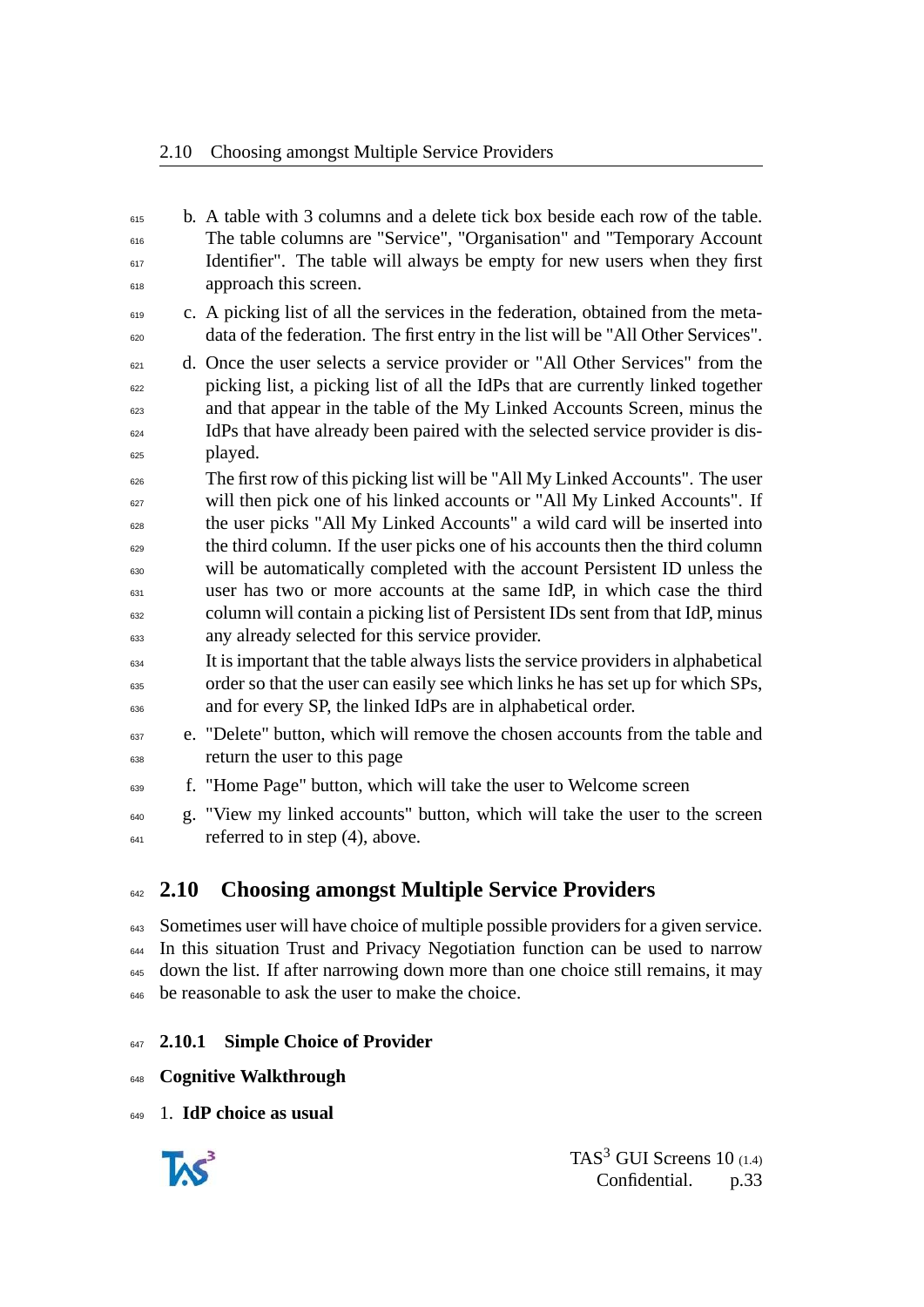

Figure 21: Story board: Choice of Service Provider.

- <sup>650</sup> 2. **Authentication as usual**
- <sup>651</sup> 3. **User triggers action, as usual**
- <sup>652</sup> 4. **Choose Service Provider**
- <sup>653</sup> **Motivation** The decision point will be imposed to the user through modal

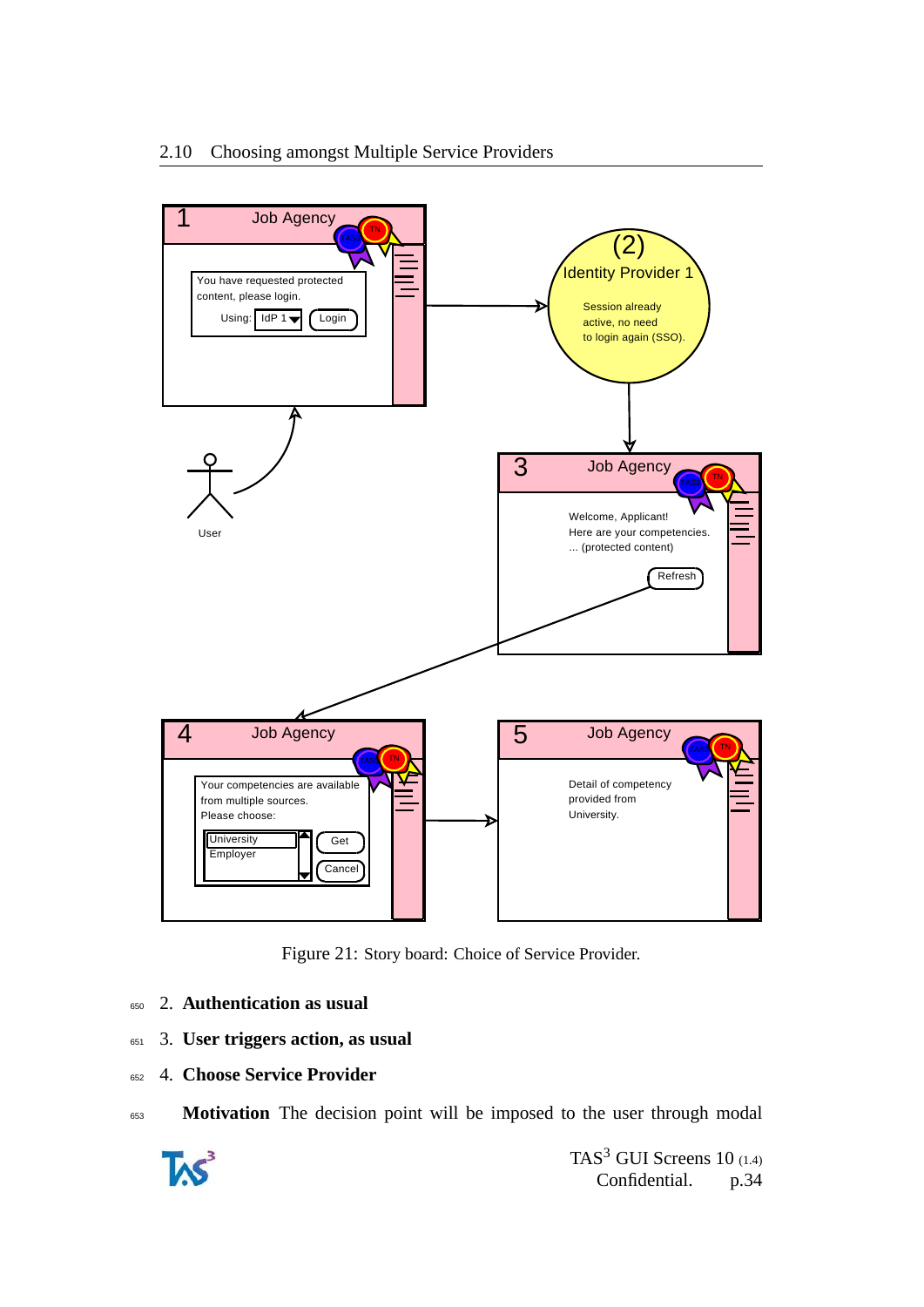<span id="page-34-0"></span>

| 654        | user interaction. User will be motivated to make the choice as he may                    |  |  |  |  |  |
|------------|------------------------------------------------------------------------------------------|--|--|--|--|--|
| 655        | guard different information, e.g. different personae, at different Attribute             |  |  |  |  |  |
| 656        | Authorities.                                                                             |  |  |  |  |  |
| 657        | <b>Available and understandable</b> User's choice should only be solicited if there      |  |  |  |  |  |
| 658        | is genuine choice. System should implement automatic discovery and                       |  |  |  |  |  |
| 659        | detection as much as possible.                                                           |  |  |  |  |  |
| 660<br>661 | The choices should be formulated in human language, with translations<br>as appropriate. |  |  |  |  |  |
| 662        | <b>Feedback</b> Once User makes his choice, he will land on the requestor's page.        |  |  |  |  |  |
| 663        | This in itself may be sufficient feedback, but indicating on the page where              |  |  |  |  |  |
| 664        | the information came from is recommended.                                                |  |  |  |  |  |
| 665        | <b>Credentials and Privacy Negotiation Assisted by User Interaction</b><br>2.10.2        |  |  |  |  |  |
| 666        | <b>Cognitive Walkthrough</b>                                                             |  |  |  |  |  |
| 667        | 1. IdP choice as usual                                                                   |  |  |  |  |  |
| 668        | 2. Authentication as usual                                                               |  |  |  |  |  |
| 669        | 3. User triggers action, as usual                                                        |  |  |  |  |  |
| 670        | 4. Negotiate appropriate supplier for service or information                             |  |  |  |  |  |
| 671        | <b>Motivation</b> User will be forced to the decision point by modal user interface      |  |  |  |  |  |
| 672        | flow. User will be motivated to make a choice either because he has                      |  |  |  |  |  |
| 673        | no prior relationship with proposed SPs and he needs to rely on trust                    |  |  |  |  |  |
| 674        | preceptions, or because user wants to be in control and avoid machine                    |  |  |  |  |  |
| 675        | deciding for him.                                                                        |  |  |  |  |  |
| 676        | Available and understandable Presenting complex trust based decision is                  |  |  |  |  |  |
| 677        | not easy. This topic will be further researched during TAS <sup>3</sup> project.         |  |  |  |  |  |
| 678        | <b>Feedback</b> Once User makes his choice, he will land on the requestor's page.        |  |  |  |  |  |
| 679        | This in itself may be sufficient feedback, but indicating on the page where              |  |  |  |  |  |
| 680        | the information came from is recommended.                                                |  |  |  |  |  |
|            |                                                                                          |  |  |  |  |  |

 Further Use Cases depicting complex Trust and Privacy Negotiations will be elaborated in other project deliverables.

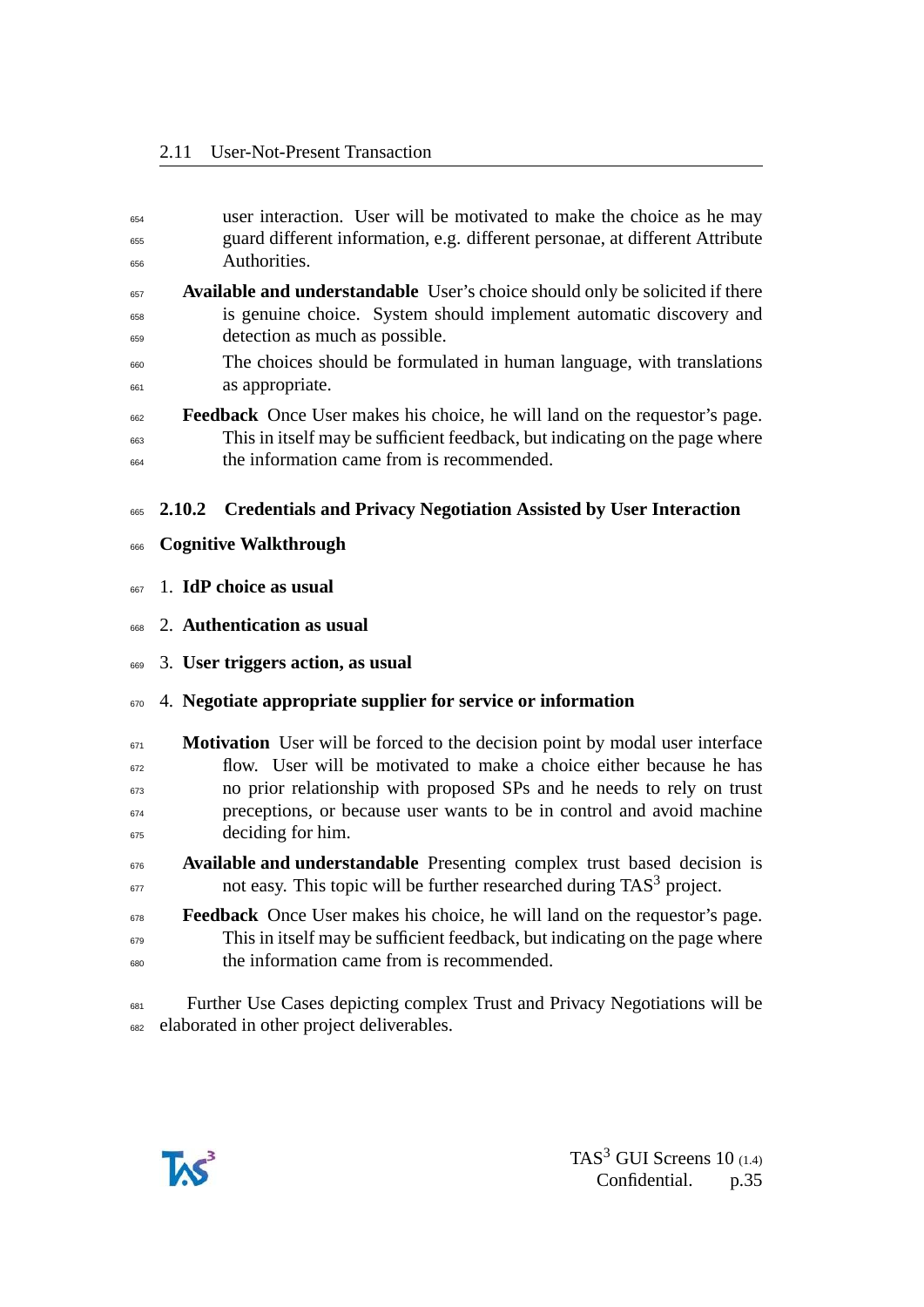

Figure 22: Story board: Credentials and Privacy Negotiation with User Interaction.

# <span id="page-35-0"></span><sup>683</sup> **2.11 User-Not-Present Transaction**

<sup>684</sup> User-not-present scenario can be driven in three ways:

<sup>685</sup> 1. User has been present in some earlier time and has authorized, indirectly, the <sup>686</sup> transaction. Audit trail MUST show this authorization.

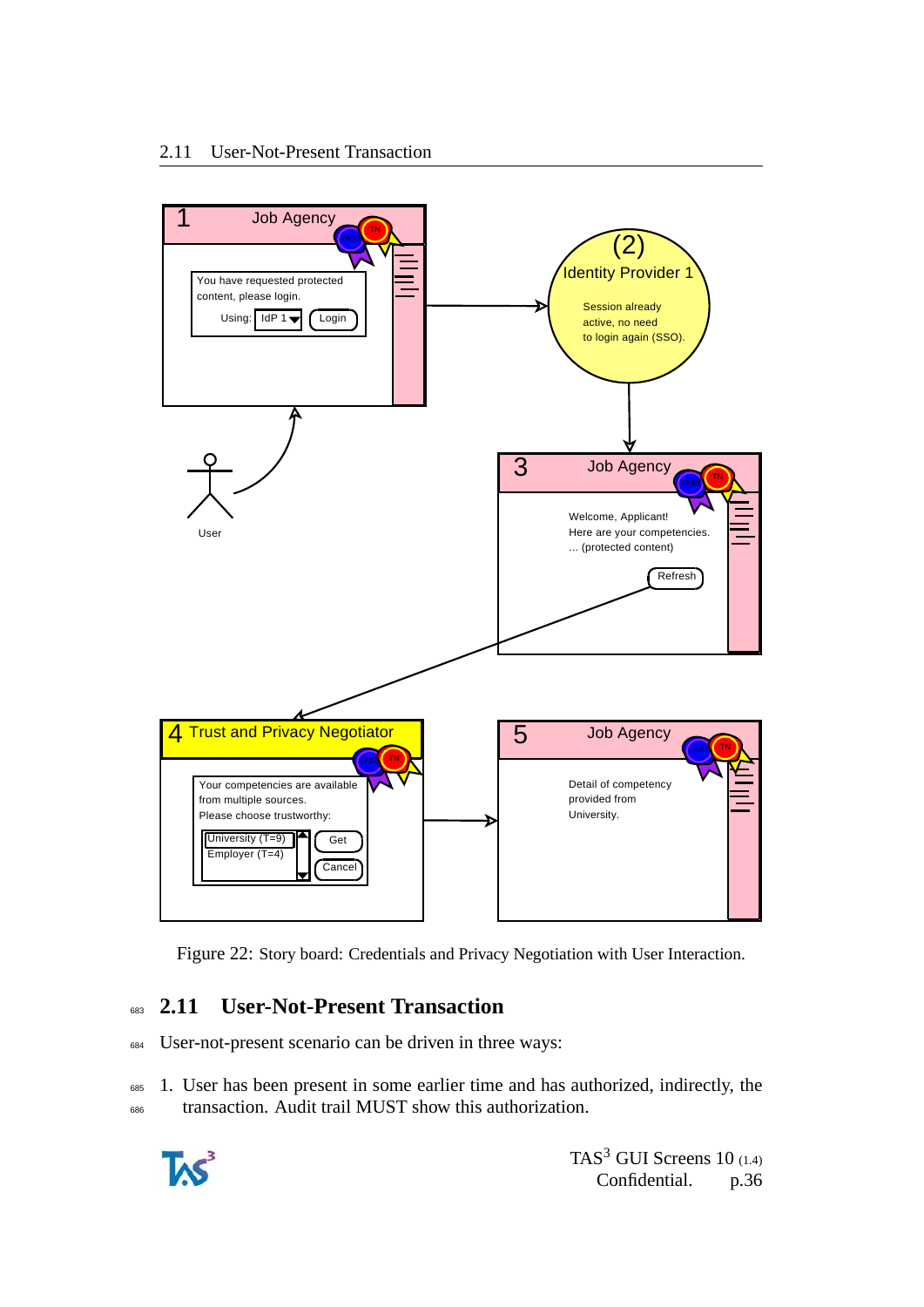<sup>687</sup> 2. There is an over-arching legal or legitimate business requirement. Existence of such requirement MUST be demonstratable from the audit trail.

 3. "Break the glass" scenarios. Again audit trail MUST capture legitimate reason why the scenario was invoked and the audit trail should be especially detailed  $\epsilon_{001}$  about the actions performed under the break the glass authority.

 Actual triggering of the event will depend on a business process. To gain acute authorization to execute the operation, the business process will have to declare its intent and show evidence why it should be authorized (see (1) and (2), above). 695 Then, the operation MUST be thoroughly recorded in the audit trail.

 User's only contact point with User-Not-Present transaction is to audit it after the fact using the Dashboard.

# <span id="page-36-0"></span>**2.12 User Present Delegation**

See Fig[-23.](#page-37-0)

- Problem of choosing to whom to delegate, buddy list visualization
- <sup>701</sup> How to obtain human readable names without violating privacy of the buddies?

 Delegation of permissions to access repositories is addressed more fully in [\[TAS3D42Repo\]](#page-51-2).

# <span id="page-36-1"></span>**2.13 User-Not-Present Delegation**

 This will cover situations such as administrative or judicial decisions that result in delegation without the User necessarily wanting the delegation to happen.

 We will explore these use cases in more detail in a future deliverable (M30 D2.1).

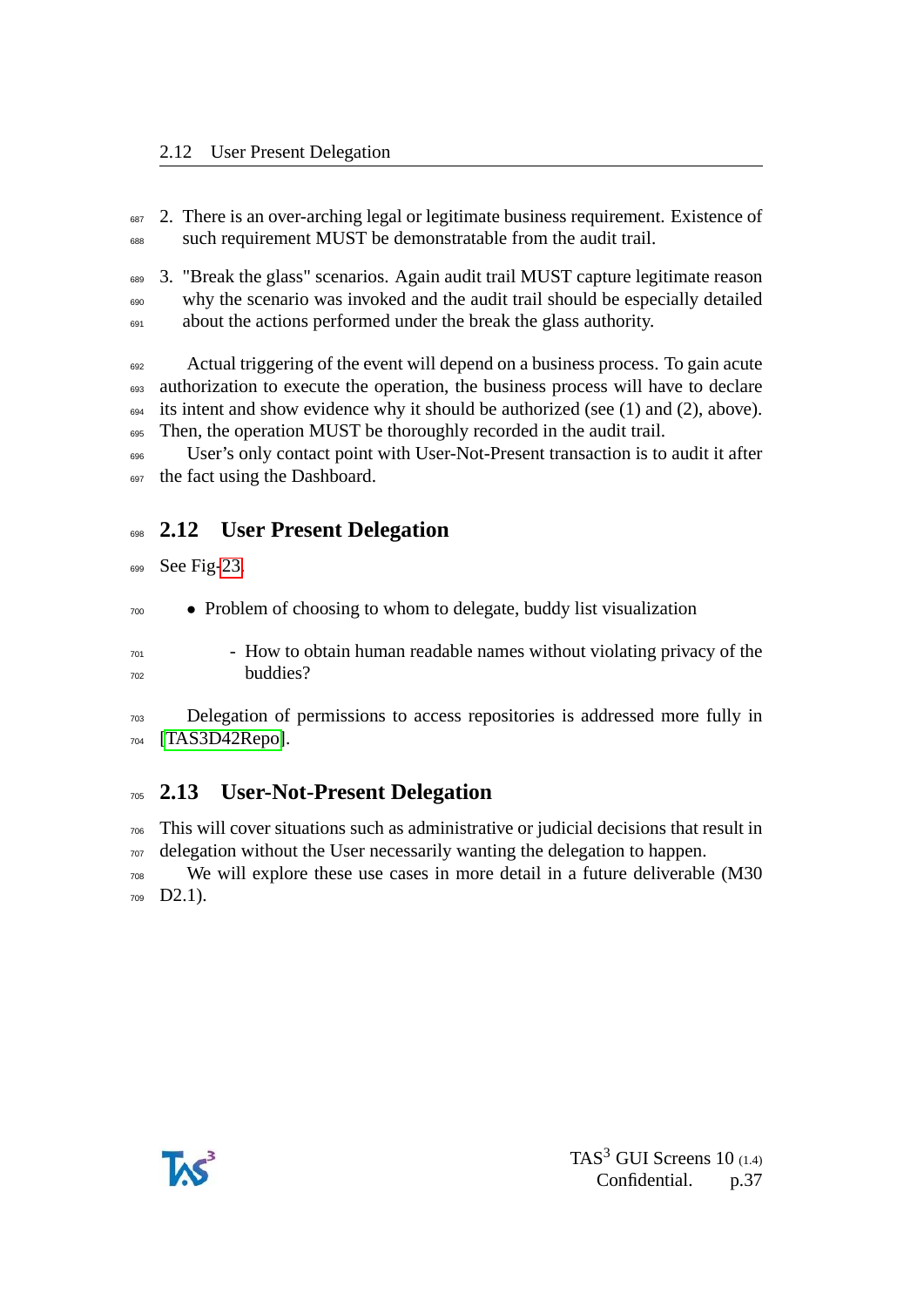

<span id="page-37-0"></span>Figure 23: Story board: Alice invites Bob to view her ePortfolio.

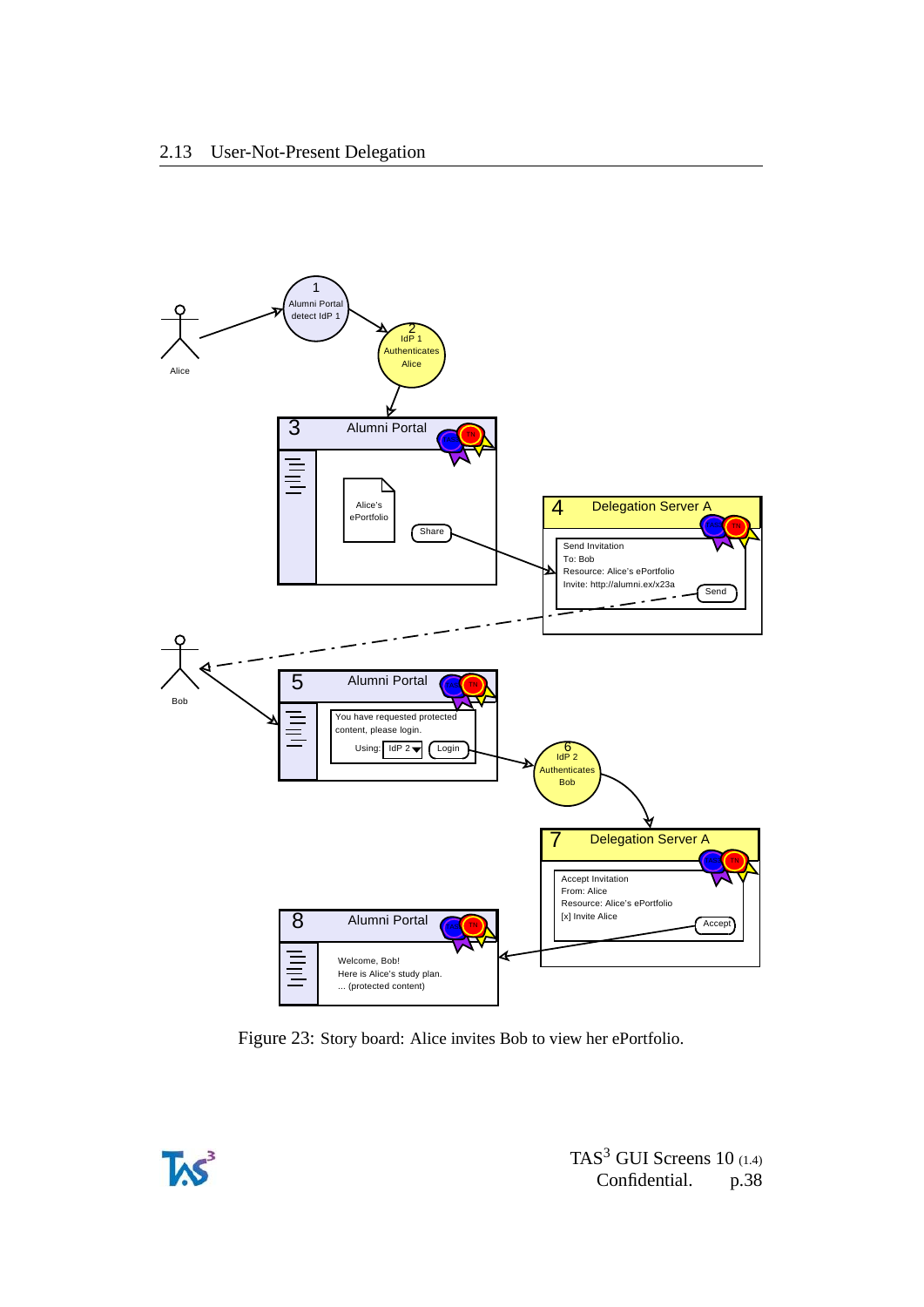## <span id="page-38-0"></span>**2.14 Right of Access, Rectification, and Deletion in FE GUI**

 Right of Access, Rectification, and Deletion are guaranteed by European regual- tion. To support these goals, TAS<sup>3</sup> Dashboard can provide a unified interface to send such requests to various data authorities and stores.

 However, in the interest of immediacy and contextual interaction, it is desire- able that when user, in the flow of using a web application, detects an errornous data item, he should be able to immediately correct it.

 To satisfy this requirement we envision the data authority to provide a user self-management page. The URL of this page is sent whenever the data is re- leased, and the data consuming web site must display the URL so that the user can click it to accomplish correction or deletion.

 A more sophisticated variant of this approach is that the data consuming web site inserts a user interface device originating from the data authority. Technically this could be implemented as an iFrame or portlet.

# <span id="page-38-1"></span>**2.15 Policy Editing Inserted into FE User Experience**

 TAS<sup>3</sup> Dashboard can provide a unified central interface for policy editing. This could be implemented by each data holder providing a link to its policy editing interface. The links are centrally available on the dashboard, but the editing itself happens at the data holder.

 A more sophisticated variant of this approach is that the dashboard pulls in a user interface device originating from the data authority. Technically this could be implemented as an iFrame or portlet.

 However, in the interest of immediacy and contextual interaction, it is de- sireable that when user, in the flow of using a web application, can directly edit the relevant policies. This can be realized by same means as the dashboard inte- gration: either provide a link to policy editing interface of the data authority, or provide a user interface element pulled from the data authority.

# <span id="page-38-2"></span> **2.16 Credentials and Privacy Negotiation Inserted into FE User Experience**

 The credentials and privacy negotiation is conceptually between the WSC and the WSP, neither of which necessarily has a user interface. If the already configured policies are enough to conclude the negotiation, this is not a problem. However, it is likely that additional policies would be needed. In this case the CPN Agent acting for the user, should be able to solicit user input. A way to arrange for this is to have a user interface element, such as iFrame, appear directly on the WSP selection page of the application.

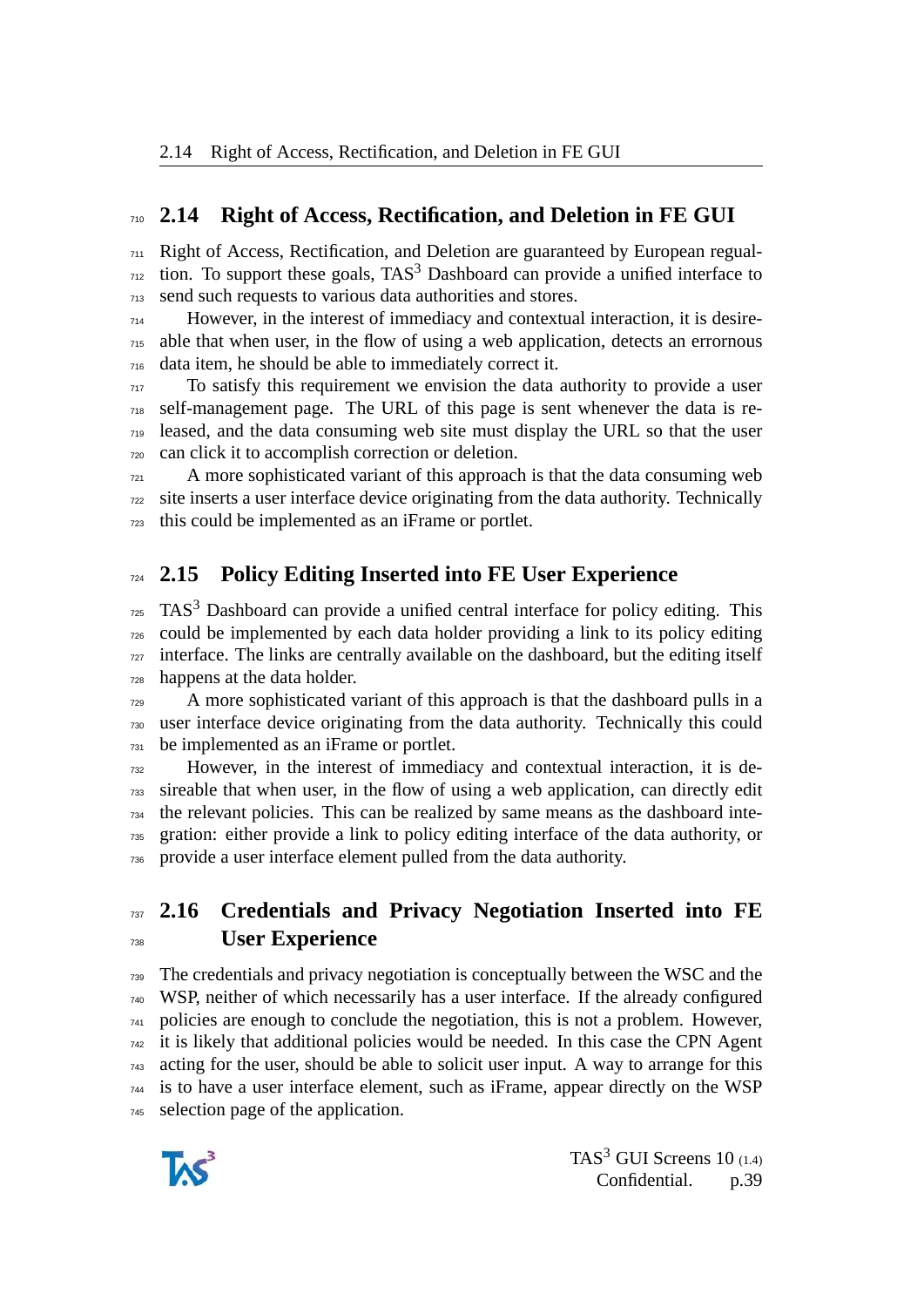

Figure 24: Right of Access using link embedded on page.

# <span id="page-39-0"></span>**2.17 Unified TAS**<sup>3</sup> <sup>746</sup> **User Interaction Widget**

 $_{747}$  Many of the user interaction aspects could be unified in a TAS<sup>3</sup> interaction widget that is inserted into SP pages (e.g. as iFrame). The widget would then poll or refresh itself periodically from the dashboard server and if there are events of note to report, show a one line notice to the user, with a link for user to click for further interaction.

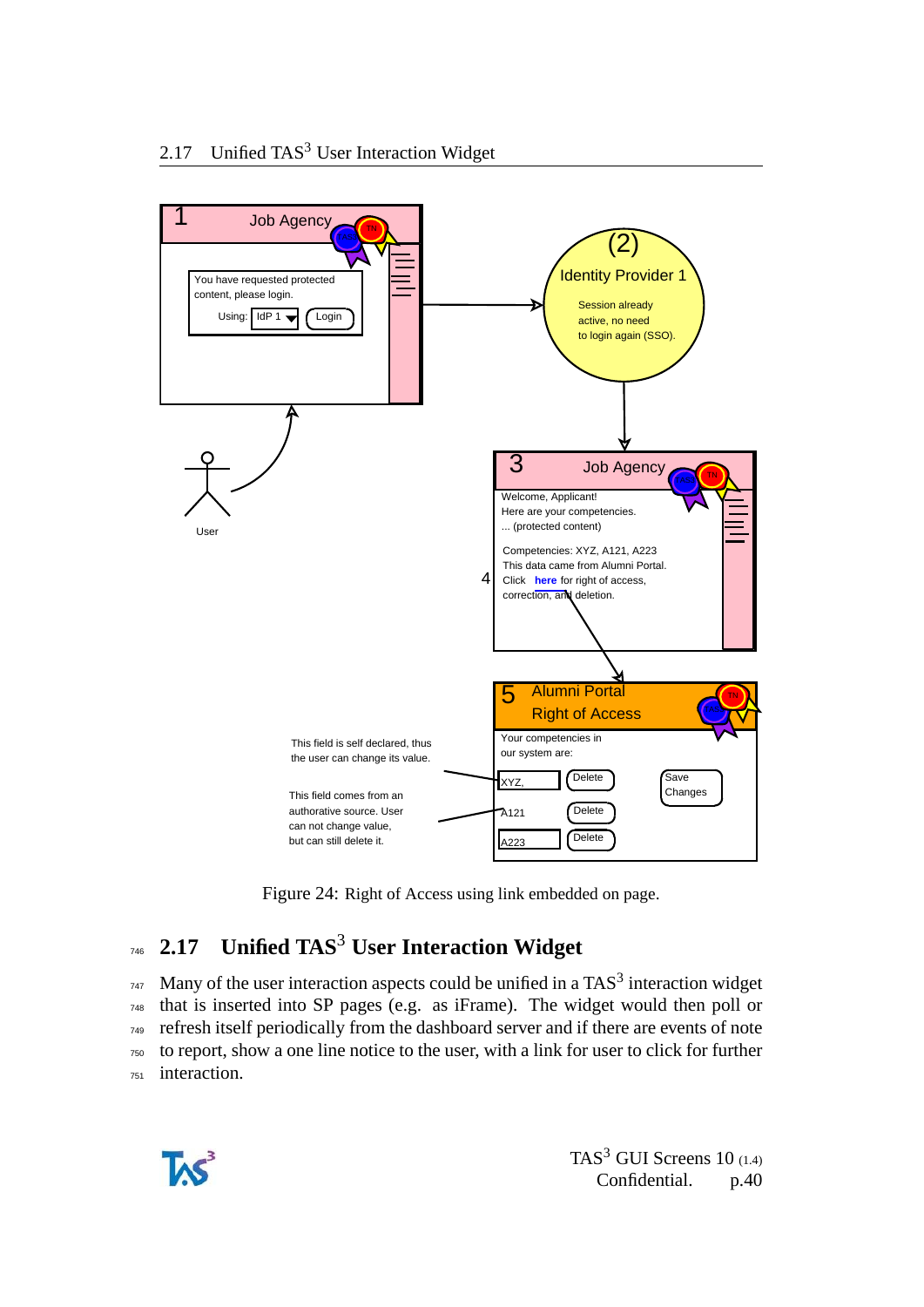

Figure 25: Story board: Right of access using embedded user interface.

## <span id="page-40-0"></span><sup>752</sup> **2.18 New SP Intake**

<sup>753</sup> The Business Process Model for SP intake can be accessed at <sup>754</sup> https://portal.tas3.eu/trac/wiki/UseCase/SelfAuditAndSPIntake

#### <span id="page-40-1"></span><sup>755</sup> **2.18.1 idp.tas3.eu (Jeroen's design)**

<sup>756</sup> This partner intake process concentrates exclusively on technical aspects such as <sup>757</sup> metadata and service registration. It does not provide any administrative or busi-

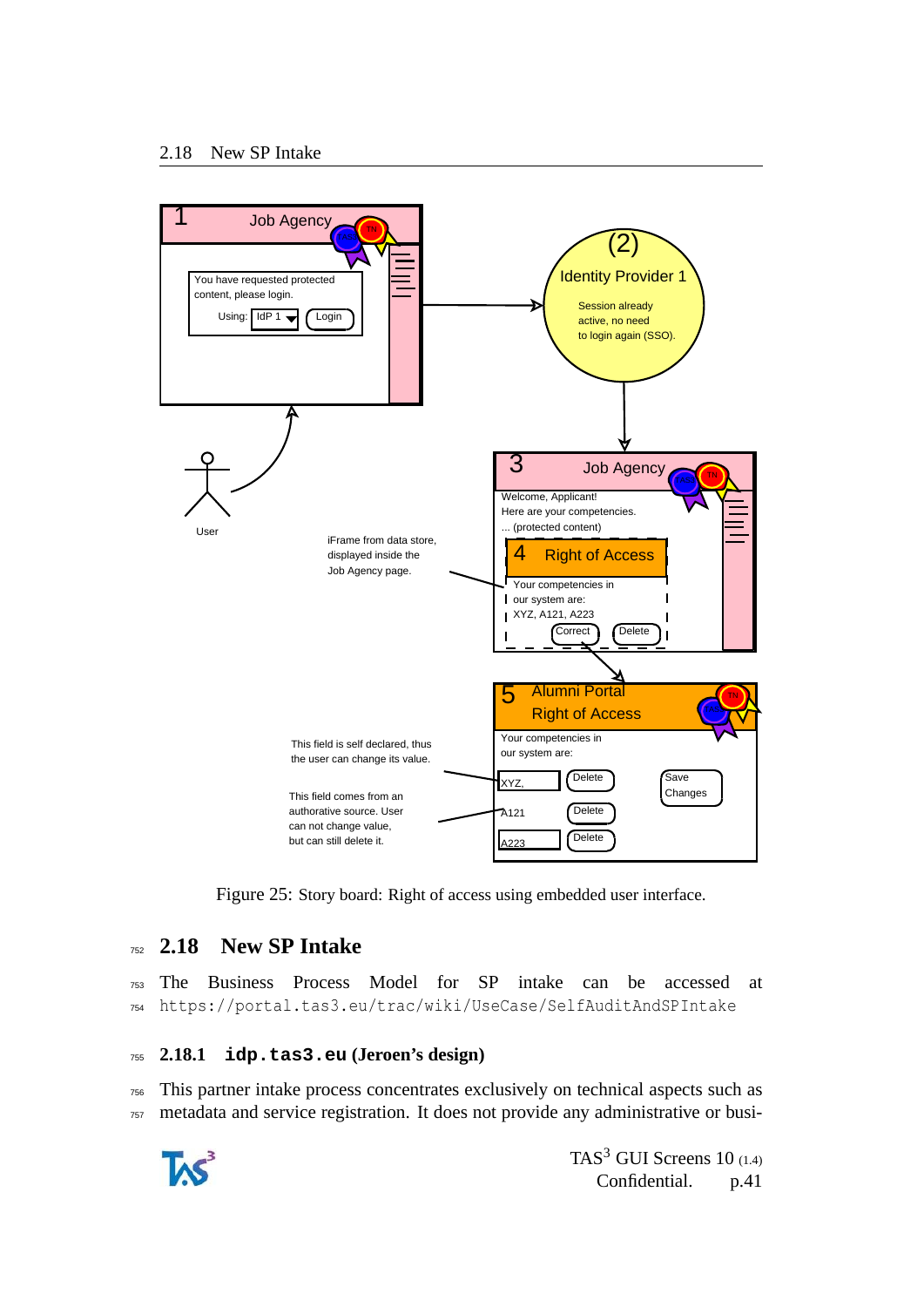

Figure 26: Business Process Model for SP intake (too small, we know, access the version on the web!)

#### <sup>758</sup> ness data gathering.

<sup>759</sup> These screens can be accessed live over the internet at <sup>760</sup> https://idp.tas3.eu/cot/

## TAS<sup>3</sup> Circle of Trust Manager

| <b>IDPdemo Home</b>     | Submit SP Metadata to this IdP                                                |                 |  |  |  |
|-------------------------|-------------------------------------------------------------------------------|-----------------|--|--|--|
| CoT Mgr                 |                                                                               |                 |  |  |  |
| <b>IdP Metadata</b>     | Upload a metadata file (max. 15k):                                            | Browse          |  |  |  |
| <b>Known SPs</b>        | or paste the metadata in here:                                                |                 |  |  |  |
| <b>Known Metadata</b>   |                                                                               |                 |  |  |  |
| <b>Known End Points</b> |                                                                               |                 |  |  |  |
| <b>Manual</b>           |                                                                               |                 |  |  |  |
|                         |                                                                               |                 |  |  |  |
|                         |                                                                               |                 |  |  |  |
|                         | Submit                                                                        |                 |  |  |  |
|                         |                                                                               |                 |  |  |  |
|                         | Submit SP Endpoint Reference to this IdP                                      |                 |  |  |  |
|                         | SOAP Endpoint                                                                 | (URL)           |  |  |  |
|                         | Description                                                                   | (max. 64 chars) |  |  |  |
|                         | Entity ID                                                                     | (URL)           |  |  |  |
|                         | Service Type                                                                  | (URN)           |  |  |  |
|                         | Submit                                                                        |                 |  |  |  |
|                         |                                                                               |                 |  |  |  |
|                         | @ TAS <sup>3</sup> Consortium 2008-2011 -- Suggestions and remarks to Jeroen. |                 |  |  |  |

Figure 27: Main registration ot TAS3 IdP's Circle of Trust (CoT) registration page, illustrating metadata entry and registration of web service end point.

#### <span id="page-41-0"></span><sup>761</sup> **2.18.2 zxidp.org**

 $762$  This illustrates the partner intake process of zxidp.org free IdP.



TAS $3$  GUI Screens 10 (1.4) Confidential. p.42

 $TS^3$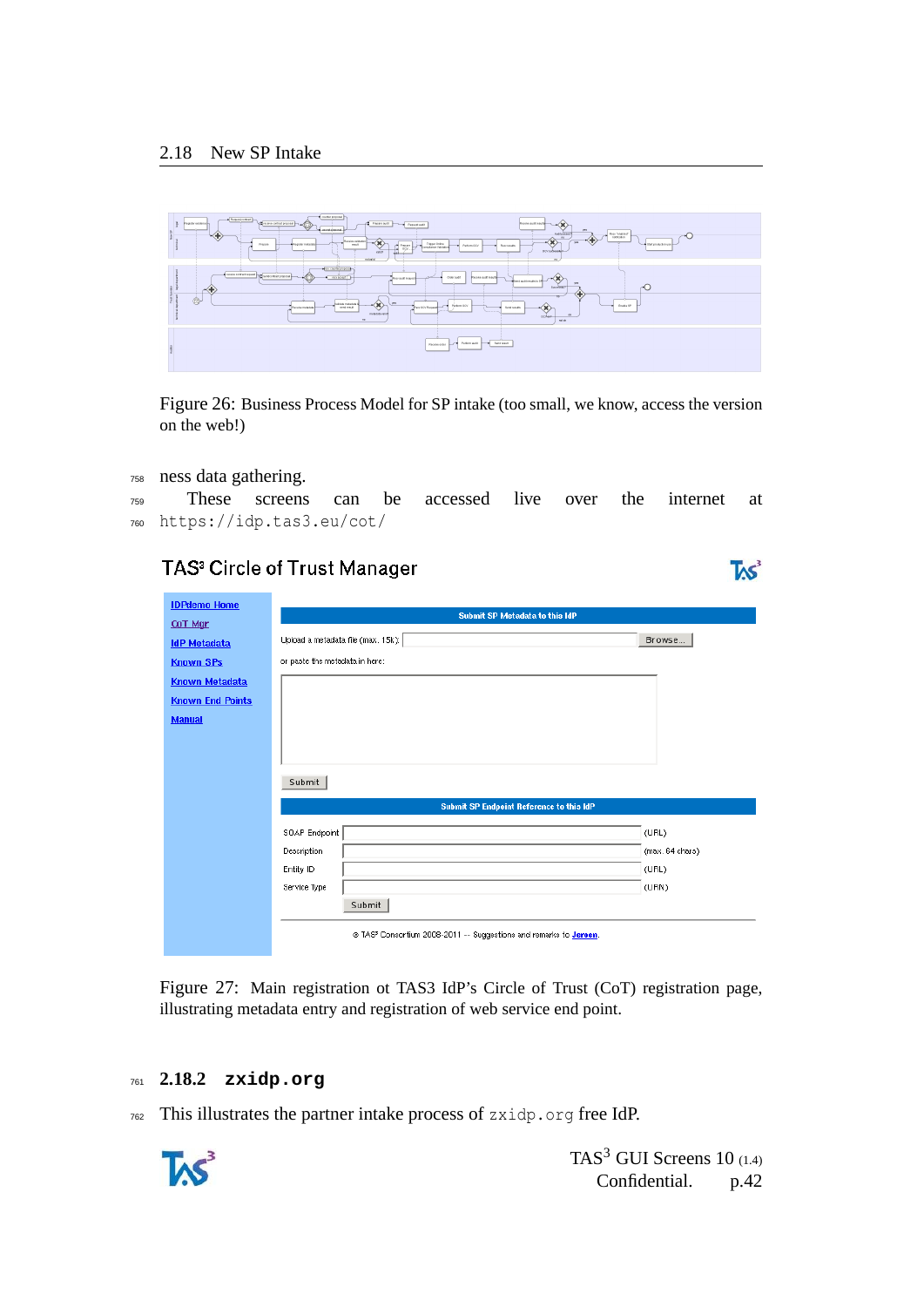# TAS<sup>3</sup> Circle of Trust Manager



| <b>IDPdemo Home</b>     | <b>Service Provider</b>                              | Last Metadata      |
|-------------------------|------------------------------------------------------|--------------------|
| CoT Mgr                 | http://141.26.66.254/portal/sso?o=B                  | 2010-02-25 22:22Z  |
|                         | https://tas3-repo2.custodix.com/downloadDocument?o=B | 2010-02-17 15:587  |
| <b>IdP</b> Metadata     | http://taipei.ipd.uka.de:8084/zxidservlet/sso?o=B    | 2010-01-15 17:24Z  |
| <b>Known SPs</b>        | https://tas3-repo1.custodix.com/listPatients?o=B     | 2010-02-02 03:05Z  |
|                         | https://tas3-portal.custodix.com/zxidsp?o=B          | 2010-01-19 13:12Z  |
| <b>Known Metadata</b>   | http://87.106.206.244:8080/zxidservlet/sso?o=B       | 2010-02-02 09:567  |
| <b>Known End Points</b> | https://tas3-repo1.custodix.com/uploadDocument?o=B   | 2010-03-15 10:57Z  |
|                         | https://taipei.ipd.uka.de:8443/zxidservlet/sso?o=B   | 2010-02-24 12:047  |
| <b>Manual</b>           | https://zxididp.uni-koblenz.de/zxididp?o=B           | 2010-02-24 12:31 Z |
|                         | /zxidservlet/wspdemo?o=B                             | 2010-02-16 11:46Z  |
|                         | https://89.200.142.218/shibboleth                    | 2010-08-02 16:18Z  |
|                         | https://idp.tas3.eu/zxididp?o=B                      | 2010-01-07 10:40Z  |

Figure 28: SP listing screen that allows determination of whether an SP has been registered.

# Index of /others/idpcot

| Name                               | <b>Last modified</b>   | <b>Size Description</b> |
|------------------------------------|------------------------|-------------------------|
| Parent Directory                   |                        |                         |
| -BAYkVTtv61brIpQc4KzJqLgxlc        | 02-Aug-2010 18:18 6.4K |                         |
| 1JM9w5gsqr8nDarqTnsDcCUMlH4        | 28-Jul-2010 18:14 3.1K |                         |
| l?ì<br>4ioy0Poc7ATaTmP3xommhFjBSU0 | 15-Mar-2010 11:57 2.8K |                         |
| n<br>6E BhFs8bBnOb55rqOeLbBtCEmc   | 02-Feb-2010 04:05 2.8K |                         |
| 9pYehe17SpT-MXEfPlxhwgqphJI        | 08-Feb-2010 15:31 2.8K |                         |
| 9u 7LsQjkz0VaXKucmx1 sYjQnM        | 14-Jan-2010 17:10 6.8K |                         |
| 816Zv9a oblM4jrpAYPQre-SbnI        | 16-Feb-2010 12:46 4.1K |                         |

Figure 29: An alternate way of listing SPs, this time with emphasis on accessing the metadata stored at IdP and visualization of the internal "succinct id".

<sup>763</sup> These screens can be accessed live over the internet at <sup>764</sup> http://zxidp.org/index-idp.html

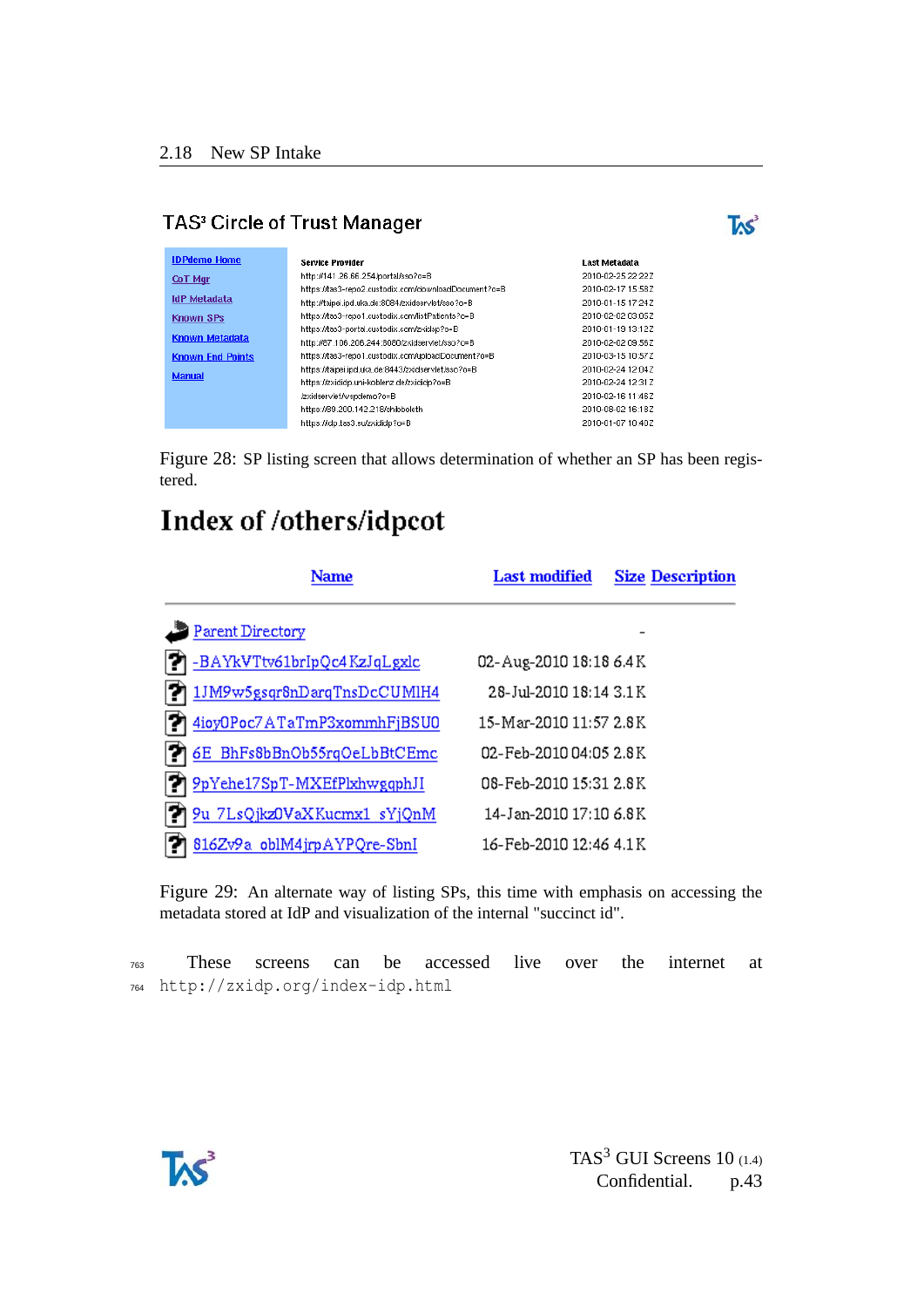## TAS<sup>3</sup> Circle of Trust Manager



| <b>IDPdemo Home</b>                       | Service Type                                               |            | <b>Addr Provider ID</b> | Registered           | Abstract                                                |
|-------------------------------------------|------------------------------------------------------------|------------|-------------------------|----------------------|---------------------------------------------------------|
| CoT Mgr                                   |                                                            | <b>URL</b> |                         | 2010-02-17<br>18:12Z |                                                         |
| <b>IdP</b> Metadata                       | http://matcher.com                                         | <b>URL</b> | 87.106.206.244:8080/    | 2010-01-21<br>15:47Z | web service provider<br>(matcher)                       |
| Known SPs                                 | urn:ios:pds:2010-05:dst-2.1                                | <b>URL</b> | 192.168.135.139/ttl.    | 2010-07-01<br>11:36Z | Risaris PDS ttt                                         |
| Known Metadata<br><b>Known End Points</b> | urn:libertv:disco:2006-08                                  | <b>URL</b> | idp.tas3.eu/zxididp?    | 2010-01-14<br>15:58Z | TAS3 Discovery Service<br>(ID-WSF 2.0)                  |
| <b>Manual</b>                             | urn:libertv:disco:2006-08                                  | <b>URL</b> | idp.tas3.pt:8081/zxi    | 2010-01-15<br>08:59Z | TAS3 Default Discovery<br>Service (ID-WSF 2.0)          |
|                                           | urn:tas3:Custodix:kmehrRepository:1.0:deleteDocument       | <b>URL</b> | tas3-repo2.custodix.    | 2010-03-23<br>08:59Z | Delete documents from a<br>Custodix Kmehr<br>Repository |
|                                           | urn:tas3:Custodix:kmehrRepository:1.0:deleteDocument       | URL        | tas3-repo1.custodix.    | 2010-03-23<br>08:59Z | Delete documents from a<br>Custodix Kmehr<br>Repository |
|                                           | urn:tas3:Custodix:kmehrRepository:1.0:downloadDocument_URL |            | tas3-repo2.custodix.    | 2010-02-17<br>15:58Z | Fetch documents of<br>Custodix Kmehr<br>Repository 2    |

Figure 30: Endpoint Listing, allowing determination of whether endpoint has been registered and what the details are. Hovering over the "URL" link shows the actual endpoint URL (not illustrated in figure). This is to save horizontal real estate on the screen.

## **ZXIDP - Free Identity Provider**

#### Welcome to ZXIDP.org,

We provide free SAML 2.0 IdP (Identity Provider) and ID-WSF 2.0 Discovery Services to the public. Any user or Service Provider can register for the self declared assurance level. For users the assurance level can be increased by Participating in identity proofing and by adopting stronger authentication credentials, such as one time password token. For<br>Service Providers the assunrance level can be increased by signing a contract with ZXIDP.org.

IdP URL (aka Entity ID or metadata URL) of this IdP is https://zxidp.org/idp (click here for IdP metadata)

#### **Users**

- · Start Demo
- Create New User
- $\bullet$  Manage user
- Login directly to IdP<br>• Terms and Conditions for Users

#### Service Providers and Circle of Trust

- · Register Metadata
- Register Service for Discovery
- 
- View Circle of Trust and Metadata<br>• View Discovery Registrations<br>• Terms and Conditions for Service Providers

#### Links

- ZXID.org Open Source IdM (SAML 2.0 and ID-WSF 2.0)
- 
- EXID and TAS3 Sampo's notes on TAS3<br>TAS3. Take a TAS3 Sampo's notes on TAS3

ZXID.org | TAS3.eu - \$/d\$

Figure 31: Top level menu of zxidp.org, providing access to both User and SP/CoT management functions

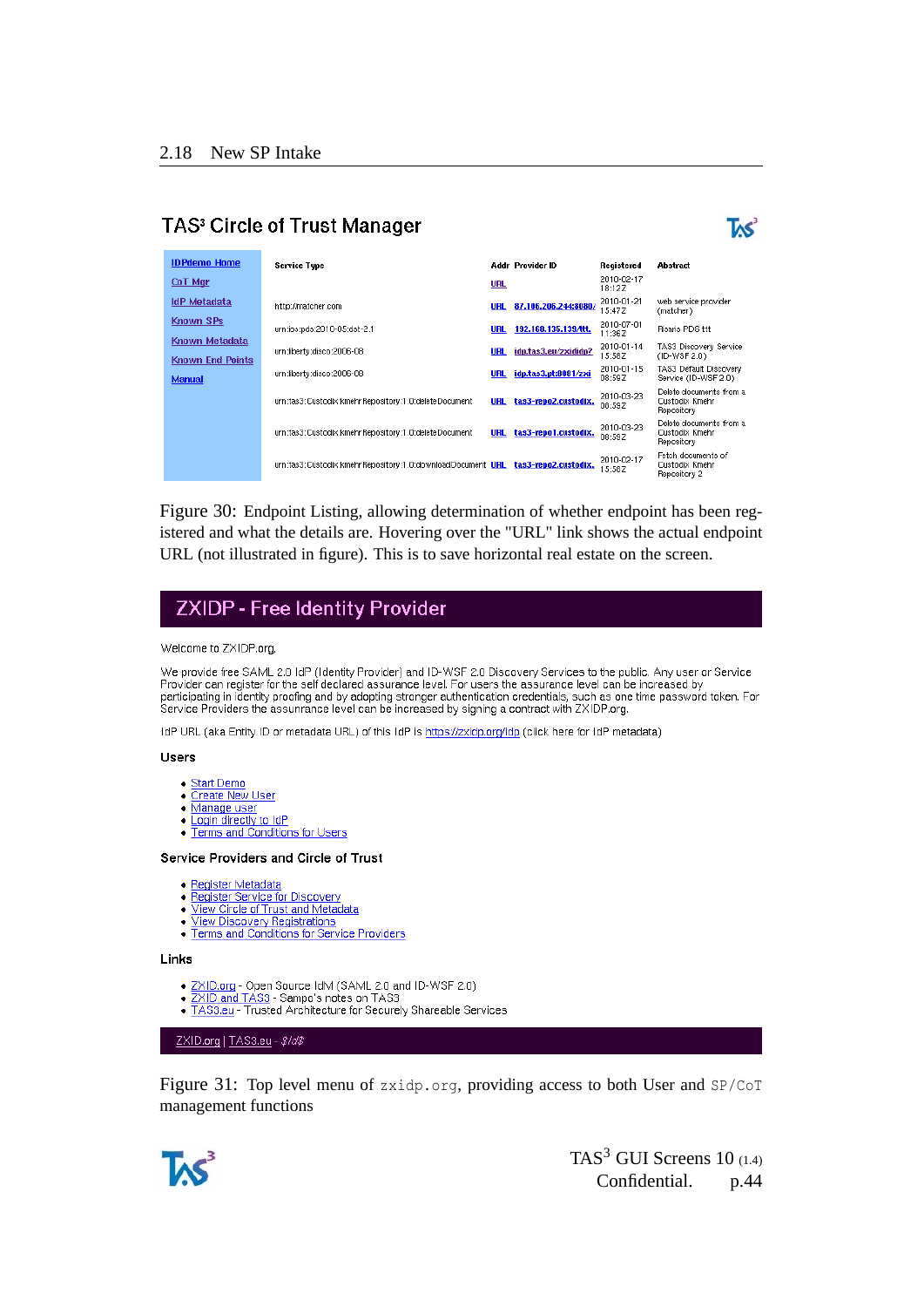## **ZXID IdP Circle of Trust Manager**

Service Provider Metadata Registration

Paste metadata here:

Submit Metadata

ZXID.org | TAS3.eu -- Top | Register Metadata | View Metadata | Register Web Service | View Discovery

Figure 32: Metadata upload screen

## **ZXID IdP Circle of Trust Manager**

Web Service Discovery Registration

| <b>Endpoint URL</b> |  |
|---------------------|--|
| Abstract            |  |
| Entity ID           |  |
| Service Type (URN)  |  |

Submit Discovery Registration

ZXID.org | TAS3.eu -- Top | Register Metadata | View Metadata | Register Web Service | View Discovery



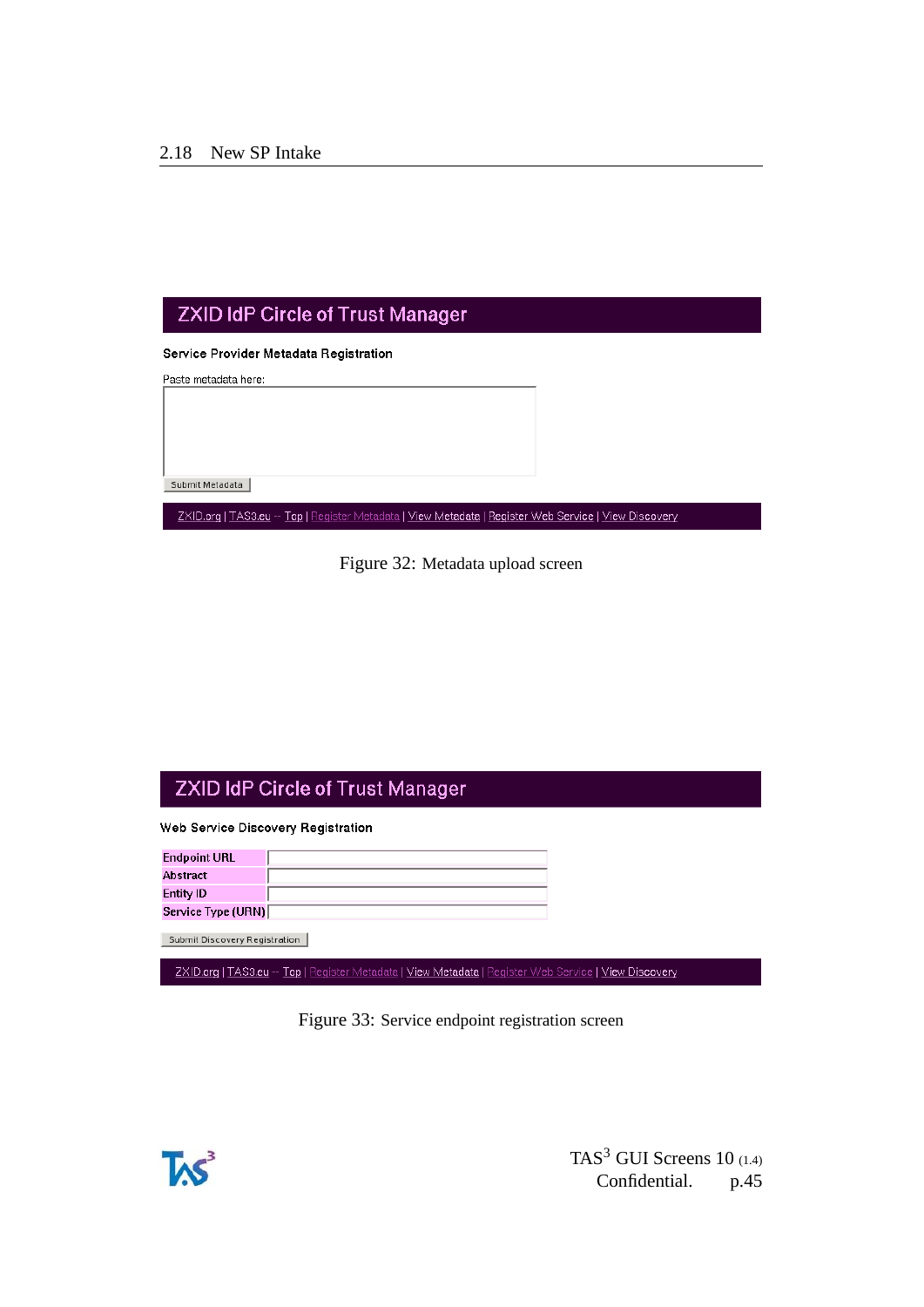# **ZXID IdP Circle of Trust Manager**

#### Service Provider Metadata Listing

This listing reflects the Service Providers known to us, i.e. in our Circle of Trust.

| EntityID                                                                        | Metadata (sha1name)         | Last<br>updated                   | <b>Description</b> |
|---------------------------------------------------------------------------------|-----------------------------|-----------------------------------|--------------------|
| http://141.26.143.22:8080/wspdemosp3.xml                                        | N2HeD WOw25JModEZboj1C4lubw | Wed Feb<br>17<br>16:00:47<br>2010 |                    |
| http://auth-int.orange.fr                                                       | OKCy5mMaXMJUnKQ1wVJCcT00AA8 | Thu Aug<br>27<br>23:20:33<br>2009 |                    |
| http://auth.orange.fr                                                           | ZLIYSwzbSQdzIWHISwoWtdrx6JI | Thu Aug<br>27<br>23:20:33<br>2009 |                    |
| http://idp.tas3.pt:8081/zxididp?o=B                                             | xsKJr3DL7sUPDdbdggC2H_eP-UM | Tue Nov<br>10<br>08:43:31<br>2009 |                    |
| http://localhost:8082/pdmail.pl?o=B                                             | 9RHIaxHzbMXxKpOuQI4H bIOzso | Tue May<br>18<br>14:35:51<br>2010 |                    |
| http://other.zxidp.org:8080/zxidservlet/wspleaf?o=B_AsKojEQ0W6eohmyzwLRbbND113Y |                             | Sat Mar<br>13<br>01:35:11<br>2010 | ZXID Demo SP       |

Figure 34: Listing of registered SPs. Link to locally stored metadata is provided. Note how many SPs regrettably lack Description field.

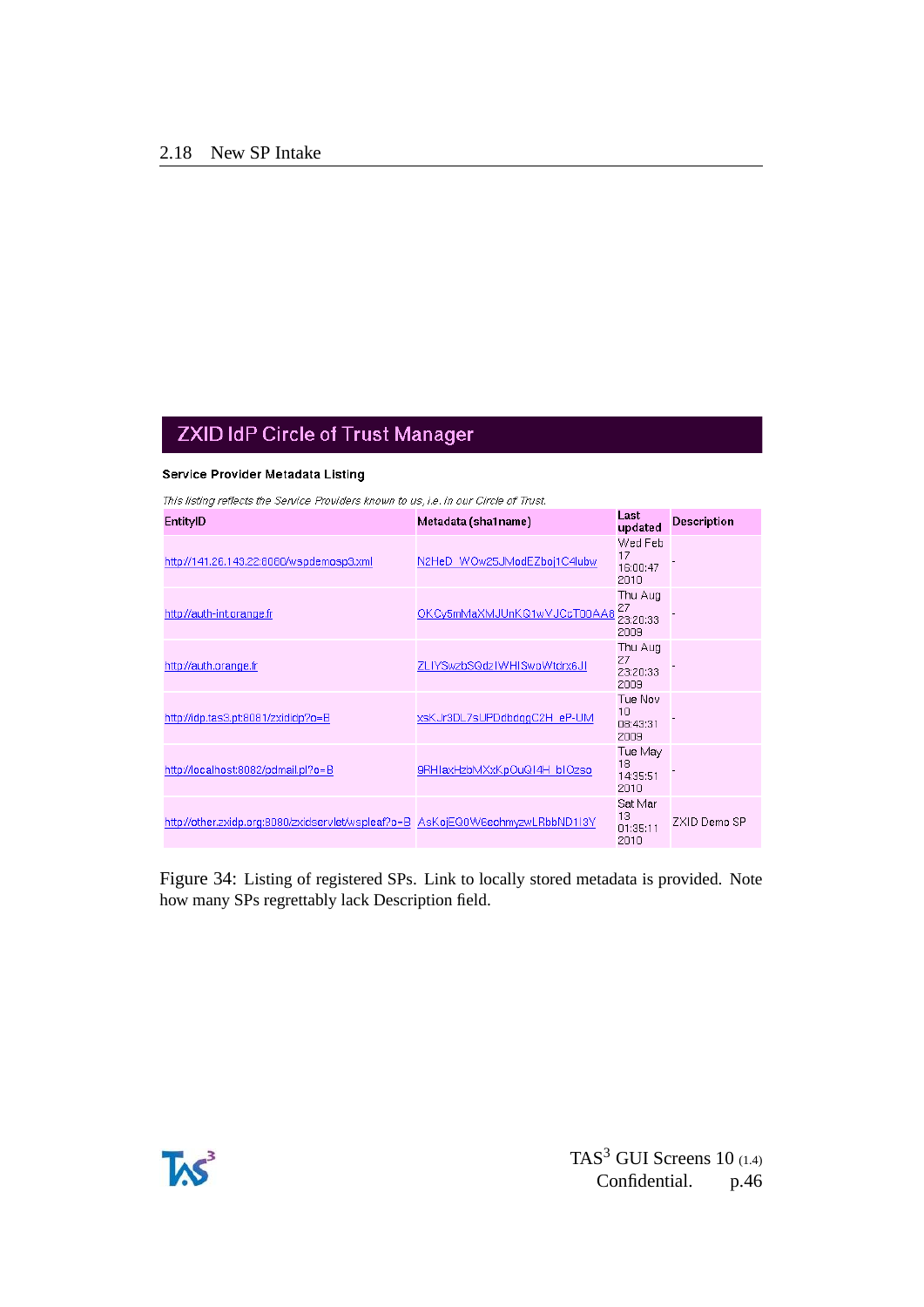# **ZXID IdP Circle of Trust Manager**

#### Web Service Discovery Registration Listing

| This listing reflects the web services known to us, i.e. the ones that are discoverable.              |                                                                                                                                                                            |                             |                                 |  |  |  |  |  |
|-------------------------------------------------------------------------------------------------------|----------------------------------------------------------------------------------------------------------------------------------------------------------------------------|-----------------------------|---------------------------------|--|--|--|--|--|
|                                                                                                       | Service Type / EntitylD / Endpoint URL / sha1name<br><b>Description</b><br>Last updated                                                                                    |                             |                                 |  |  |  |  |  |
|                                                                                                       | urn:liberty:disco:2006-08                                                                                                                                                  |                             |                                 |  |  |  |  |  |
| File:                                                                                                 | EntityID: https://zxidp.org/idp<br>Endpoint: https://zxidp.org/idp?o=S<br>urn_liberty_disco_2006-08,y7xFd7IN_0C31ioZtDCOKbp1lj0                                            | Thu Apr 15 06:54:02<br>2010 | ZXIDP Free Discovery<br>Service |  |  |  |  |  |
| urn:x-foobar                                                                                          |                                                                                                                                                                            |                             |                                 |  |  |  |  |  |
| File:                                                                                                 | EntityID: http://other.zxidp.org:8080/zxidservlet/wspleaf?o=B<br>Endpoint: http://other.zxidp.org:8080/zxidservlet/wspleaf?o=S<br>urn x-foobar,r4A4e3NWV-652ljbx6UgpBNX8S8 | Fri Mar 12 23:43:57<br>2010 | Second Leaf WSP                 |  |  |  |  |  |
| File:                                                                                                 | EntityID: http://sp.zxidp.org:8080/zxidservlet/wspdemo?o=B<br>Endpoint: http://sp.zxidp.org:8080/zxidservlet/wspdemo?o=S<br>urn x-foobar,hk2-8m mUQS0PSv8-Ikn1ZylScA       | Fri Mar 12 23:36:35<br>2010 | Middle Web Service              |  |  |  |  |  |
| x-recurs                                                                                              |                                                                                                                                                                            |                             |                                 |  |  |  |  |  |
| File:                                                                                                 | EntityID: http://other.zxidp.org:8080/zxidservlet/wspleaf?o=B<br>Endpoint: http://other.zxidp.org:8080/zxidservlet/wspleaf?o=S<br>x-recurs, NNSeTYwDoGOF6kF7KDE8HEq1YVo    | Fri Mar 12 23:43:29<br>2010 | Second Leaf WSP                 |  |  |  |  |  |
| File:                                                                                                 | EntityID: http://sp.zxidp.org:8080/zxidservlet/wspleaf?o=B<br>Endpoint: http://sp.zxidp.org:8080/zxidservlet/wspleaf?o=S<br>x-recurs.vpVccyIDZ2Hp7qPBN2okajqRuzM           | Fri Mar 12 23:38:41<br>2010 | Leaf Web Service Provider       |  |  |  |  |  |
| ZXID.org   TAS3.eu -- Top   Register Metadata   View Metadata   Register Web Service   View Discovery |                                                                                                                                                                            |                             |                                 |  |  |  |  |  |

Figure 35: Listing of registered end points, sorted by the type of service they provide.



TAS<sup>3</sup> GUI Screens  $10$  (1.4)<br>Confidential. p.47 Confidential.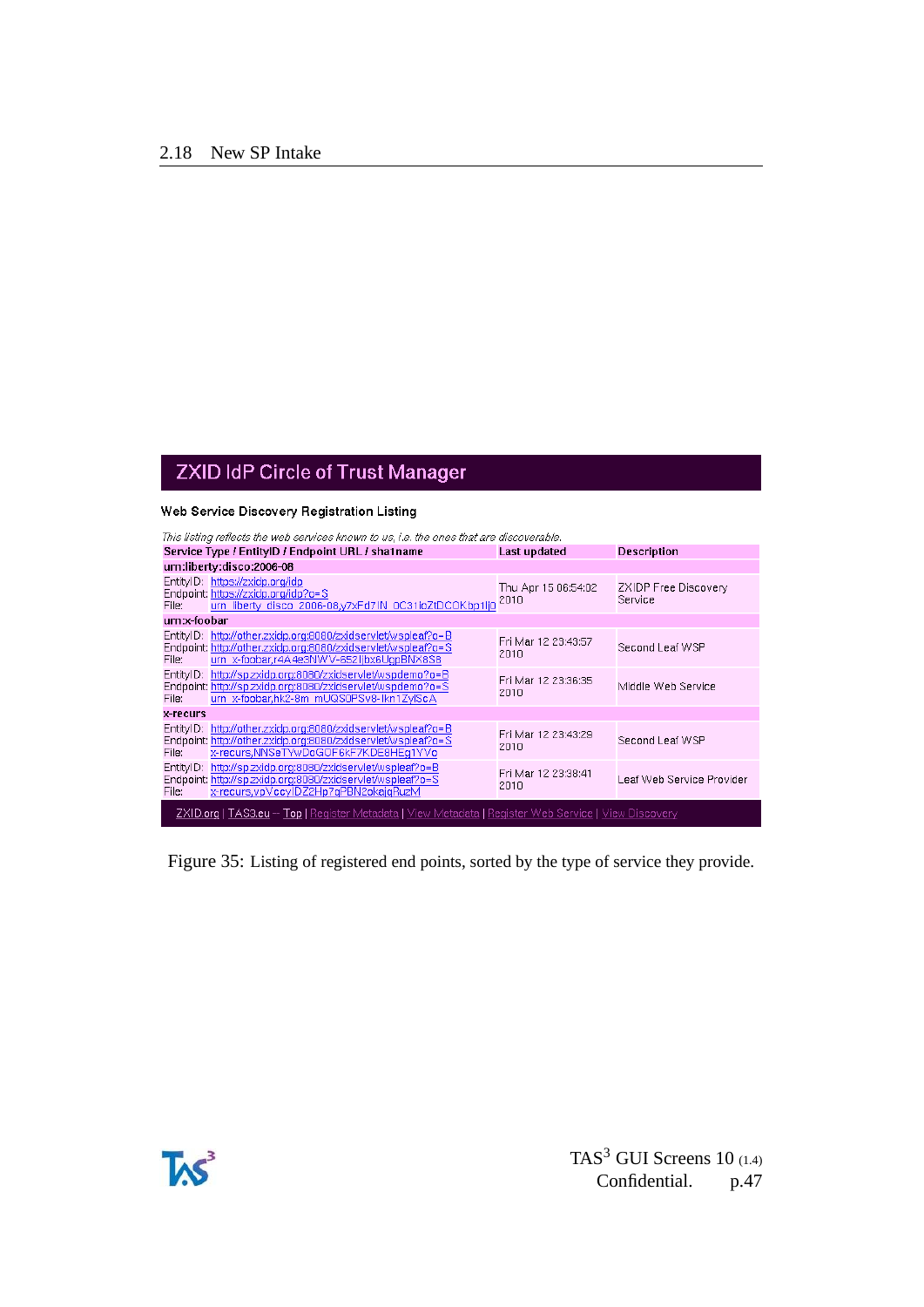#### <span id="page-47-0"></span><sup>765</sup> **2.19 New User Intake**

#### <span id="page-47-1"></span><sup>766</sup> **2.19.1 zxidp.org**

<sup>767</sup> This illustrates the user intake process of zxidp.org free IdP. Some business <sup>768</sup> aspects are included as well.

<sup>769</sup> These screens can be accessed live over the internet at <sup>770</sup> http://zxidp.org/index-idp.html

| <b>Attribute</b>                                            | <b>Initial Value</b>             |                              |            | <b>Required? Sharing Default</b>  |
|-------------------------------------------------------------|----------------------------------|------------------------------|------------|-----------------------------------|
| <b>Username</b>                                             | testy78                          |                              | Required   | Internal use                      |
| Password                                                    | testy78                          | (min. 5 characters)          | Required   | Internal use                      |
| Reg. Source IP                                              |                                  |                              | Detected   | Internal use                      |
| <b>Common Name</b>                                          | Testy78                          |                              | Optional*  | $\overline{V}$ Share              |
| Org. Title                                                  |                                  |                              | Optional   | $\Gamma$ Share                    |
| Org. Tax Number                                             |                                  |                              | Optional   | $\Gamma$ Share                    |
| Organization                                                |                                  |                              | Optional   | $\Gamma$ Share                    |
| Org. Unit                                                   |                                  |                              | Optional   | $\Gamma$ Share                    |
| <b>Street Address</b>                                       |                                  |                              | Optional*  | $\Gamma$ Share                    |
| Location, Zip, Country                                      |                                  |                              | Optional*  | $\Gamma$ Share                    |
| <b>Emails</b>                                               | testy78@hotmail.com              |                              | Optional** | $\Gamma$ Share                    |
| IM / Skype                                                  |                                  |                              | Optional   | $\Gamma$ Share                    |
| Phone (international)                                       |                                  | (e.g. +15035470202) Optional |            | $\Gamma$ Share                    |
| Language Preference                                         | (2 letter code, e.g. "en")<br>fi |                              | Optional   | $\Box$ Share                      |
| Self tagging                                                | koerkki                          |                              | Optional   | $\overline{\triangleright}$ Share |
| Comments or special requests (internal use)                 |                                  |                              |            |                                   |
|                                                             |                                  |                              |            |                                   |
|                                                             |                                  |                              |            |                                   |
| * Required for SP registration (optional for normal users). |                                  |                              |            |                                   |

ZXID.org | TAS3.eu | User Dashboard - \$/d\$

Figure 36: New user registration screen. Note how almost all fields are optional, but user is on common sense terms encouraged to provide input if they want functionality such as password recovery. The share checkboxes set default sharing policy for the user. It is also important that the user agrees to click-wrap T&Cs.

#### <span id="page-47-2"></span><sup>771</sup> **2.19.2 Kantara Initiative**

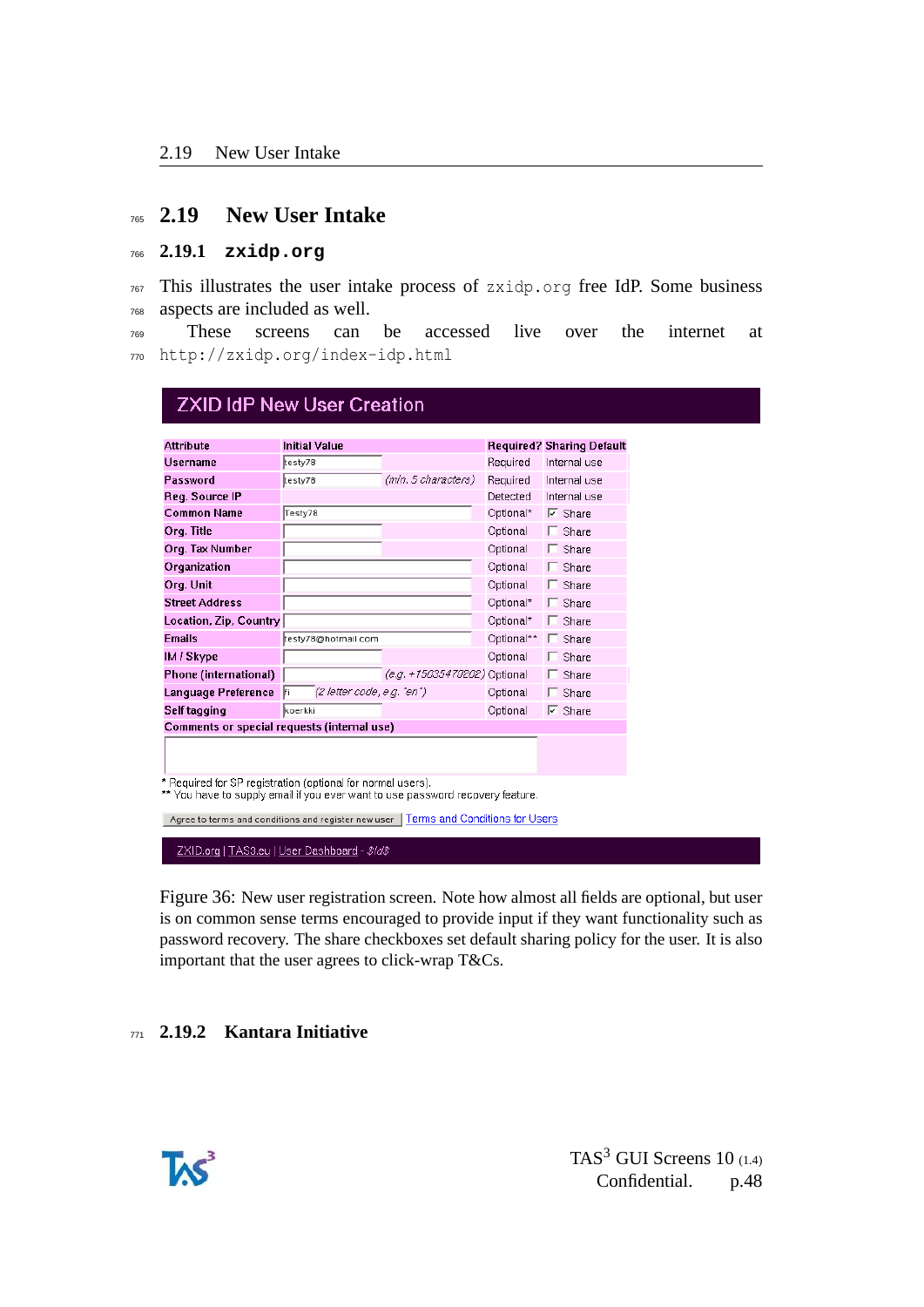|          |            | PLACES: Kantara Initiative Main Site   Community@ List   All Events and Meetings   Join a Group   Contact Us                                                                                                                                                                                                                                                                                                                                    |                          |               |                 |                         |        |  |
|----------|------------|-------------------------------------------------------------------------------------------------------------------------------------------------------------------------------------------------------------------------------------------------------------------------------------------------------------------------------------------------------------------------------------------------------------------------------------------------|--------------------------|---------------|-----------------|-------------------------|--------|--|
|          |            | Dashboard > People > Sampo @ TAS3 > Profile                                                                                                                                                                                                                                                                                                                                                                                                     |                          |               |                 | Browse ▼ Sampo @ TAS3 ▼ | Search |  |
|          |            | Sampo @ TAS3                                                                                                                                                                                                                                                                                                                                                                                                                                    |                          |               |                 |                         |        |  |
| Profile  | Network    | <b>Status Updates</b>                                                                                                                                                                                                                                                                                                                                                                                                                           | Labels<br><b>Watches</b> | <b>Drafts</b> | <b>Settings</b> |                         |        |  |
| Personal |            |                                                                                                                                                                                                                                                                                                                                                                                                                                                 |                          |               |                 |                         |        |  |
|          | Full Name  | Sampo @ TAS3                                                                                                                                                                                                                                                                                                                                                                                                                                    |                          |               |                 |                         |        |  |
|          | Email      |                                                                                                                                                                                                                                                                                                                                                                                                                                                 |                          |               |                 |                         |        |  |
|          | Phone      |                                                                                                                                                                                                                                                                                                                                                                                                                                                 |                          |               |                 |                         |        |  |
|          | IМ         |                                                                                                                                                                                                                                                                                                                                                                                                                                                 |                          |               |                 |                         |        |  |
|          | Website    | http://www.tas3.eu, http://zxid.org/tas3                                                                                                                                                                                                                                                                                                                                                                                                        |                          |               |                 |                         |        |  |
|          | About Me   | This is Sampo's official identity in Kantara Initiative when representing TAS3.<br>TAS3 is a European Commission Framework Program 7 (FP7) funded<br>research project running from 2008 to end of 2011. We aim at producing<br>concrete architecture, backed up by reference implementation (zxid.org) that<br>actually gets deployed. Our pilots are in fields of employability and healthcare.<br>My role in TAS3 is WP2 (Architecture) lead. |                          |               |                 |                         |        |  |
| Company  |            |                                                                                                                                                                                                                                                                                                                                                                                                                                                 |                          |               |                 |                         |        |  |
|          | Position   | Lead Architect                                                                                                                                                                                                                                                                                                                                                                                                                                  |                          |               |                 |                         |        |  |
|          | Department | WP2                                                                                                                                                                                                                                                                                                                                                                                                                                             |                          |               |                 |                         |        |  |
|          | Location   | Lisboa, PT                                                                                                                                                                                                                                                                                                                                                                                                                                      |                          |               |                 |                         |        |  |
|          |            | Save<br>Cancel                                                                                                                                                                                                                                                                                                                                                                                                                                  |                          |               |                 |                         |        |  |

Figure 37: Kantara Initiative new user profile editing screen. All Altassian Confluence based web sites have similar screen. This screen concentrates mainly on gathering business information.



TAS<sup>3</sup> GUI Screens  $10$  (1.4)<br>Confidential. p.49 Confidential.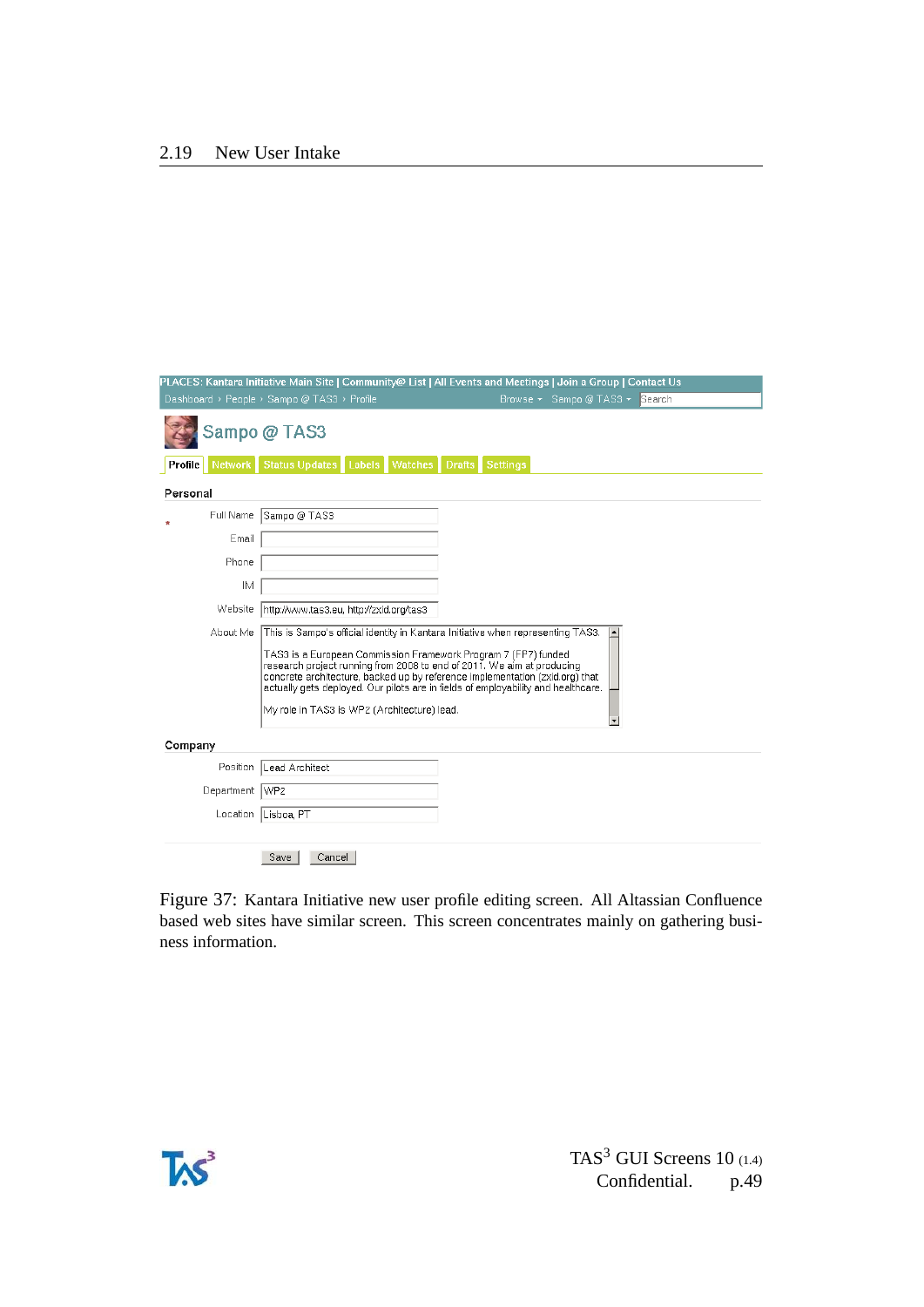### <span id="page-49-0"></span><sup>772</sup> **2.20 Self Audit Business Process**

<sup>773</sup> The Business Process Model for Self Audit can be accessed at <sup>774</sup> https://portal.tas3.eu/trac/wiki/UseCase/SelfAuditAndSPIntake



Figure 38: Business Process Model for Self Audit (too small, we know, access the version on the web!).

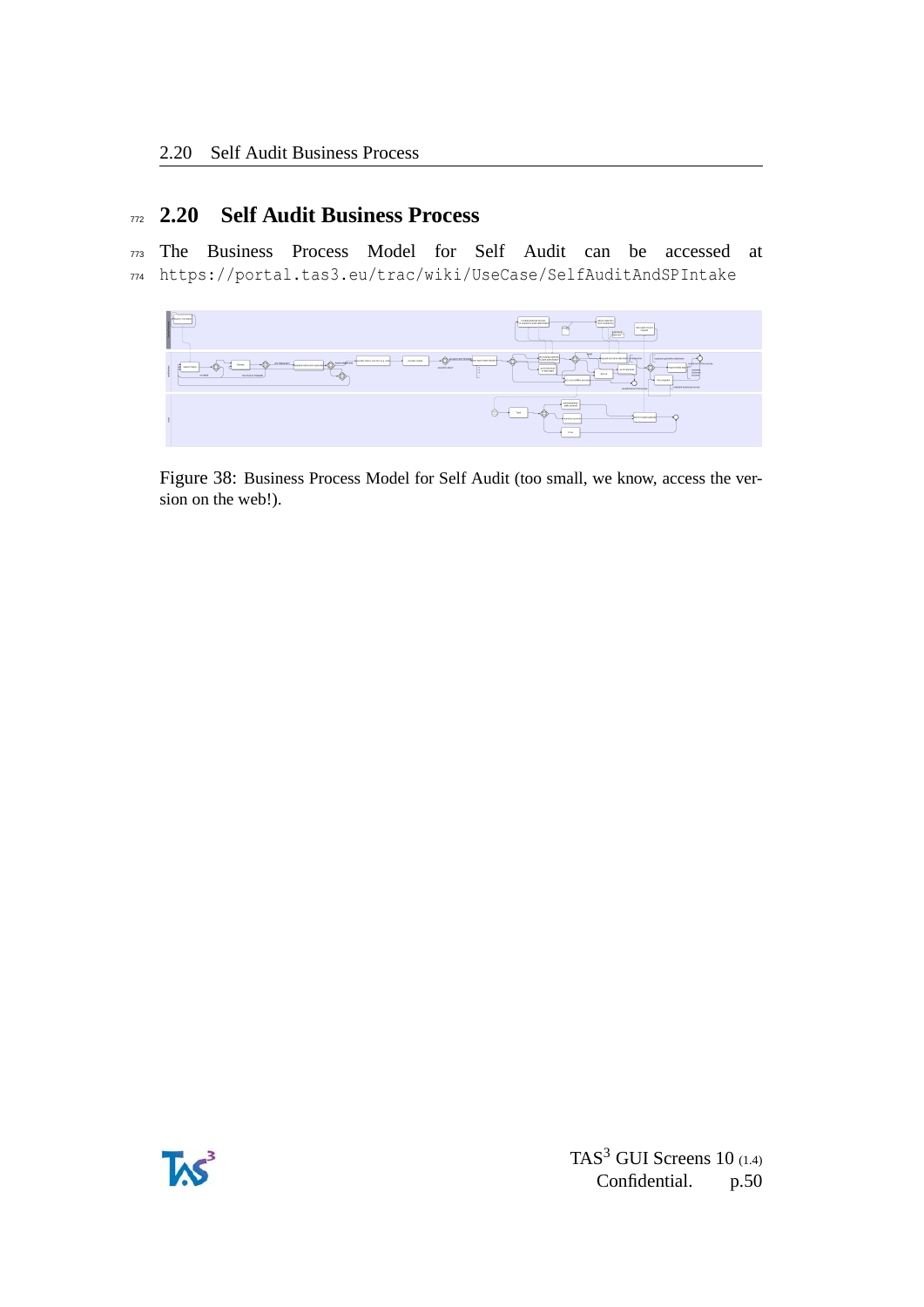## <span id="page-50-0"></span>**2.21 Other Use Case Work**

 [\[TAS3D42Repo\]](#page-51-2) has an extensive section on use cases, which should be viewed 777 as a complement or extension of what is presented here.

 [**?**] has some usage scenarios, especially relating to the pilots, although they are not refined into use cases.

### <span id="page-50-1"></span>**2.22 Future Use Case Work**

 Some other User Cases we may elaborate on, or that will be elaborated in other TAS<sup>3</sup> deliverables, include:

- $\bullet$  Full elaboration of the Trust and Privacy Negotiation Use Case(s)
- SP BPel4People UI
- Trust Guarantor UI
- Bulletin board UI's
- Statistical services from anonymised data UI
- Situation where additional data request deep in the recursive Web Services or business process requires Step-Up authentication
- Processes that may take long time and have start stop states taking longer than a web service call can be reasonably expected to take.

 BPEL engine can monitor this: any timeout is service failure and recorded as such. All service providers must agree to terms  $SLA$  on sign up to  $TAS<sup>3</sup>$  network and a key element of this will be service reliability and perfor-mance.

- Human steps in process flow can be slow (e.g. process can be waiting sometimes for days / weeks)
- Use case: User wants to audit and complain
- like on ebay give negative feedback and influence reputation of Service Provider
- Complaining to wrong entity
- 802 Misidentifying probable cause
- 803 Ability trace all the way to the legal evidence

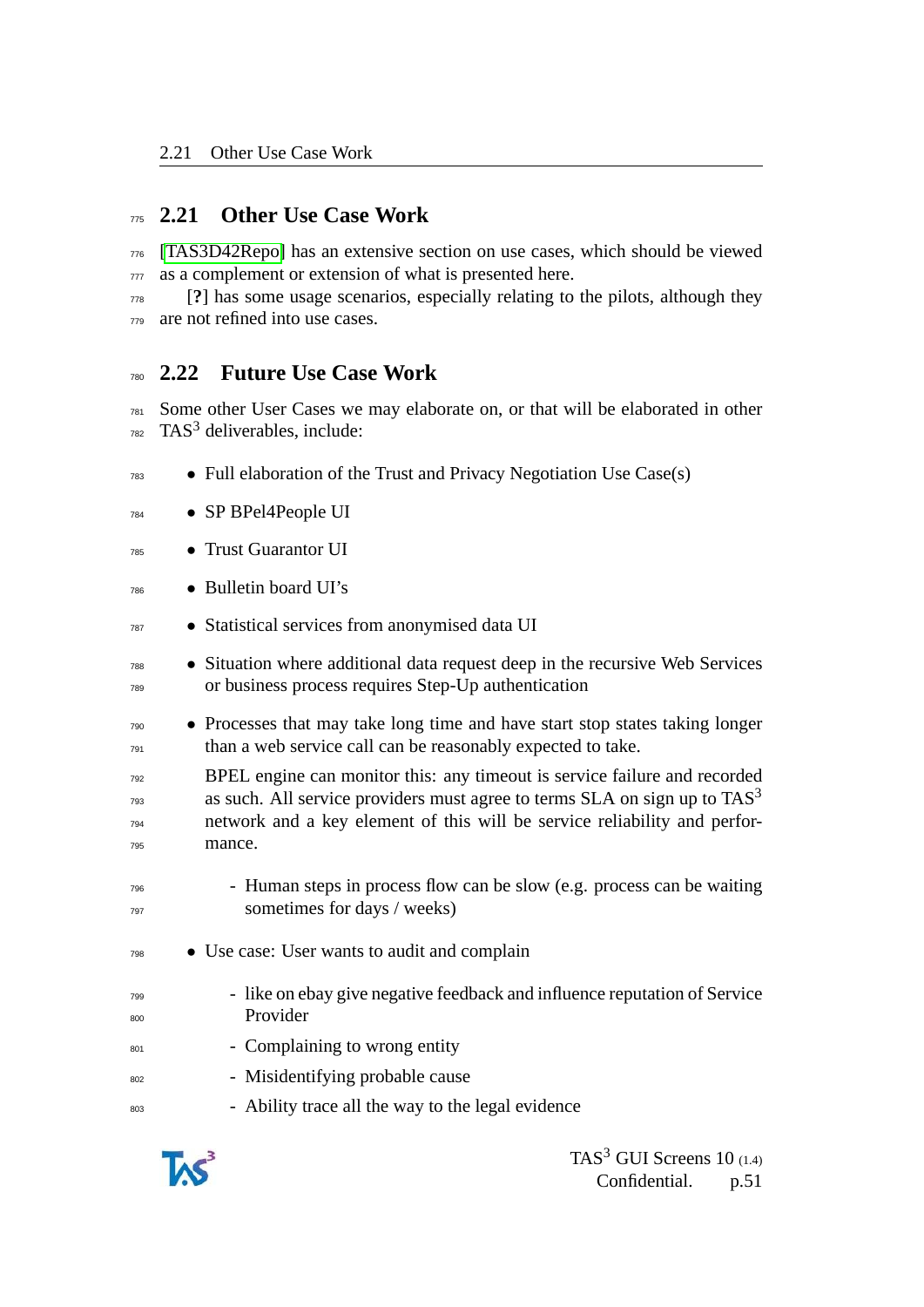#### REFERENCES

804 • 3rd party wants to audit or demonstrate that something happened,

- nonrepudiation
- 806 articulation to proof in law suits
- 807 Registering a new service to the trust network

# **References**

<span id="page-51-1"></span>

| 809<br>810<br>811        | [FMC03]     | Frank Keller, Siegfried Wendt: "FMC: An Approach Towards<br>Architecture-Centric System Development", Hasso Plattner In-<br>stitute for Software Systems Engineering, 2003.                                         |
|--------------------------|-------------|---------------------------------------------------------------------------------------------------------------------------------------------------------------------------------------------------------------------|
| 812                      | [FMCWeb]    | "Fundamental Modeling Concepts" http://fmc-modeling.org/                                                                                                                                                            |
| 813                      | [UML2]      | http://www.sparxsystems.com.au/resources/uml2_tutorial/                                                                                                                                                             |
| 814<br>815<br>816        | [Wharton94] | C. Wharton et al. "The cognitive walkthrough method: a prac-<br>titioner's guide" in J. Nielsen & R. Mack "Usability Inspection<br>Methods" pp. 105-140, Wiley, 1994.                                               |
| 817                      |             | [CogWalkthruWeb] http://www.cc.gatech.edu/classes/cs3302/documents/cog.walk.html                                                                                                                                    |
| 818<br>819<br>820<br>821 | [IDWSF2IOP] | Tiffany, ed.:"Liberty ID-WSF 2.0 Interoperabil-<br>Eric<br>ity Testing Procedures", Version Draft 1.0-01, 16. Aug.<br>2006. File:<br>ID-WSF-2-0-TestProcedures-v1-01.pdf,<br>from<br>http://projectliberty.org/     |
| 822<br>823<br>824        |             | [IDWSF2MRD] "Liberty ID-WSF 2.0 Marketing Requirements Document", Lib-<br>erty Alliance, 2006. File: liberty-idwsf-2.0-mrd-v1.0.pdf (from<br>http://projectliberty.org/liberty/strategic_initiatives/requirements/) |
| 825<br>826               | [TAS3BIZ]   | Sampo Kellomäki (EIfEL), ed.: "TAS3 Business Model", TAS3<br>Consortium, 2009. Document: tas3-biz-model-2009-v05.pdf                                                                                                |
| 827<br>828               | [RFC2119]   | S. Bradner, ed.: "Key words for use in RFCs to Indicate Require-<br>ment Levels", Harvard University, 1997.                                                                                                         |
| 829<br>830               |             | [TAS3D42Repo] David Chadwick, ed.: "Specification of information containers<br>and authentic repositories", TAS3 Deliverable 4.2, 2009.                                                                             |
| 831                      |             | [TAS3D14Req] TAS3 Deliverable 1.4, 2009.                                                                                                                                                                            |

<span id="page-51-2"></span><span id="page-51-0"></span>